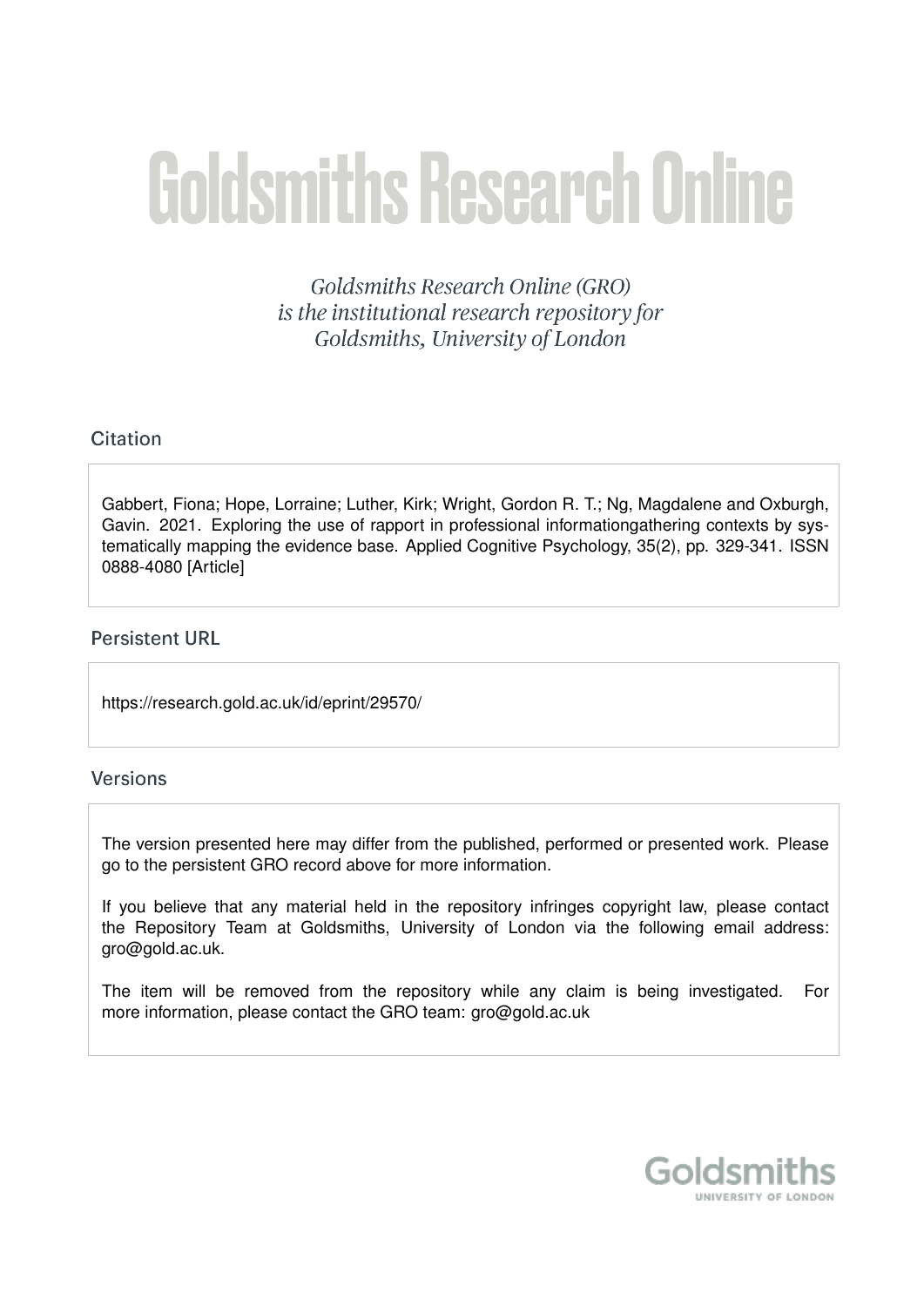# **Exploring the Use of Rapport in Professional Information-Gathering Contexts by Systematically Mapping the Evidence Base**

Fiona Gabbert\*, Goldsmiths University of London Lorraine Hope, University of Portsmouth Kirk Luther, Carleton University Gordon Wright, Goldsmiths University of London Magdalene Ng, Newcastle University Gavin Oxburgh, Northumbria University

This paper is accepted for publication at *Applied Cognitive Psychology*. This pre-print may not exactly duplicate the final published version.

\*Corresponding author. Fiona Gabbert, Department of Psychology, Forensic Psychology

Unit, Goldsmiths University of London, New Cross, UK, SE14 6NW. Email:

f.gabbert@gold.ac.uk.

This work was funded by the Centre for Research and Evidence on Security Threats (ESRC Award: ES/N009614/1).

Data availability statement. The datasets referred to in the manuscript are available on the OSF project page: https://osf.io/nsjpz/

Conflict of interest statement. There are no conflicts of interest.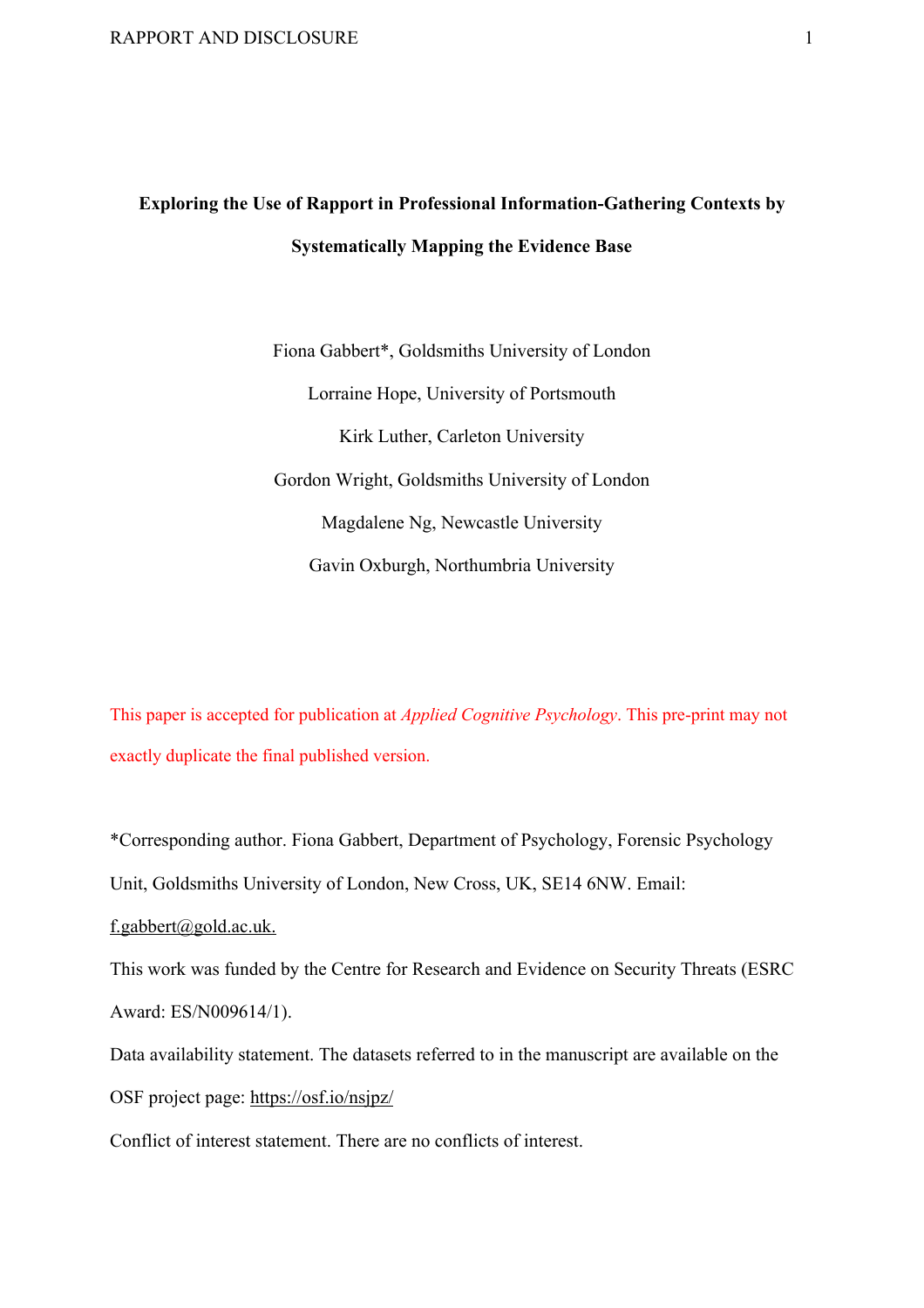#### **Abstract**

A growing body of research illustrates consensus between researchers and practitioners that developing rapport facilitates cooperation and disclosure in a range of professional information gathering contexts. In such contexts, rapport behaviors are often intentionally used in an attempt to facilitate a positive interaction with another adult, which may or may not result in genuine mutual rapport. To examine how rapport has been manipulated and measured in professional contexts we systematically mapped the relevant evidence-base in this field. For each of the 35 studies that met our inclusion criteria, behaviors associated with building rapport were coded in relation to whether they were verbal, non-verbal, or paraverbal. Methods to measure rapport were also coded and recorded, as were different types of disclosure. A Searchable Systematic Map was produced to catalogue key study characteristics. Discussion focuses on the underlying intention of the rapport behaviors that featured most frequently across studies.

Keywords: rapport; disclosure; information-gathering; investigative interviewing; eyewitness; suspect.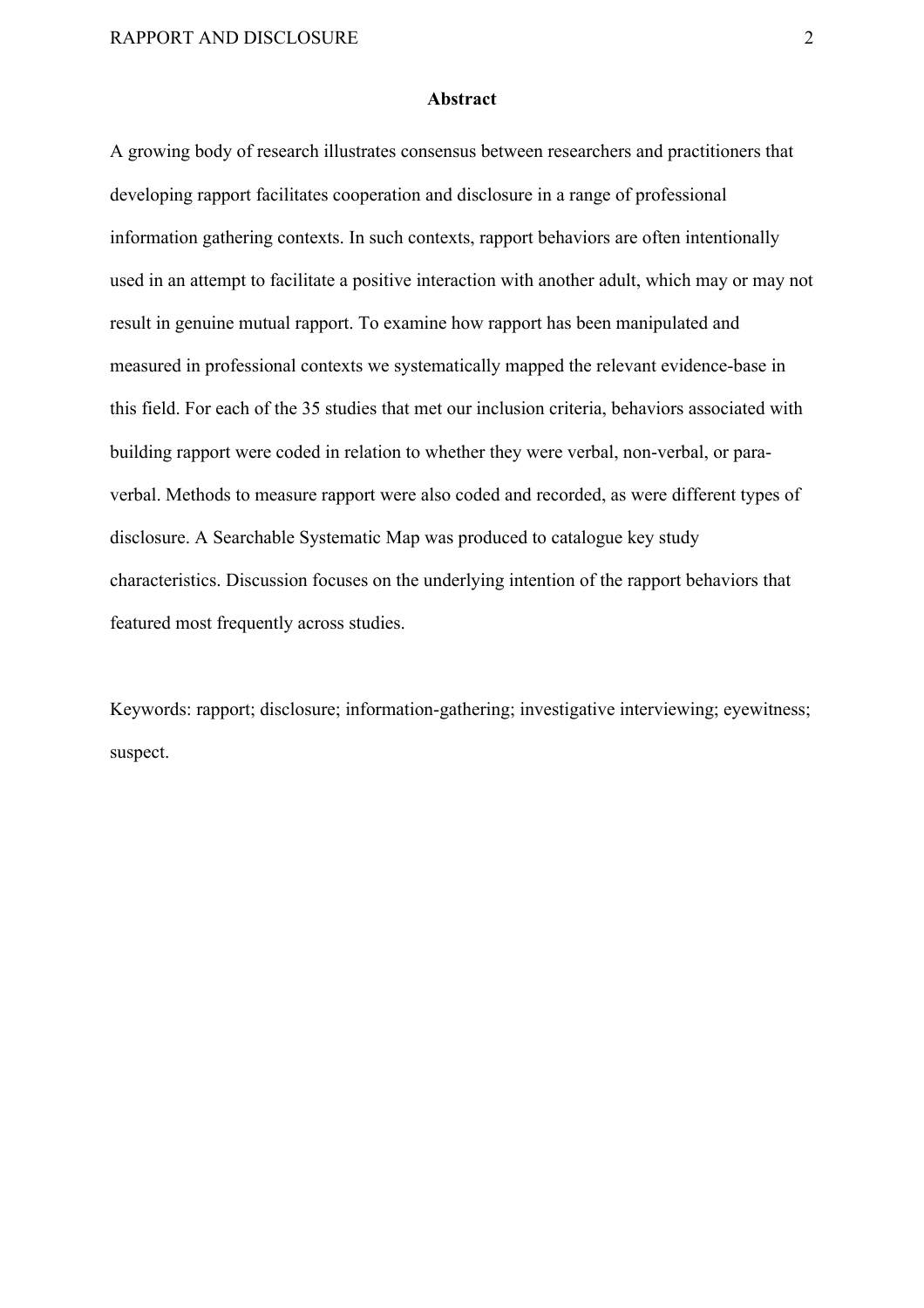# **Exploring the Use of Rapport in Professional Information-Gathering Contexts by Systematically Mapping the Evidence Base**

Within information-gathering contexts such as investigative interviewing, human intelligence debriefings, and the medical field, rapport has been empirically and anecdotally associated with a range of beneficial outcomes – primarily, enhanced information elicitation. While this appears to be a valuable observation, practical implementation of empirical work is impeded by the fact that this assertion is based on vague and divergent definitions of rapport as a construct, the use of a range of experimental manipulations purporting to examine the effects of building rapport, and disparate measurement frameworks. The absence of consensus amongst researchers with respect to how rapport has been defined, manipulated, and measured creates clear challenges for developing effective evidence-based guidelines for the training of rapport development and its measurement. The goal of the current project was to systematically review the extant literature and describe the way in which rapport has been defined and operationalized in the context of information-gathering research to date.

Definitions of rapport are often vague and imprecise, thus leaving room for ambiguity in the ways in which they might be interpreted. For example, rapport has been defined as "The bond or connection between an investigative interviewer and interviewee" (Vallano et al., 2015, p. 369), "A state of communicative alliance" (Abbe & Brandon, 2013, p. 238), and a "Harmonious, empathetic, or sympathetic relation or connection to another self" (Newberry & Stubbs, 1990, p. 14). At times, definitions of rapport appear to differ as in practitioner guidelines offered in the UK and US, respectively, "A positive mood between interviewer and interviewee" (Achieving Best Evidence, Home Office, 2011, p. 70) and the establishment of a relationship, "which does not necessarily mean a friendly relationship" (The Army Field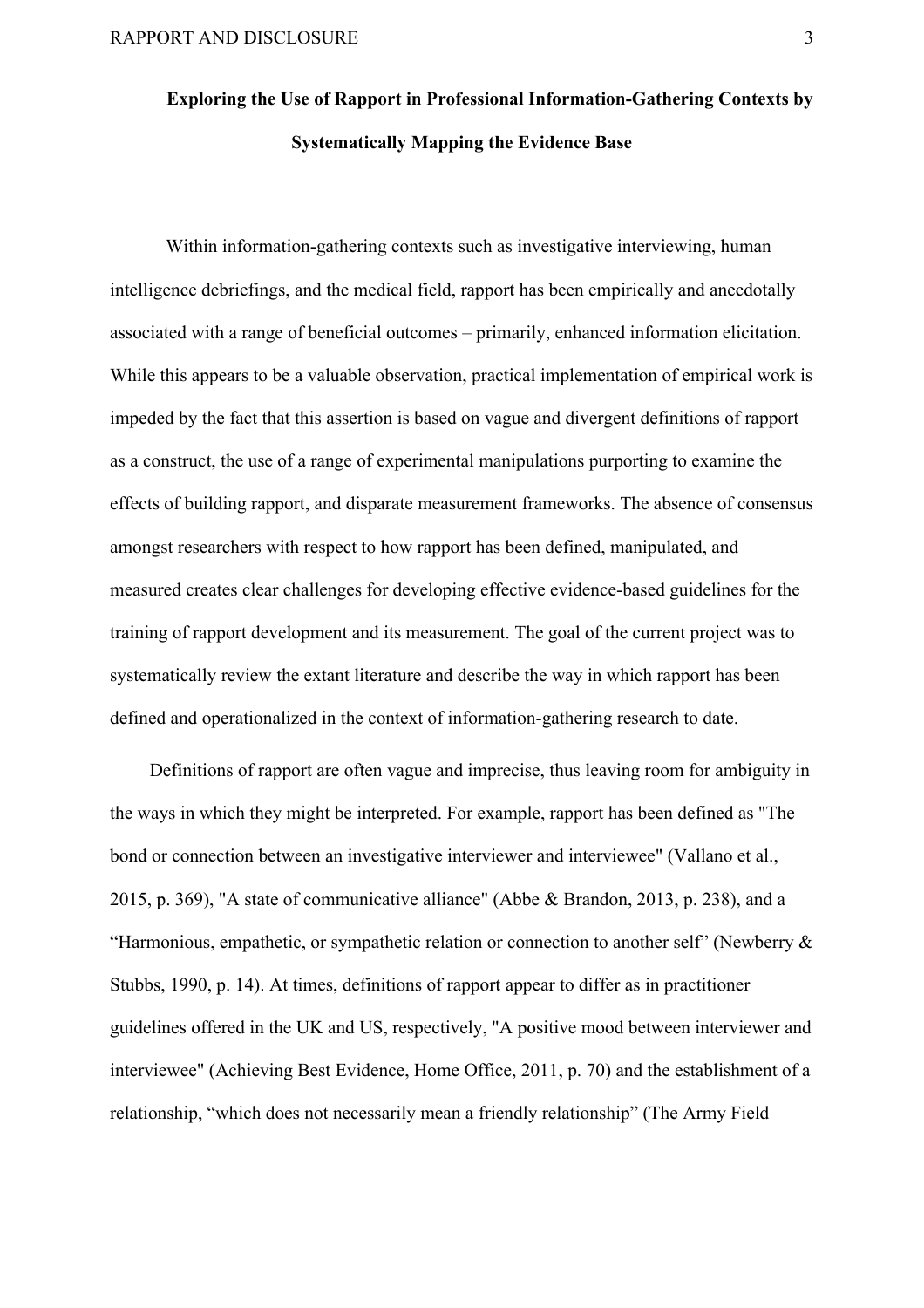Manual, Department of the Army, 2006, section 8.4). The absence of a precise definition leaves the term 'rapport' open to considerable interpretation, and very difficult to operationalise or measure with any certainty or consistency, which has significant implications for how it is researched, understood, trained, and practiced.

While there is no widely shared definition of rapport, it is generally accepted that naturally emerging rapport exists at the relationship level, not within an individual (DePaulo & Bell, 1990; Tickle-Degnen & Rosenthal, 1990). Tickle-Degnen and Rosenthal's (1990) tripartite theoretical model of rapport remains the most influential in the literature, conceptualizing rapport as having three components: mutual attentiveness, positivity, and coordination. Mutual attentiveness can be described as focused cohesive interaction, involvement, and mutual interest. Positivity includes mutual friendliness, caring, and positive affect. Coordination can be characterized by balance, fluency of interaction, and shared understanding. Each of these three components contain interrelated and distinct features and can develop at different rates. In the early stage of an interaction, Tickle-Degnen and Rosenthal propose that positivity and attentiveness are more heavily weighted than coordination, whereas coordination plays a bigger role in the later stages.

While Tickle-Degnen and Rosenthal's (1990) model provides a useful theoretical framework for understanding the development of naturally emerging rapport in a social context, it is limited in the extent to which it can inform how individuals build rapport in a professional setting. There are some clear differences between social and professional contexts, and it is reasonable to suggest that the process of developing rapport might differ between the two. Social contexts feature the freedom to interact on an equal footing with others who share similar interests and goals, and mutual rapport can develop naturally (or not) over time. In contrast, professional contexts are often characterized by one individual purposefully attempting to develop rapport with another, often within a short period of time.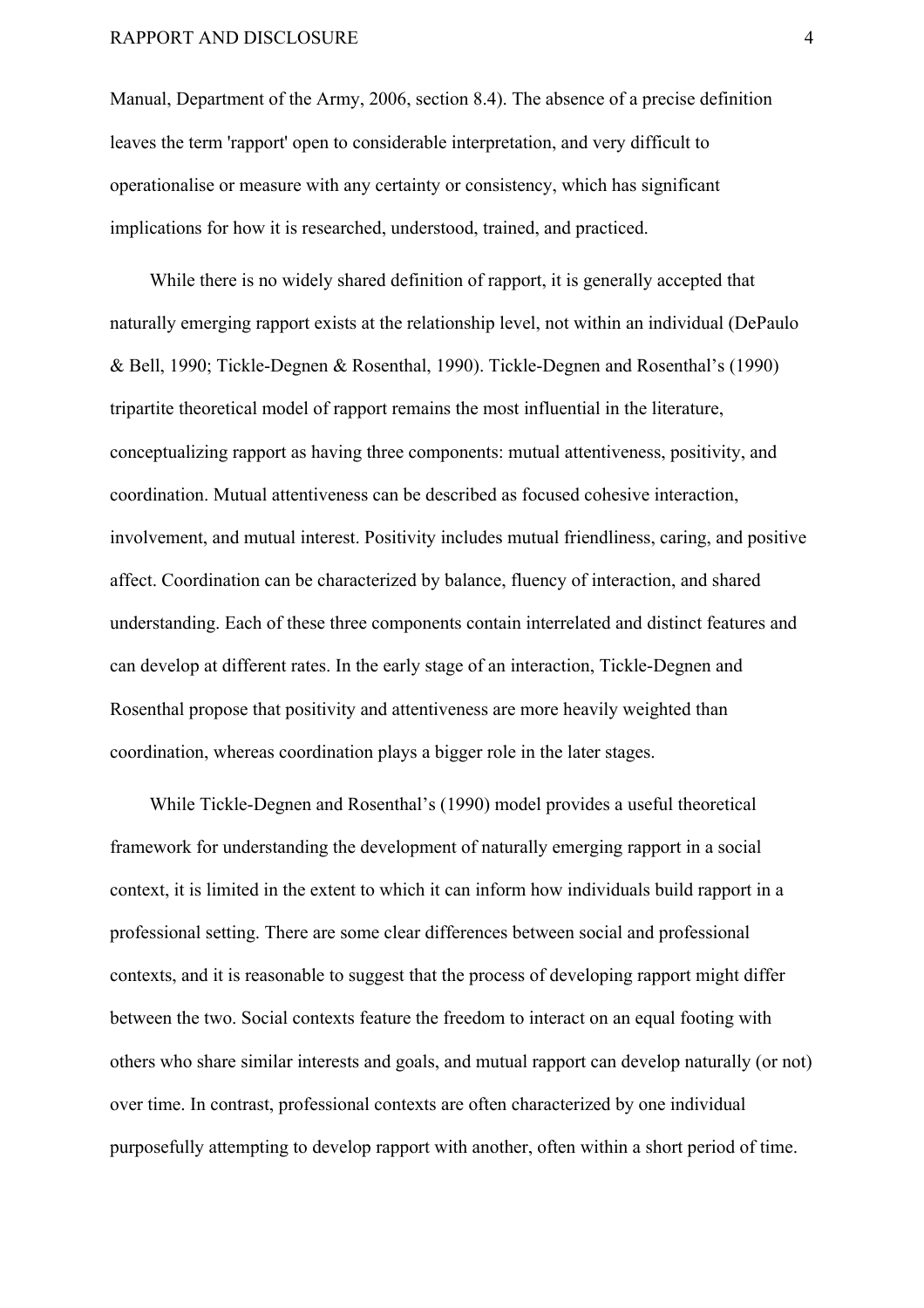Further, rather than being on an equal footing, professional contexts often feature imbalances of power or status, differences in motivation to engage, and differences in desired outcomes from the interaction. For example, in an investigative interview there is an inevitable power imbalance between the interviewer and interviewee. Interviewees may lack motivation to cooperate or may even deliberately resist developing rapport with the interviewer. There are also status imbalances, whereby whether someone is the giver or receiver of information is defined by their formal role in the interaction. As such, the tripartite model is not immediately applicable to building rapport in professional information gathering contexts (though see Abbe & Brandon, 2013). We believe that drawing the distinction between rapport that occurs naturally and rapport that is engineered is likely to be helpful for practitioners who are expected to attempt to build rapport in professional interactions, and yet might never achieve genuine mutual rapport as traditionally conceptualised.

Given the differences in the development of rapport in professional versus social contexts, we propose the idea that the term 'professional rapport-building' is useful to describe the process of building rapport within a task-oriented professional interaction. Professional rapport-building can be understood as an intentional use of rapport behaviors to facilitate a positive interaction that may, or may not, lead to establishing genuine mutual rapport. Given that all major interviewing and interrogation guidelines acknowledge and endorse the use of rapport-building techniques to facilitate cooperation and communication (e.g., Achieving Best Evidence, Home Office, 2011; Army Field Manual, Department of the Army, 2006; Cognitive Interview, Fisher & Geiselman, 1992; NICHD Protocol, Lamb et al., 2007; PEACE model, CPTU, 1992), it is a useful endeavor to examine techniques that have been used to build rapport for professional purposes. This requires a focused review of the relevant literature to determine which rapport behavior(s) have been identified as relevant and deemed effective for use in a professional investigative context.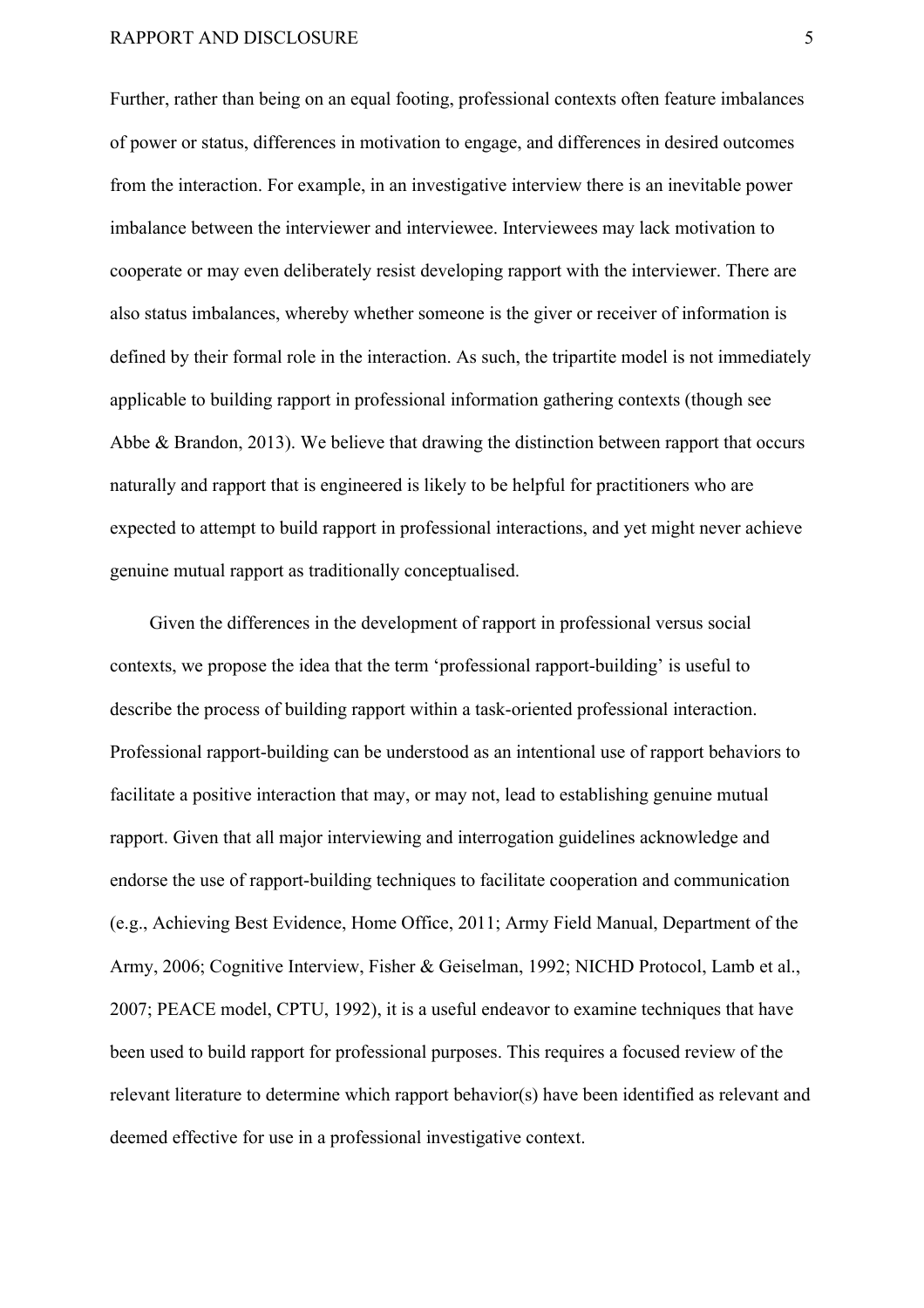#### **The Current Review**

In order to examine the use of professional rapport-building in information-gathering contexts, such as an investigative interview or a therapy session where one person is tasked with eliciting information from another, it is necessary to identify empirical research that has manipulated and/or measured selected rapport behaviors and examined their relationship with information disclosure. From the outset of the review, we identified significant inconsistencies and methodological diversity across this body of research and, to address this issue, concluded that an effective method to compare and contrast across studies was to examine the specific rapport behaviors that have featured in each. Taking this approach, it was possible to identify the individual behaviors that researchers had selected to build rapport in a professional context (e.g., which techniques featured in a 'rapport-building script' used by interviewers), and/or which had been selected as rapport behaviors of interest when researchers had coded interactions. For example, Collins et al. (2002) developed a rapportscript for their interviewer to follow, recommending use of a gentle voice tone, relaxed body posture, personalization, and use of the interviewee's name. The rapport script developed by Kieckhaefer et al. (2014) also advised using the interviewee's name, but otherwise recommended that the interviewer shared personal yet unofficial information to encourage reciprocal disclosure, and then to engage in active listening. By identifying the individual rapport behaviors featured in each of these studies, it becomes easier to see the similarities and differences between them. Further, by identifying individual rapport behaviors that have been selected by researchers, it is possible to determine the frequency of each, which may serve as a proxy for perceived value. Last, once individual rapport behaviors have been identified, it is possible to examine the intentions underlying those behaviors, or the functions they serve. For example, the intention behind adopting a gentle voice tone and relaxed body posture is for the interviewer to present an approachable demeanor for the purpose of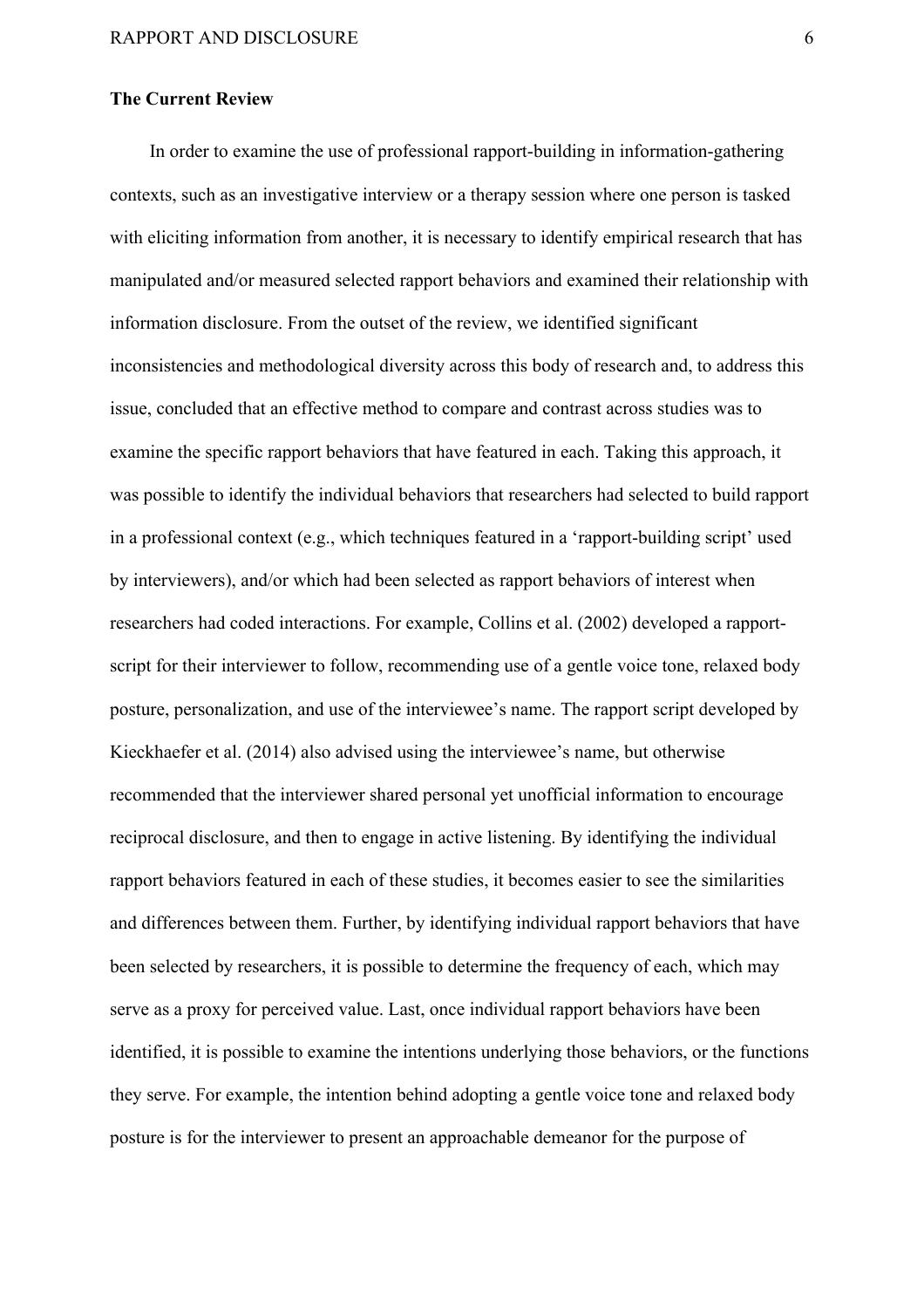encouraging disclosure. Different behaviors can serve the same function, therefore it is useful (especially for practitioners) to consider which behaviors can be used to build rapport, what they have in common, and why they are effective. In sum, there is value in conducting a systematic and detailed analysis and review of relevant rapport literature to provide an enriched understanding of how rapport has been operationalized in research applied to professional contexts.

Systematic mapping of research on a particular topic allows for transparent and comprehensive evidence collation, visual presentation, and synthesis, which in turn provides an objective picture of the current state of knowledge. Here, we use systematic mapping methodology to examine, compare, and contrast different methods used by researchers to manipulate and measure rapport within an information-gathering context. As an initial stage in our review of the relevant literature, we developed an 'Evidence and Gap Map' (EGM) to facilitate relative areas of concentration and inattention. For example, an EGM enables examination of whether more studies focus on building rapport with suspects rather than witnesses or utilise verbal techniques to build rapport relative to non-verbal techniques. However, while EGMs are able to provide a visual means to examine core features of a relevant body of work, and thus are particularly useful for indicating if sufficient knowledge is available for making policy decisions, they are not a vehicle for synthesizing findings. Thus, we present the EGM and an accompanying summary of findings as supplementary materials for interested readers (https://osf.io/nsjpz/).

Here we focus on providing a detailed overview of the current knowledge base with reference to a 'Searchable Systematic Map' (SSM). The SSM facilitates the cataloguing of study attributes, such as methodologies, independent and dependent variables, and different areas of study focus (see James et al., 2016). As such, this approach effectively helps to map the breadth and depth of relevant literature thus facilitating the identification of knowledge-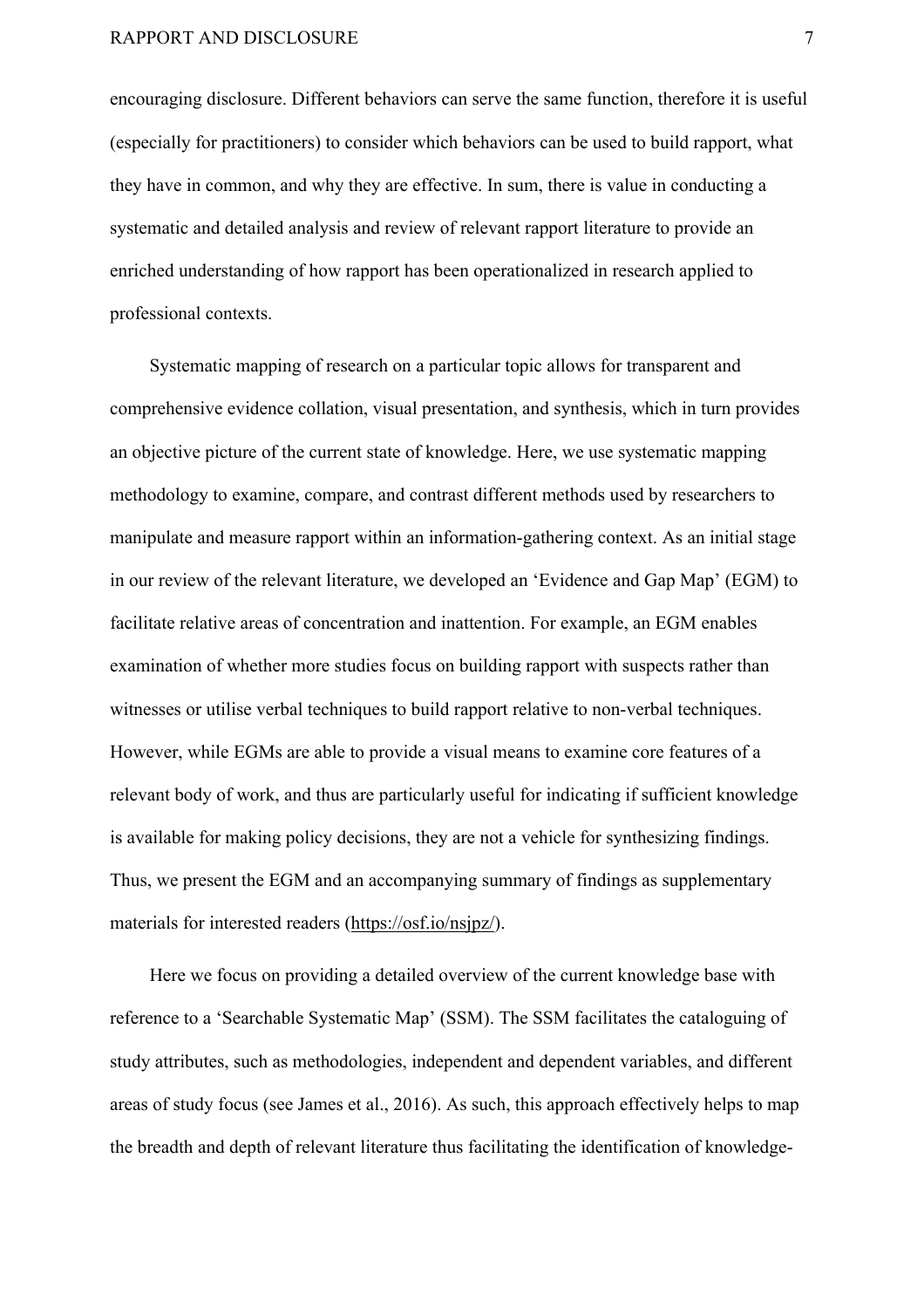clusters as well as areas within the literature-base that have been neglected. In the current project, we used the systematic map to compare the different study attributes that have been investigated in research examining the use of rapport with adult interviewees within an information-gathering context.

In sum, our objectives were to: (1) identify studies that have manipulated and/or measured rapport within a professional information-gathering context using adult samples; (2) map the existing evidence base; and (3) synthesize the review findings to inform the current state of knowledge regarding the professional use of rapport in information gathering contexts.

#### **Methodology**

The steps for constructing the SSM involved a comprehensive search strategy, screening process, and quality assessment. Following this, data from the studies that met the specified inclusion criteria were coded and presented in the SSM to represent the current knowledge base. Each of these stages are described below.

#### **Search Strategy**

In October 2017, five electronic databases (PsychArticles, PsycInfo, Web of Science, Sociological Abstracts and Proquest Criminology Collection) were searched to identify studies manipulating and/or measuring rapport within an information gathering context. We used the following basic Boolean search string (slightly modified for each database where necessary), where all words must appear in the abstract: *AB (rapport\* OR empath\* OR trust\*) AND AB (recall\* OR report\* N3 info\* OR "report\* info\*" OR report\* intell\* OR elicit\* OR yield\* OR disclos\* OR retriev\*) AND AB (info\* OR intell\*).* The keywords 'empath\*' and 'trust\*' were initially included as synonyms in the search string to encompass the different ways rapport has been defined, and because researchers in the field frequently use these terms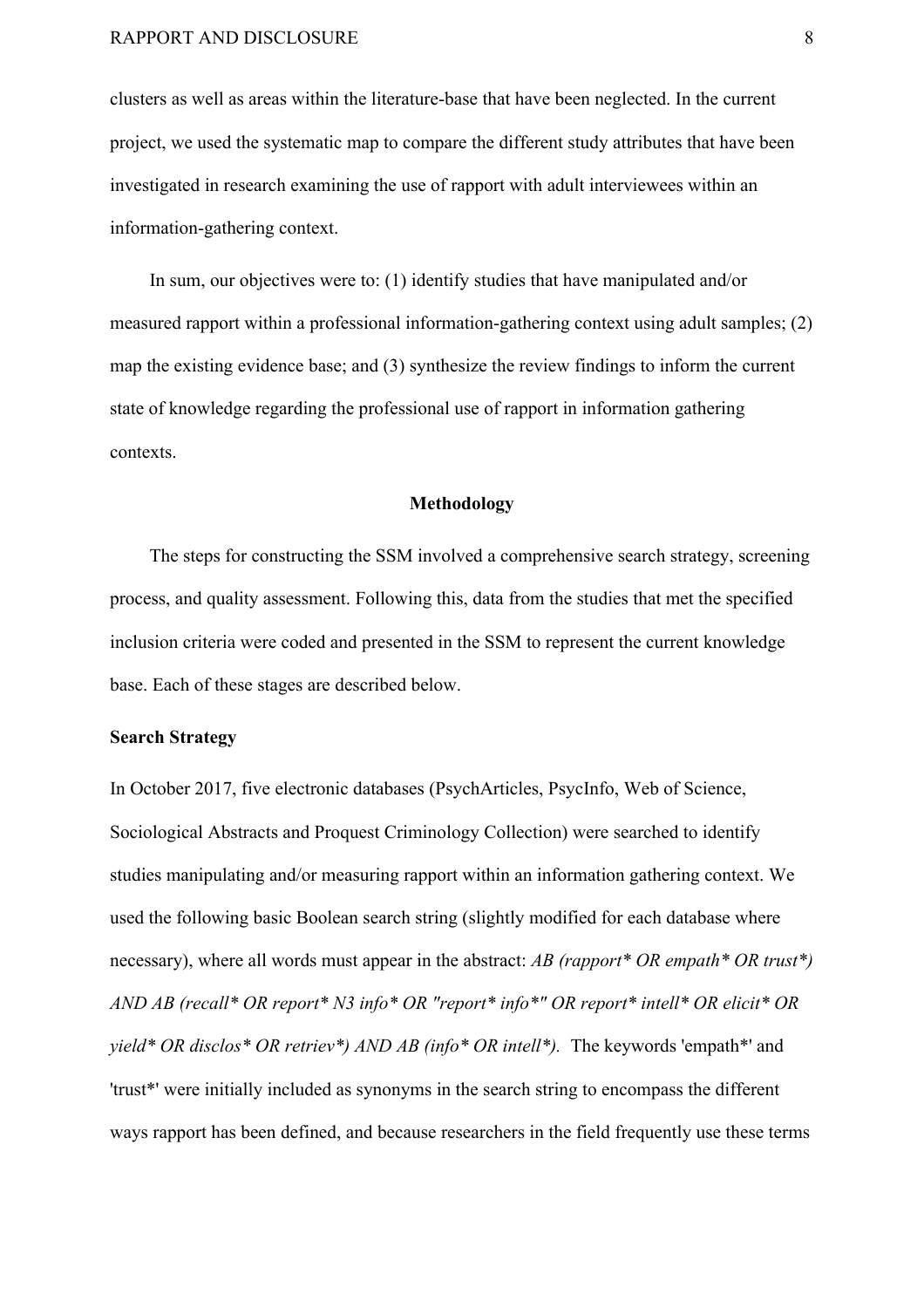when referring to or measuring rapport. In addition to keyword searches, we conducted cited reference searches from key article/s, and circulated requests for relevant published and unpublished studies through professional organizations such as the Society for Applied Research in Memory and Cognition (SARMAC), and the International Investigative Interviewing Research Group (iIIRG). Grey literature (e.g., unpublished manuscripts and conference proceedings, brief reports, dissertations and theses) was sourced via Google and Twitter searches.

#### **Criteria for Inclusion and Exclusion of Studies**

Laboratory studies were included if they: (a) featured an experimental manipulation of rapport within an information-gathering context (with a comparison condition such as with another rapport technique, control condition, or both); (b) a measurement of rapport, and; (c) a measure that enabled an examination of the effects of rapport on disclosure of information. Field studies and quasi-experimental designs were included if they examined rapport within an information-gathering context and provided sufficient detail regarding methods used to code rapport and any outcome measurements that enabled an examination of the effects of rapport on disclosure of information. Due to our focus on specific interventions and outcomes we did not include qualitative studies, review articles, or books/book sections. Studies focused on building rapport with children were excluded as this is a specific field that addresses unique developmental challenges relating to cognitive and social maturation. Specifically, the body of research on building rapport with children often focuses on the effectiveness of, and use of, age-appropriate techniques (e.g., see the NICHD Protocol, Lamb et al., 2007). Similarly, practitioner guidelines for building rapport often differ according to age (e.g., Achieving Best Evidence, MoJ, 2011). Further, due to the fact that children under 18 years of age are often categorized as 'vulnerable' (due specifically to their age), building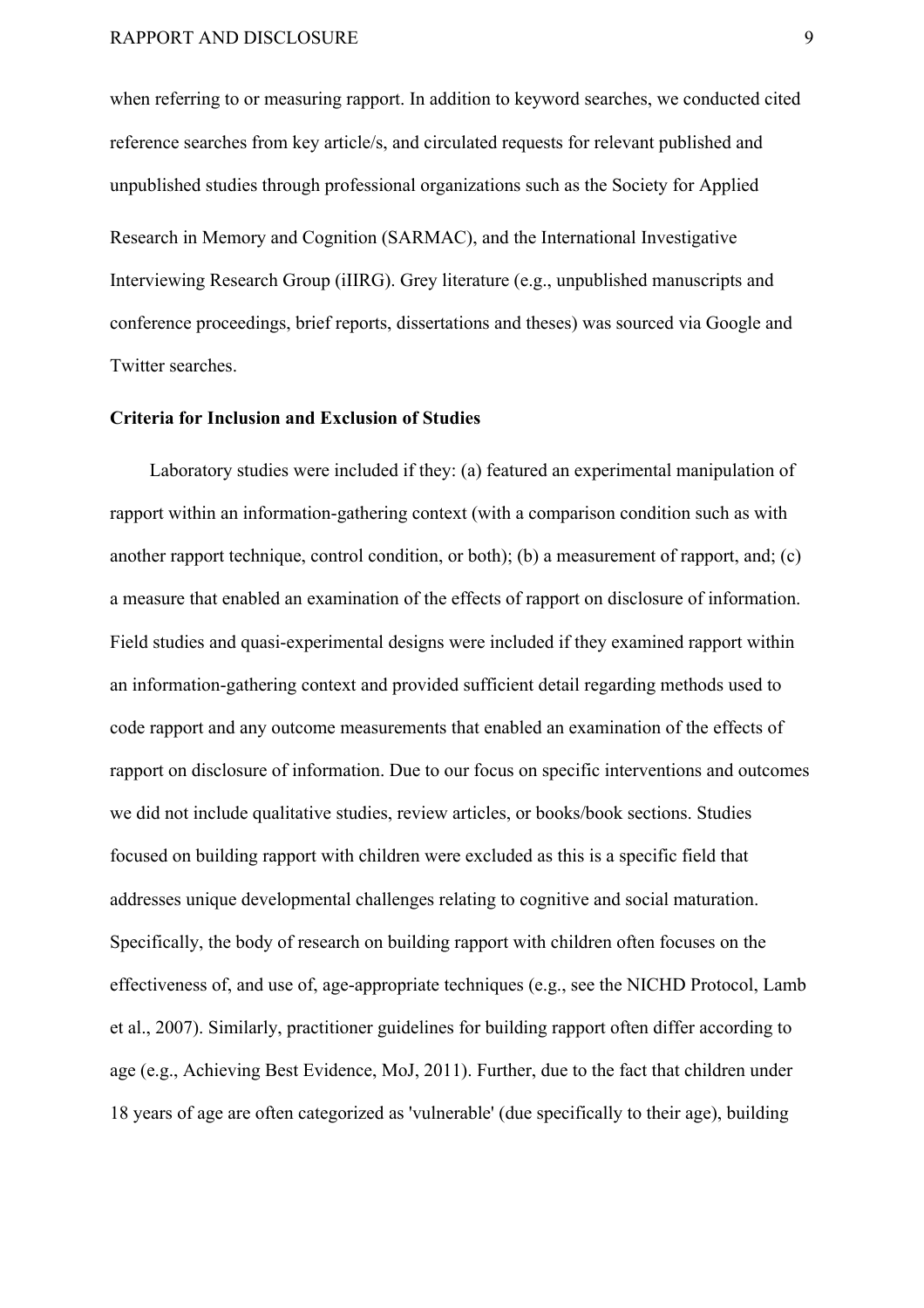rapport with them is often conflated with the additional need to provide social support. In the child interviewing literature, rapport and social support have been recognized as distinct constructs (see Saywitz et al., 2015 for an extended discussion).

#### **Search results**

Our initial search yielded over 6,500 hits from the aforementioned databases. In addition, manual searching yielded a further 11 hits, and unpublished/grey articles supplied by authors in the field yielded a further 27. After removing duplicates, 4,758 articles remained for title and abstract screening. The Preferred Reporting Items for Systematic Reviews and Meta-Analyses (PRISMA) flow chart outlines the steps in the screening process, showing the number of articles identified, articles that were included and excluded, as well as reasons for articles being excluded (see Figure 1).

#### **Screening and study selection**

Screening is the process of reviewing identified studies against the inclusion and exclusion criteria for the map to determine eligibility for inclusion. We used a two-stage process: title and abstract review followed by full-text screening. In the first round of screening, titles that had no relevance to rapport and information disclosure or elicitation were eliminated. Abstracts were checked to determine whether: (i) the study manipulated rapport; (ii) the study measured rapport, and; (iii) the outcome variable was information elicitation or disclosure. Those studies that did not meet this inclusion criteria were eliminated at this stage. Furthermore, articles were removed if the abstract revealed that the study did not feature an experimental, quasi-experimental, survey-based, or observational design. In response to peer feedback, we decided to exclude studies examining the role of trust and/or empathy on disclosure, where these studies did not also explicitly focus on rapport, on the grounds that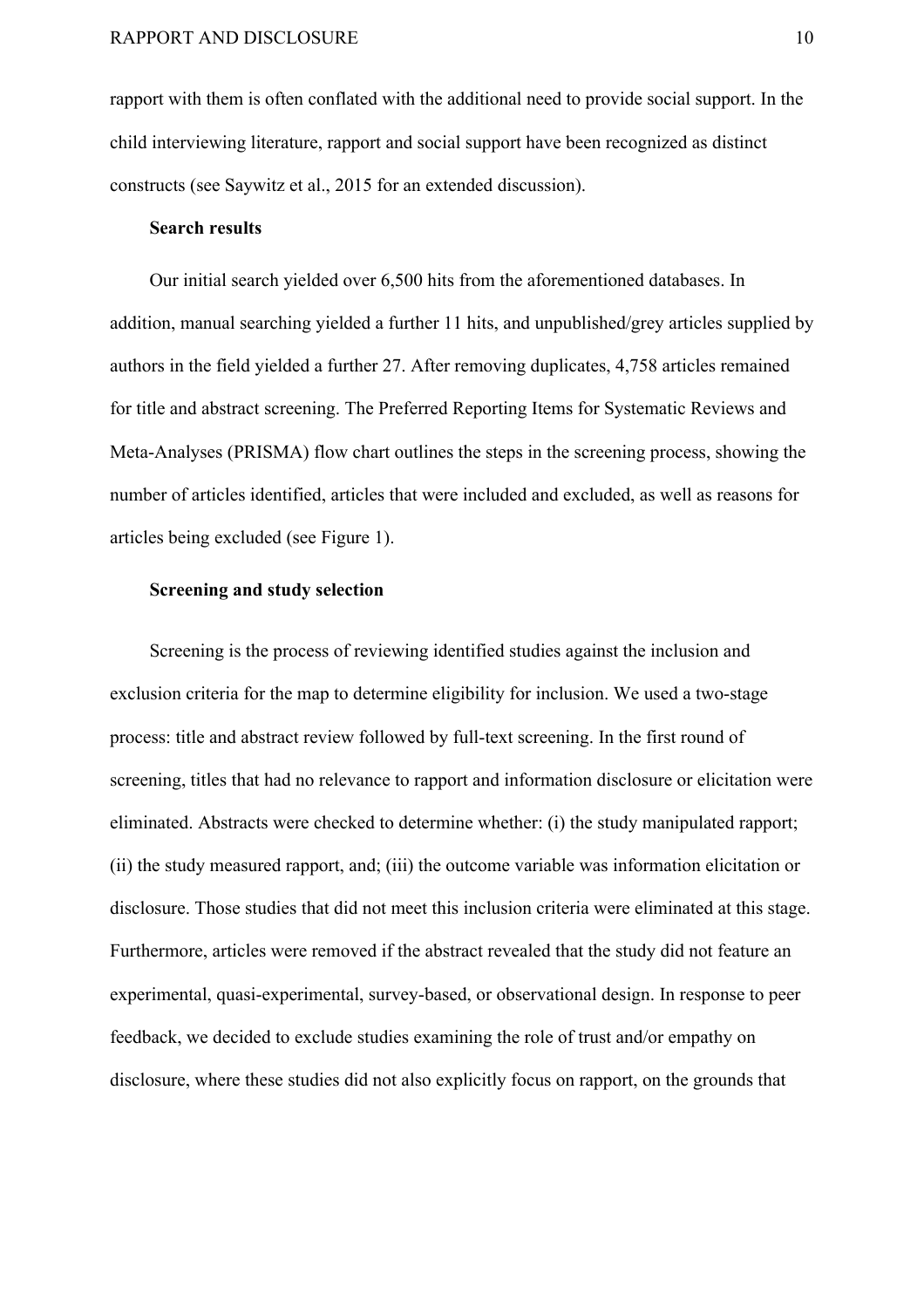those constructs are qualitatively different to rapport and, as such, should not be considered as appropriate synonyms.

Articles that passed the title and abstract screening progressed to full-text screening. Articles were deemed ineligible at this stage if they: (i) did not include an explicit manipulation of rapport; (ii) did not report measures to enable an examination of rapport and/or the effects of rapport; (iii) only measured the intention to disclose rather than disclosure itself, or; (iv) disclosure was limited to only asking people to report their age, sex, and/or name.

Thirty-five articles passed the full-text screening stage and were then coded for: (i) what manipulations of rapport were employed; (ii) what measures of rapport were used, and; (iii) what kind of information elicitation or disclosure the article examined. Screening at each stage (i.e., title and abstract screening, full-text screening) was undertaken by two people independently. A protocol was developed (see 'Instructions for Coders', https://osf.io/nsjpz/), and group training and practice sessions were provided whereby researchers coded the same sample of studies and compared decisions. Calibration (i.e. agreement between researchers) was high prior to commencing the task of categorizing papers according to the inclusion/exclusion criteria. Following training, the lead Research Assistant coded each paper so that there was consistency throughout the process. Trained volunteer researchers coded batches of papers independently. Inconsistencies in coding were infrequent, but when they arose a third researcher independently categorized the paper, and majority decision was accepted.

#### *Figure 1 about here*

#### **Developing the Searchable Systematic Map (SSM)**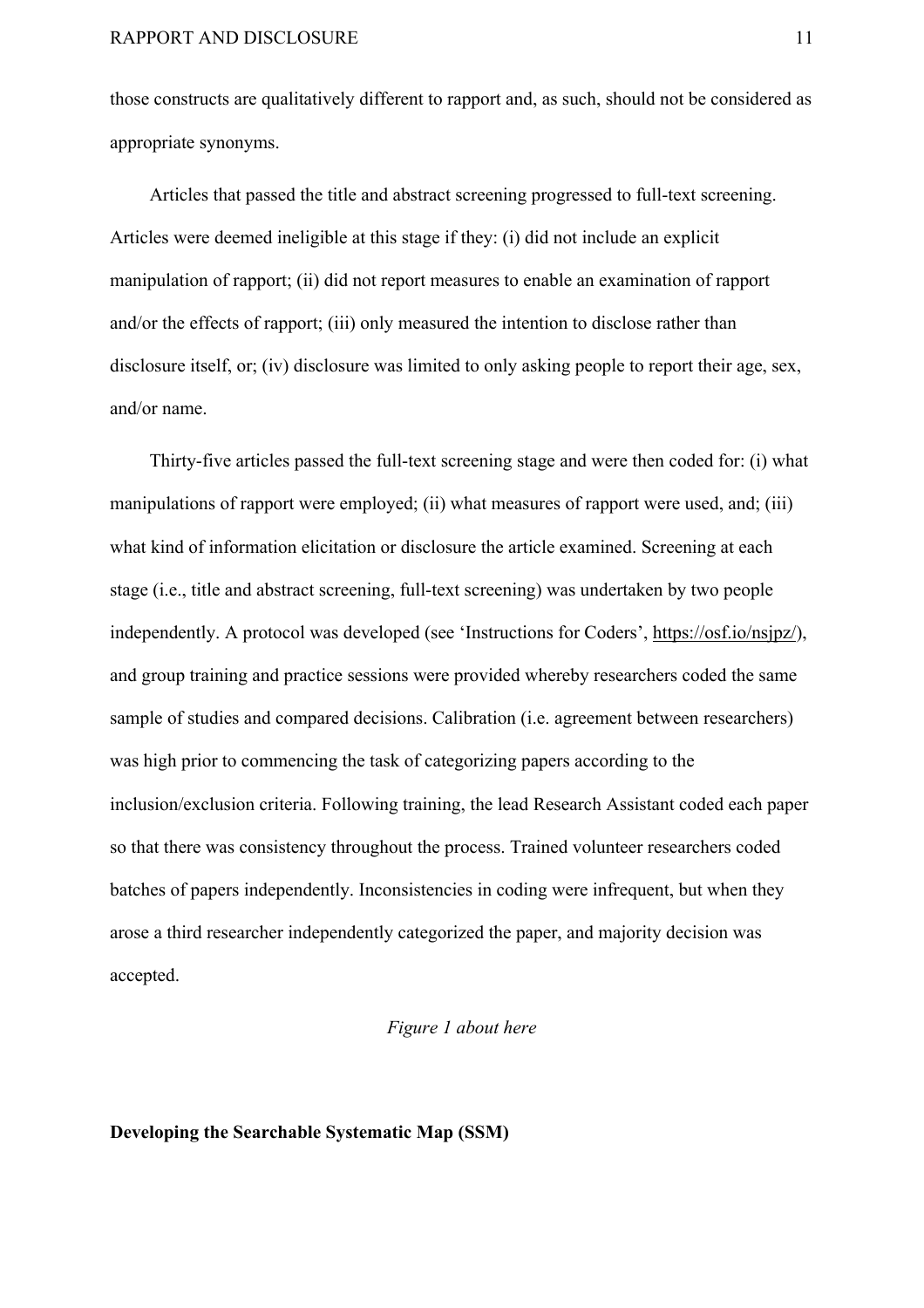A SSM summarising core characteristics of the 35 eligible studies was created in Excel in the format of a searchable database. All studies were represented, regardless of whether rapport actually increased, decreased, or had no significant effect on disclosure. The SSM is available as an open-access resource here: https://osf.io/nsjpz/. In the SSM spreadsheet, each of the 35 rows in the database represents an eligible study. The columns represent methodological details relating to each study, including the independent and dependent variables. If a particular rapport behavior featured in four studies or more, then we inferred there was reasonable consensus between researchers that this behavior has potential value for building rapport in a professional context, thus it featured in the SSM as a core verbal or nonverbal rapport behavior. If a rapport behavior featured less frequently then it was positioned in the 'miscellaneous' column. An exception to this rule was applied to studies featuring the rapport-building behaviors of: (i) showing respect; (ii) showing kindness, and; (iii) building trust. Despite four or more studies featuring these behaviors, they were categorized as miscellaneous due to imprecision in the description of how these behaviors were operationalised and/or coded. If a study reported the effects of rapport on whether a suspect confessed, this was categorised as 'amount' of disclosure (as opposed to 'accuracy' of disclosure). However, the SSM also includes a separate column to show which studies reported this particular type of disclosure. See Table 1 for a list of each column category and the related searchable options.

#### *Table 1 about here*

To search the SSM, a user can identify the column/s of interest and select the option/s required from the drop-down menu. For example, if only studies from the Criminal Justice domain are of interest, then this option can be selected from those available in the relevant column, after which the database will only show relevant studies that meet this preference.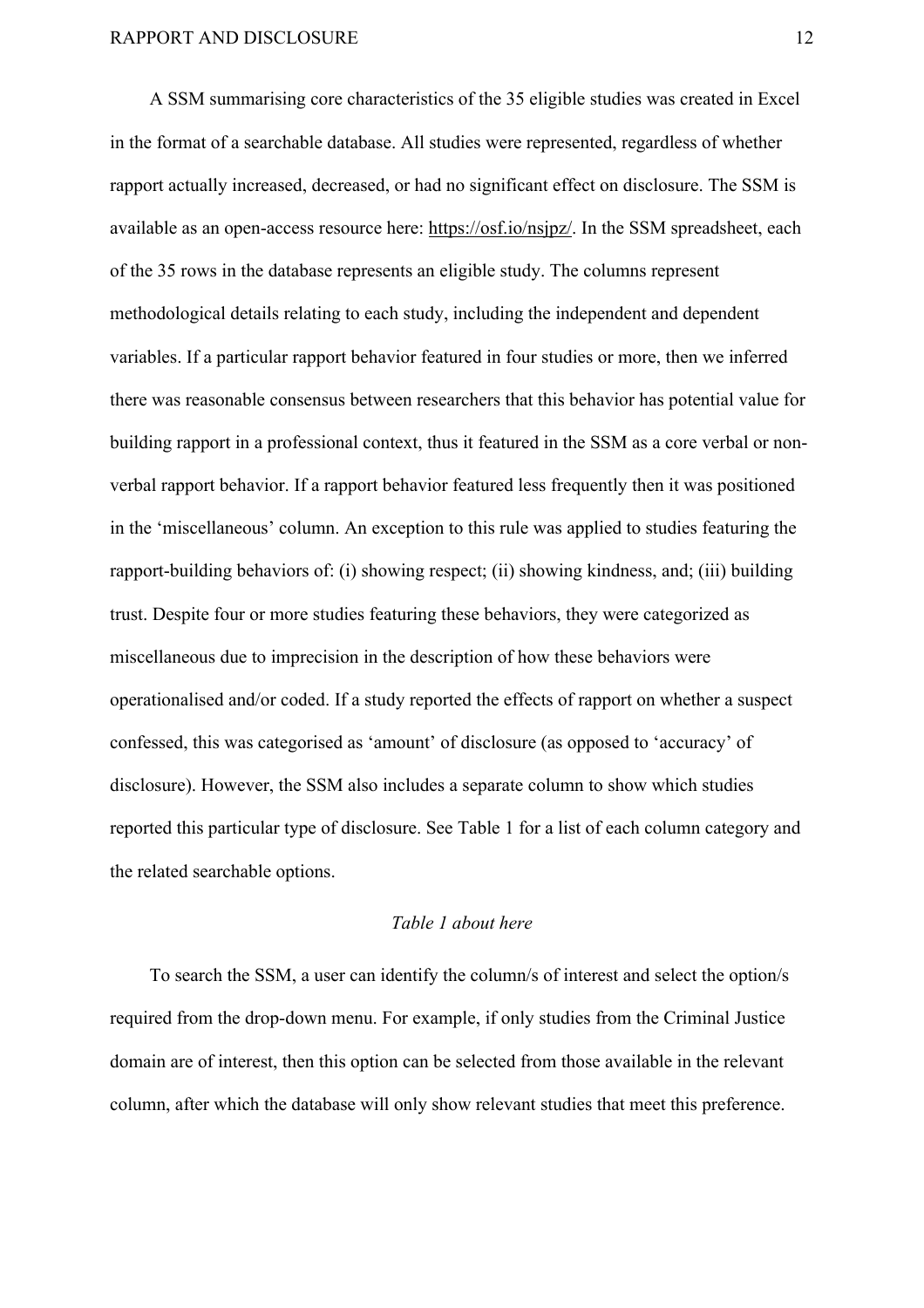#### **Results of the SSM**

#### **Overview of Study Characteristics**

Of the 35 studies that met the inclusion criteria,  $49\%$  ( $n = 17$ ) were experimental studies (featuring a manipulation of rapport-building),  $26\%$  ( $n = 9$ ) were observational studies,  $20\%$  $(n = 7)$  were surveys, and  $6\%$   $(n = 2)$  were mixed-method studies. The studies were from a range of fields, including  $80\%$  ( $n = 28$ ) from Criminal Justice featuring investigative interviewers seeking information from suspects, witnesses, or intelligence sources, 11% (*n* = 4) from the field of Human-Computer Interaction examining disclosure to virtual interviewers,  $6\%$  ( $n = 2$ ) from Psychology examining interviewer style on disclosure within survey responses, and  $3\%$  ( $n = 1$ ) from the Medical/Health domain that featured a physician interviewing a patient about a medical condition. In terms of the type of interviewee, 60% (*n*  $= 21$ ) were suspects (including intelligence sources), 23% ( $n = 8$ ) were eyewitnesses, 14% (*n*) = 5) were patients/clients, and 3% (*n* = 1) were survey respondents. The majority of studies (77%;  $n = 27$ ) focused on building rapport and eliciting information in-person, while 23% (*n* = 8) examined building rapport online. Thirty-two studies examined direct interpersonal interaction, whether mediated by computer or phone or in person, while three featured a 'virtual' human (Kang & Gratch, 2010, 2012, Peiris et al., 2000). All interactions were dyadic.

#### **Rapport behaviors featured**

A range of behaviors was used across the studies to build or observe rapport. These behaviors were coded in relation to whether they were verbal, non-verbal, or para-verbal. Verbal components of rapport included: (i) use of the interviewee's name; (ii) self-disclosure; (iii) showing personal interest; (iv) active listening; and (v) use of empathy. Non-verbal components of rapport included: (i) smiling; (ii) body-posture; (iii) eye-contact; and (iv) head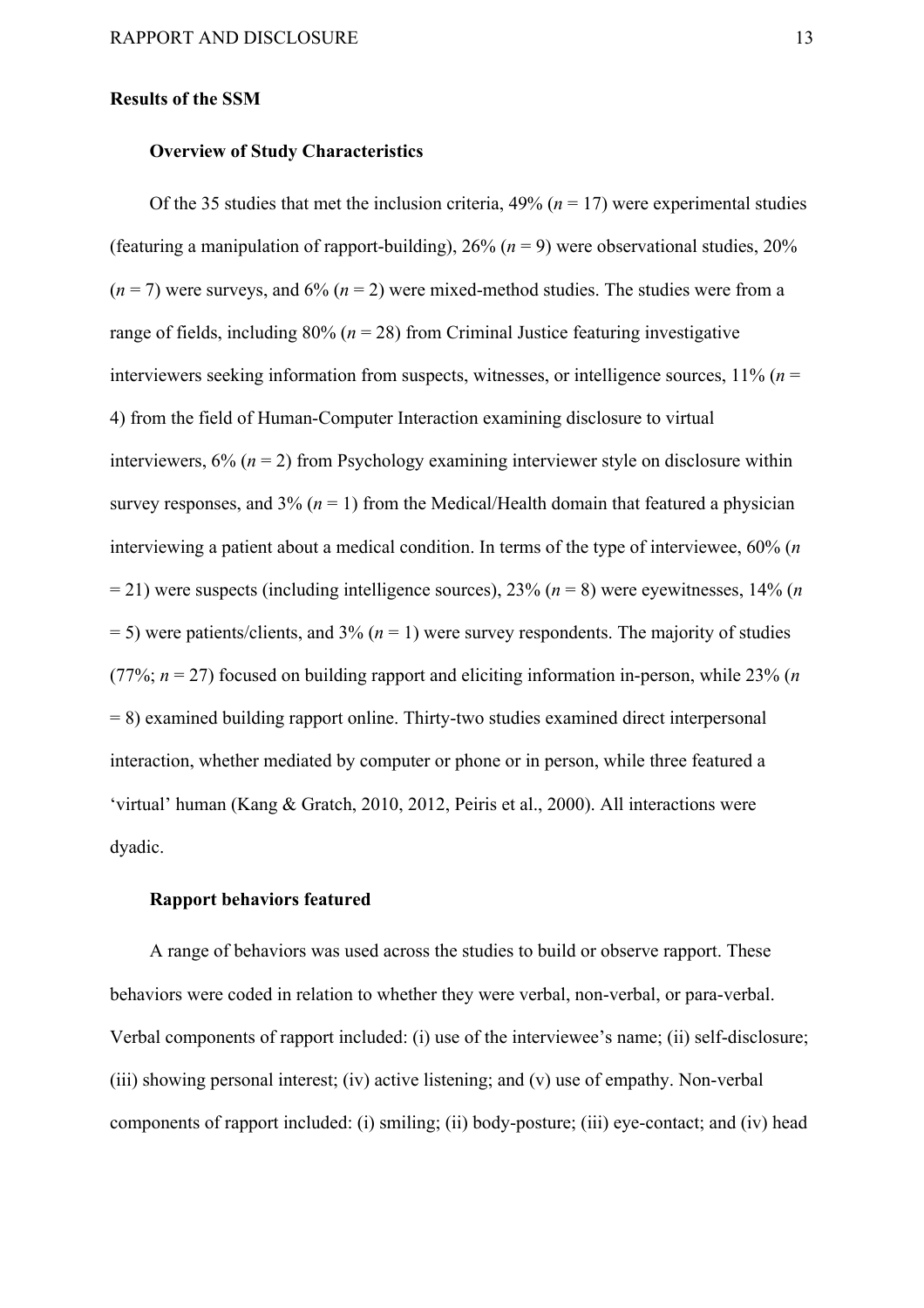nodding. Para-verbal components of rapport included tone of voice. Less frequently used rapport-related manipulations were listed under 'miscellaneous' (e.g., connection building language, mimicry, being kind). The percentage (and number) of studies featuring each rapport behavior are shown in Table 2. It is immediately evident that verbal rapport behaviors have featured more frequently than non-verbal behaviors as a variable that has been manipulated, observed, and/or measured by researchers.

#### *Table 2 about here*

Many of the rapport-building behaviors were operationalised in broadly similar ways across studies. For example, *referring to the interviewee by their name* and the use of nonverbal rapport behaviors such as *smiling, eye-contact*, and *head-nodding*. However, specific instructions about how to implement or code these behaviors were rarely described or otherwise reported. Elsewhere, there were discrepancies in the nature of instructions with respect to particular behaviors. For example, with reference to use of open body language, Collins et al. (2002) referred to relaxed (versus stiff) body posture, while Aruguete and Roberts (2000) operationalized this behavior as leaning forward (versus sitting upright). Regardless of the specific instructions used, however, the intention was to convey an approachable demeanour to create an inviting atmosphere and encourage interaction.

Some consistency was also found in the way verbal rapport-building behaviors were operationalised. For example, regarding use of *self*-*disclosure*, Duke et al. (2018a, Study 2) used a rapport script including the following instruction for interviewers, "I'll begin by telling you a few things about myself . . ." (p 14), and Vallano and Schreiber Compo (2011) instructed interviewers to disclose personal information to the witness as recommended in the Cognitive Interview (Fisher & Geiselman, 1992). On the whole, exactly what type of information, how much, and when, interviewers should disclose about themselves was rarely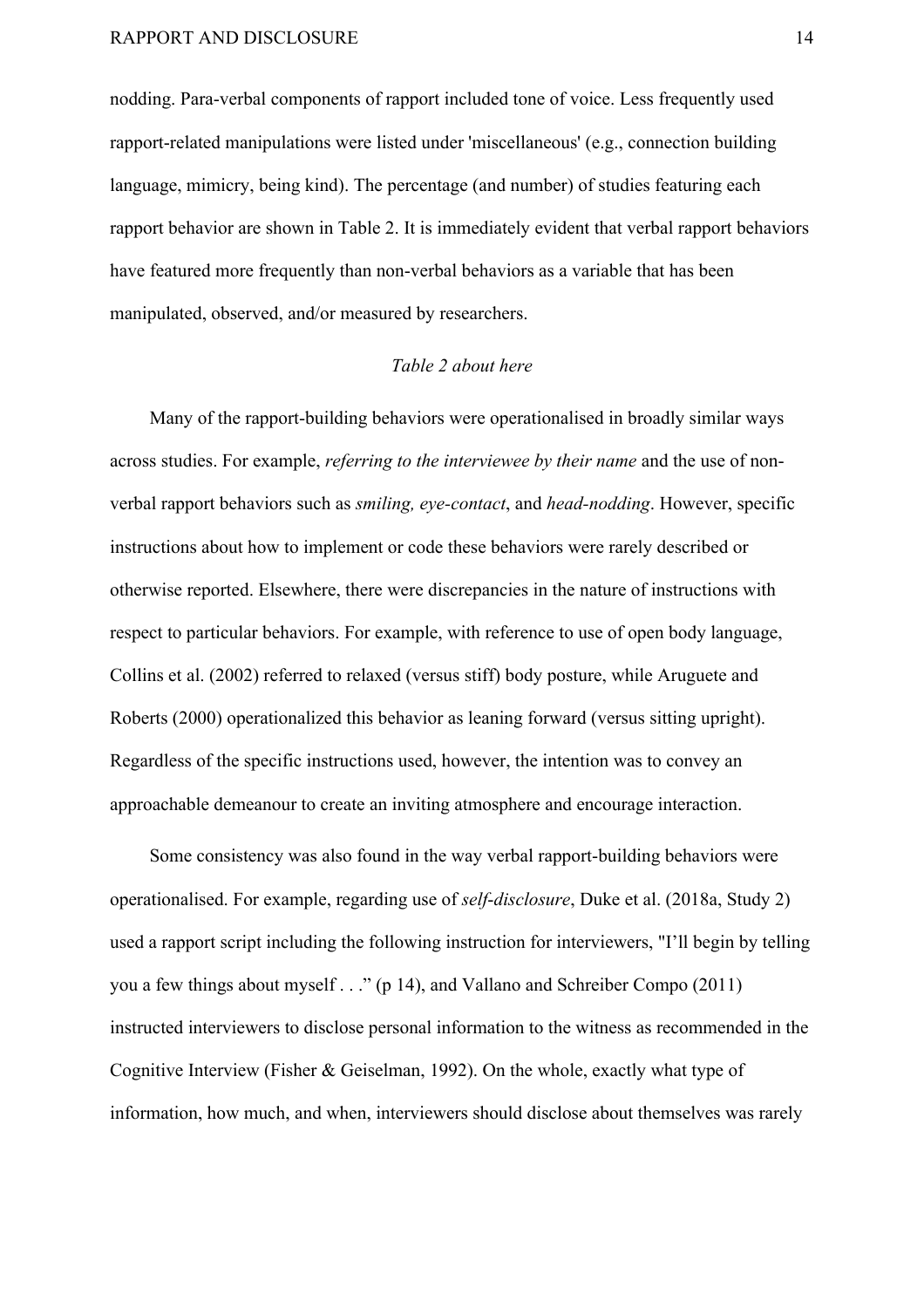described, despite this being an important consideration for training and replication purposes (Ruddle & Dilks, 2015), and associated negative consequences of getting this approach wrong (Abbe & Brandon, 2014). An exception was Wachi et al. (2018), who provided direction for their interviewers, asking them to share a memory of a specific experience related to the topic of the interview. Vallano and Schreiber Compo (2011) also provided guidance, instructing their interviewers to match the nature and level of their self-disclosure to that of the interviewee.

Behaviors were categorised as *showing a personal interest* if the interviewer was able to demonstrate that they were interested in the interviewee as an individual, by encouraging or engaging in topics of discussion that do not necessarily fall within the remit of the interview. For example, Nash et al. (2016) facilitated this rapport technique by training the interviewer in the rapport condition to encourage interviewees to answer questions about themselves, and then respond to their answers by demonstrating an interest; "Oh that's interesting, do you enjoy that? What's your favorite part?" (p. 4) and reciprocating information. Similarly, Duke et al. (2018a, Study 2) instructed interviewers to start the interview by saying "I was wondering if you could please tell me about yourself . . ." and ''It will help us work together if we know something about each other" (p. 14), after which interviewers were instructed to listen carefully and show that they are interested in the witness and what s/he says. A number of researchers incorporated the strategy of engaging the interviewee in conversation unrelated to the true purpose of the interview to facilitate rapport-building (e.g., Duke et al., 2018b). This 'conversation' creates opportunities for the interviewer and interviewee to share information and get to know one another. This in turn creates opportunities to discover connections and common ground, which serve to promote rapport via highlighting similarities (see Abbe & Brandon, 2014; Meissner et al., 2015).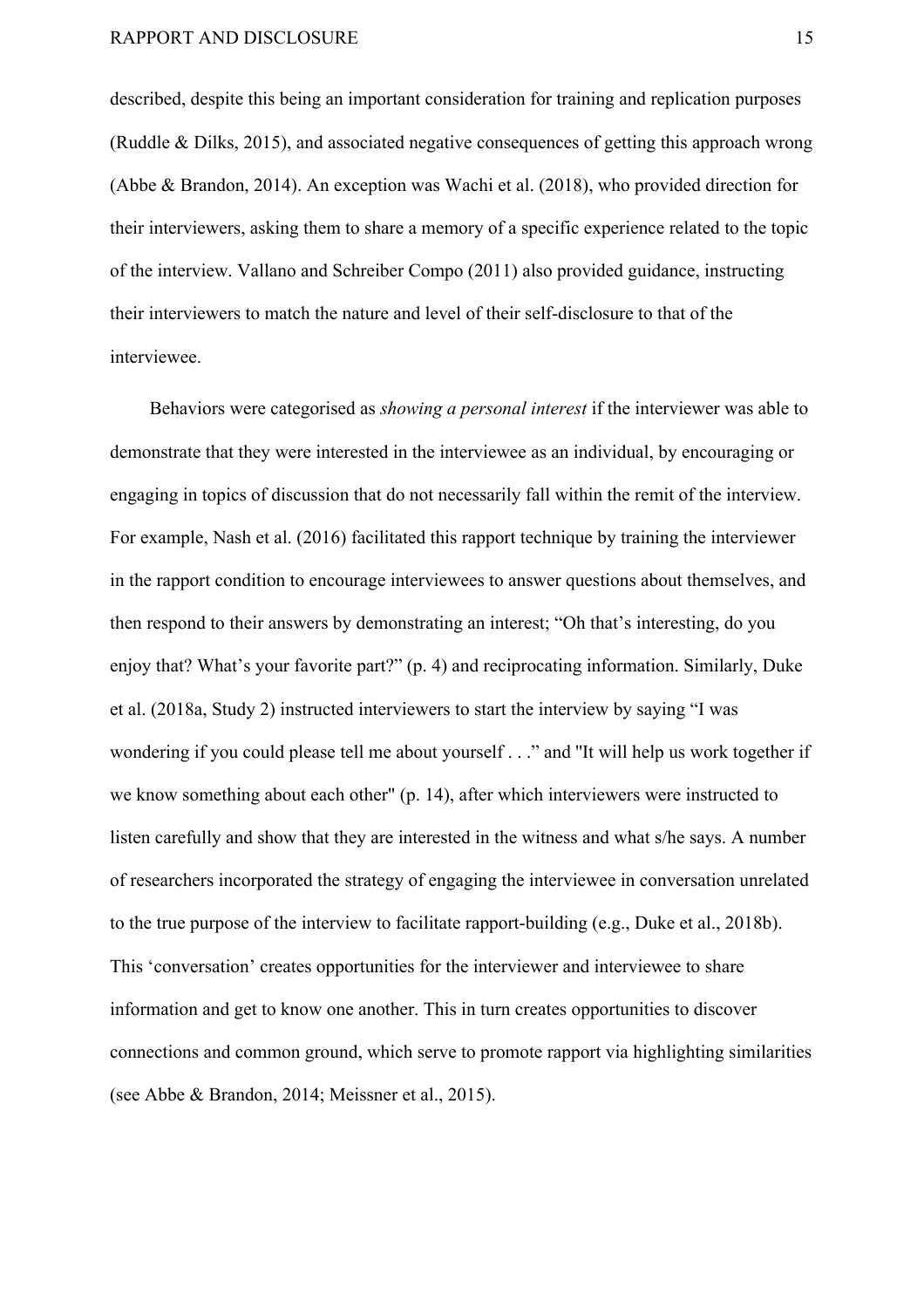Behaviors used to demonstrate or code for *active listening* skills often included backchannel responses (e.g. ''uh-huh, yeah'') to convey attention and/or interest (e.g., Aruguete & Roberts, 2000; Vallano & Schreiber-Compo, 2011). In addition, the use of summaries and paraphrasing has been used to demonstrate attention and understanding (e.g., Moraes, 2013; Walsh & Bull, 2012). However, it was not uncommon for researchers to refer to active listening without providing a definition or explanation as to the exact behaviors this entailed.

Last, displaying *empathy* has been recognised as a method to build rapport verbally. Empathy refers to sharing and/or experiencing the feelings of another human being (Davies, 1983). In a professional context such as police interviewing, empathic behaviors include those whereby the interviewer is able to demonstrate that they understand the perspective of the interviewee and/or appreciate the emotions and distress of that person. Displaying empathy is an important component of Alison and colleagues' framework for Observing Rapport-Based Interviewing Techniques (ORBIT). For example, Alison et al. (2013) observed interviews and rated the extent to which the interviewer made an effort to accurately understand the detainee's perspective. Similarly, Walsh and Bull (2012) coded interviews for the extent to which interviewers showed understanding of and concern for suspects' position and emotions.

#### **Measuring rapport**

Measures used for rapport were coded in relation to (i) whether the measure assessed the Interviewer (or the person being disclosed to;  $n = 24$ ), the Interviewee (or the person disclosing;  $n = 6$ ), or the Interaction itself ( $n = 23$ ), and (iii) whether the study featured a selfreport measure where participants rated their experience of rapport  $(n = 27)$  and/or an observational measure where trained coders rated pre-defined indicators of rapport-behaviors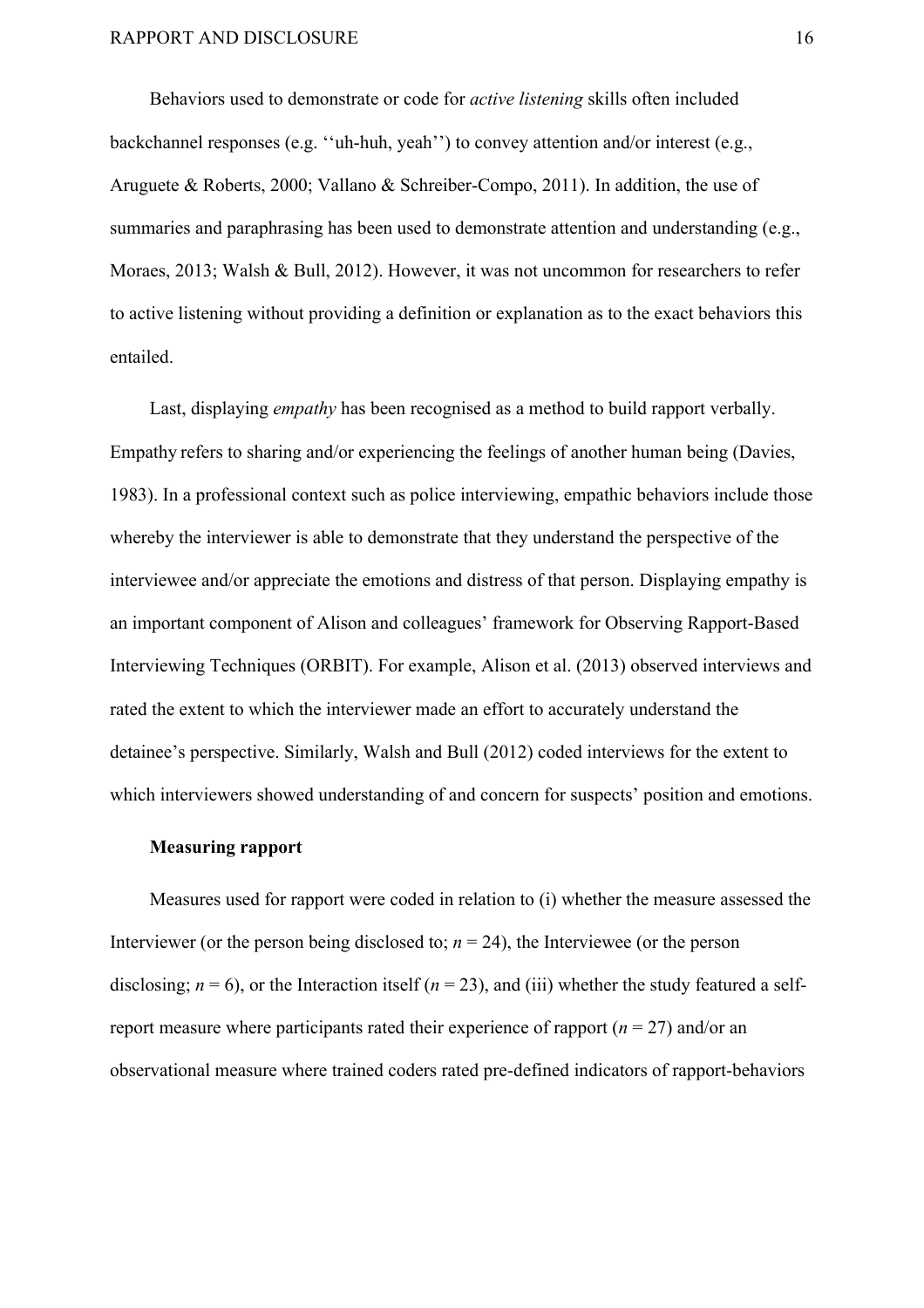$(n = 10)^1$ . All of the experimental studies that included a direct manipulation of rapport ( $n =$ 13) reported higher mean ratings of rapport in the rapport conditions in comparison to 'nonrapport' control groups.

Details about the specific measurements used, such as questionnaires and coding schemes, were also recorded in the SSM. Again, it was apparent that researchers assessed rapport in many different ways, with minimal overlap in the measurement tools used. On only one occasion did a research team use a measure of rapport previously utilized by another team: Oostinga et al. (2018) used Vallano and Schreiber Compo's (2011) measure of rapport. However, Collins and Carthy (2018) were inspired by Tickle-Degnan and Rosenthal's (1990) rapport components model when developing their coding scheme. All other studies developed and used their own measures of rapport. To illustrate how different measurements of rapport are similar or different to one another, example items (where relevant) are reported in the SSM and discussed below.

Where self-report measures of perceived rapport were used, most researchers gave interviewees a questionnaire to complete about the interviewer and/or the interaction. Here there was noticeable overlap in the type of questions asked, which frequently related to detecting the presence of particular rapport behaviors (e.g., the interviewer showed personal interest; showed empathy; smiled), or absence of such behaviors (e.g., the interviewer was nonchalant; impatient; bored). It was less common for self-report questionnaires to ask the interviewee to introspect and report feelings of rapport (e.g., we understood each other well; we respected each other; I felt awkward/uncomfortable/easy telling my story). Perhaps the best-validated measure of rapport in investigative settings is Duke et al.'s (2018a) '*Rapport Scales for Investigative Interviews and Interrogation, Interviewee version (RS3i-I)*' which has

<sup>&</sup>lt;sup>1</sup> Some studies featured more than one measure and so these measures add to more than 35.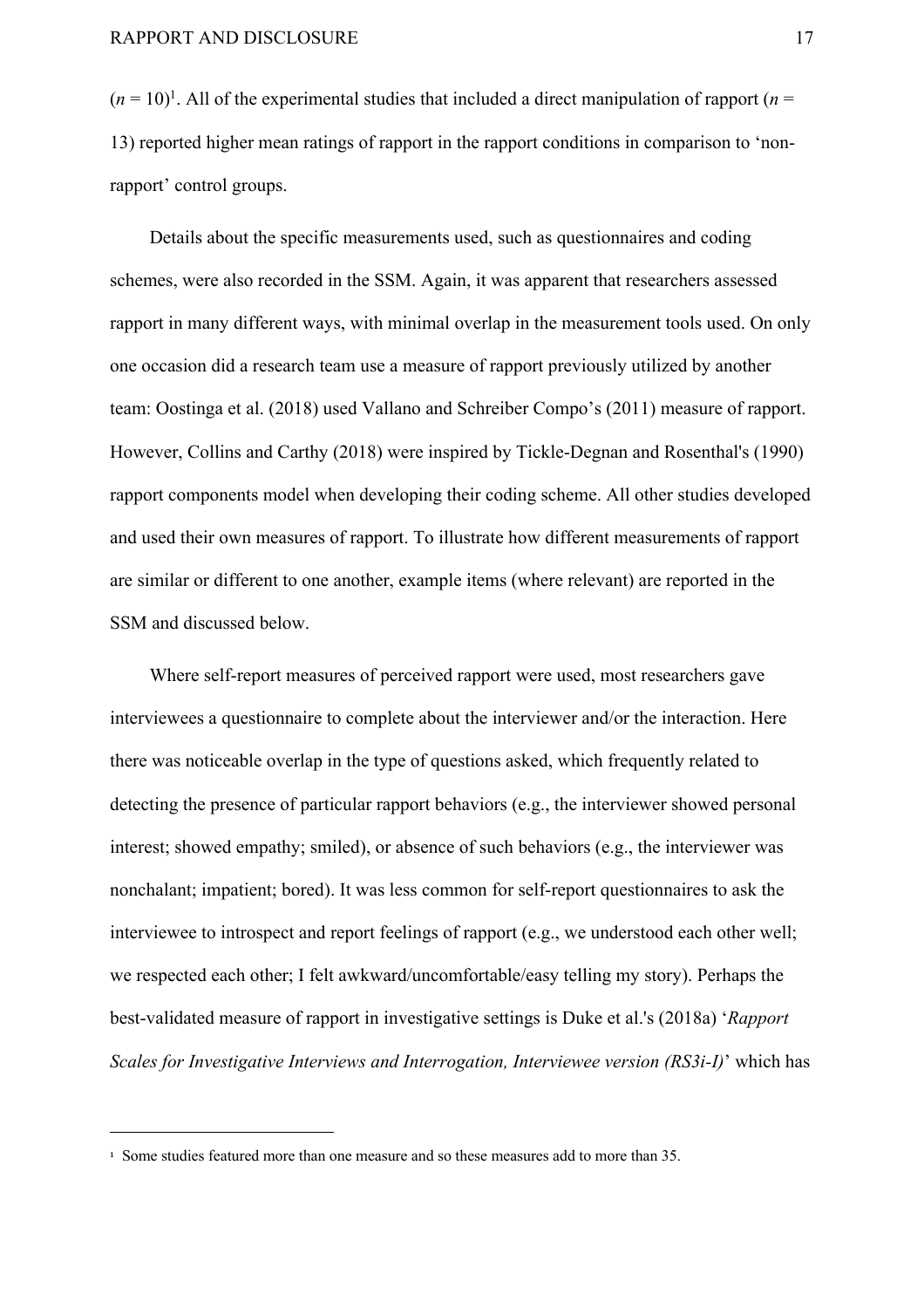been shown to have robust internal reliability as well as construct and concurrent validity. This self-report questionnaire measures interviewees' experience of rapport in forensic and intelligence interviews via five scales; Attentiveness, Trust/Respect, Expertise, Cultural Similarity, and Connected Flow. Duke et al. (2018a, Study 2) found that scores on several of the scales were higher when interviewers used rapport-based tactics, and that scores correlated with the amount of information disclosed by interviewees during questioning.

Self-report assessments of rapport are not always possible to obtain however, and there is a need for observational measures to assess the level of rapport within an information gathering interaction. The majority of studies in this category have observed and recorded the presence of specific rapport-building behaviors (e.g., recording instances of showing a personal interest; demonstrating acceptance/empathy; use of name preference, eye-contact, head-nodding, body-posture). Thus, there is an overlap in the behaviors that are used to manipulate rapport, self-evaluate rapport, and observe rapport. Perhaps the most comprehensive approach to observing and assessing rapport at present is Alison et al.'s (2013; 2014) taxonomy for Observing Rapport Based Interviewing Techniques (ORBIT). This measurement tool differs from many others in that it does not attempt to identify instances of discrete rapport behaviors. Instead, it comprises more holistic evaluations of rapport-building skills and interpersonal style of communication that are assessed throughout the interview. These different approaches to measuring rapport either by identifying specific rapportbehaviors or evaluating communication and connection across specified periods of time highlight the range of attempts that have been made to capture and reliably quantify rapport. To date, however, the extent to which any observational measures of rapport are valid and reliable indicators that an interviewee has experienced rapport has proved difficult to quantify and no research in the SSM examined the relationship between measures of observed and self-reported rapport (for discussion, see Vallano & Compo, 2015). This is somewhat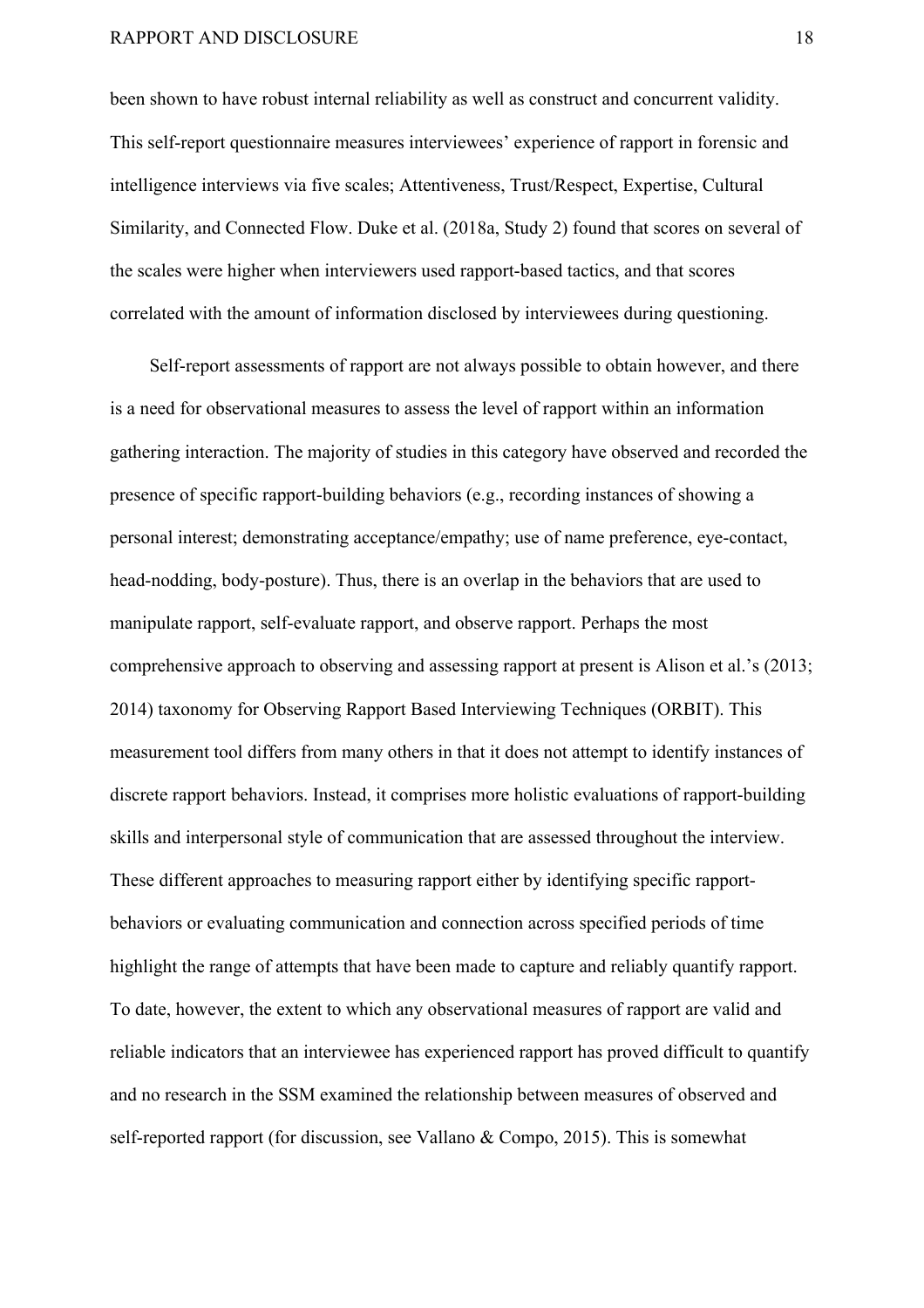surprising given the generally accepted consensus that genuine rapport is mutual. Summarising across the findings from observational studies, 90% report a positive relationship between the use of rapport behaviors and enhanced disclosure. However, in the absence of self-report measurement, it is not possible to confirm the extent to which genuine rapport is necessary to achieve desirable outcomes in professional contexts.

In sum, there is limited consistency across studies in the way rapport is measured. Researchers have largely sought to quantify the presence of verbal and non-verbal rapportrelated behaviors used by interviewers. Some measures have attempted to capture the experience of rapport, but there is sizeable variation in the types of questions asked to achieve this. However, the observation that: (i) when used as a manipulation check, participants in experimental rapport conditions endorse more rapport-related characteristics than control condition counterparts, and; (ii) higher scores on measures of rapport (observed and selfreport tools) are associated with greater cooperation and yield from interviewees, lends credence to the notion that these measures meaningfully capture the essence of rapport. Without further research, including direct comparisons between different measures of rapport, it is difficult to conclude which are the most effective.

#### **Outcome variables relating to disclosure**

Finally, we coded for the type of disclosure reported in terms of quantity and/or quality (accuracy) measures. Assessing how rapport influences the amount of information reported is vital, as an increase in disclosure provides the interviewer with more information, evidence, and potential lines of enquiry, as well as providing more details to challenge, where necessary. Knowing the accuracy of the information reported is also a valuable measure to ensure that any increases in disclosure do not simply reflect a lower threshold of reporting accompanied by a lower accuracy rate overall. However, relatively fewer studies reported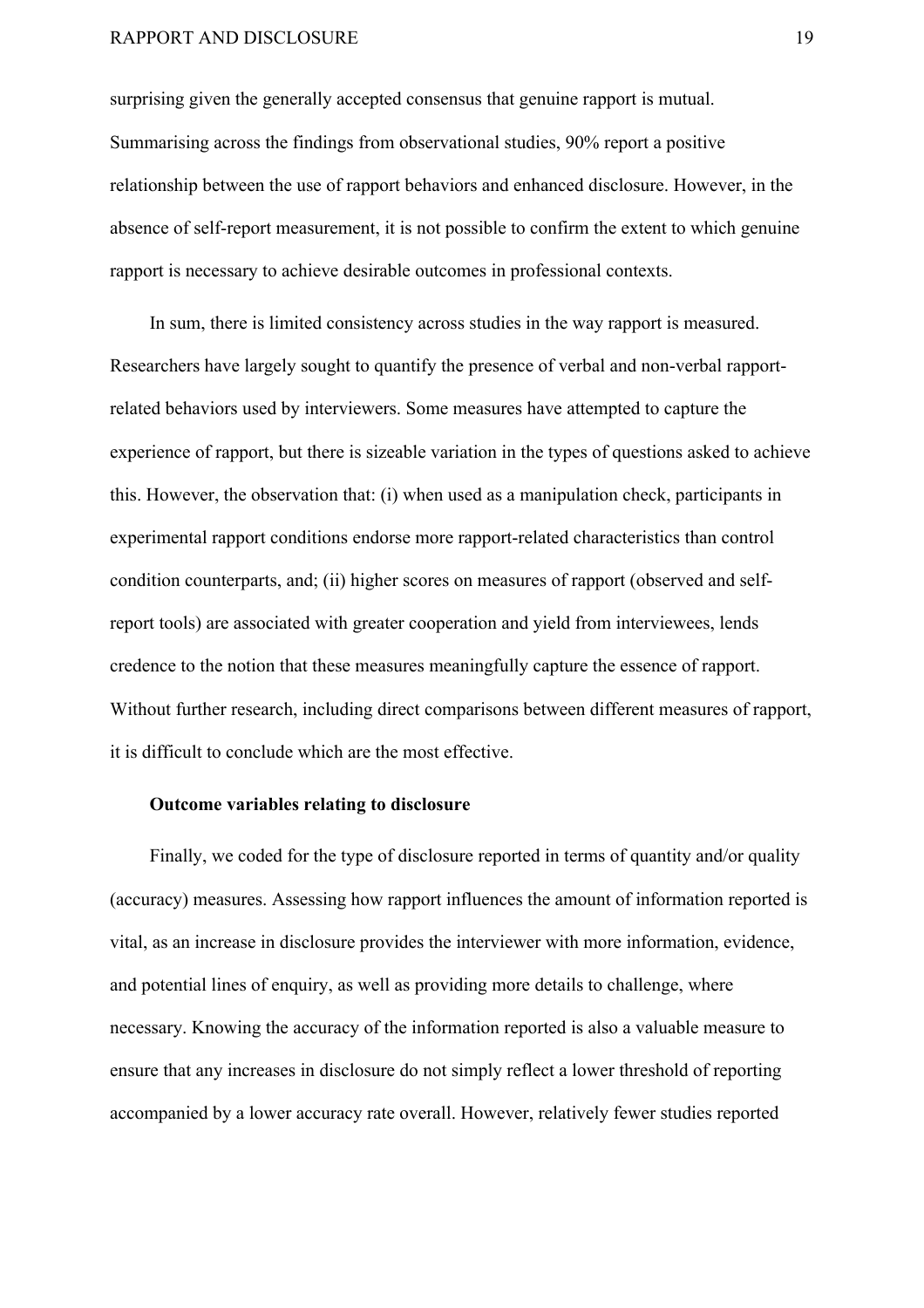accuracy data. This is likely due to the number of field studies included where ground truth (and, therefore, accuracy) is generally unknown.

The amount of information reported was measured in a variety of ways across studies, ranging from a tally of the total number of words reported (Kieckhaefer et al., 2014; Vallano & Schreiber Compo, 2011), to a more selective process of coding for specific types of information such as the number of points of evidence or items of intelligence reported (Alison et al., 2013), or the amount of investigation-relevant information obtained during the interview (Collins et al., 2002). Duke et al.'s (2018a) Shared Information Rating Scale (SIRS) comprised a check-list of facts about the video that could have been mentioned by an interviewee. Under the category of 'amount reported' we also included studies using preexisting measures of depth of disclosure such as Jourard and Lasakow's (1958) Self-Disclosure Scale. If studies reported confession data (*n* = 15), it was coded as amount (rather than accuracy) of disclosure. The SSM includes a column to facilitate the identification of these particular studies that have examined the effects of rapport on confession evidence.

#### **Narrative overview of findings**

Of the 35 studies in the review, 32 reported full or partial support for positive effects of rapport on disclosure. For example, Collins et al. (2002) and Nash et al. (2016) examined the effect of rapport on eyewitness recall and found that participants in the rapport condition reported more items of accurate information than participants in comparison conditions. In an analysis of real-world suspect interviews, Walsh and Bull (2012) found that interviewers skilled in establishing and maintaining rapport in line with PEACE interview guidelines were five times more likely to obtain positive interview outcomes, such as eliciting a comprehensive account and/or a full and frank confession (for similar results see Wachi et al., 2018). Partial support for positive effects of rapport on disclosure was reported by Vallano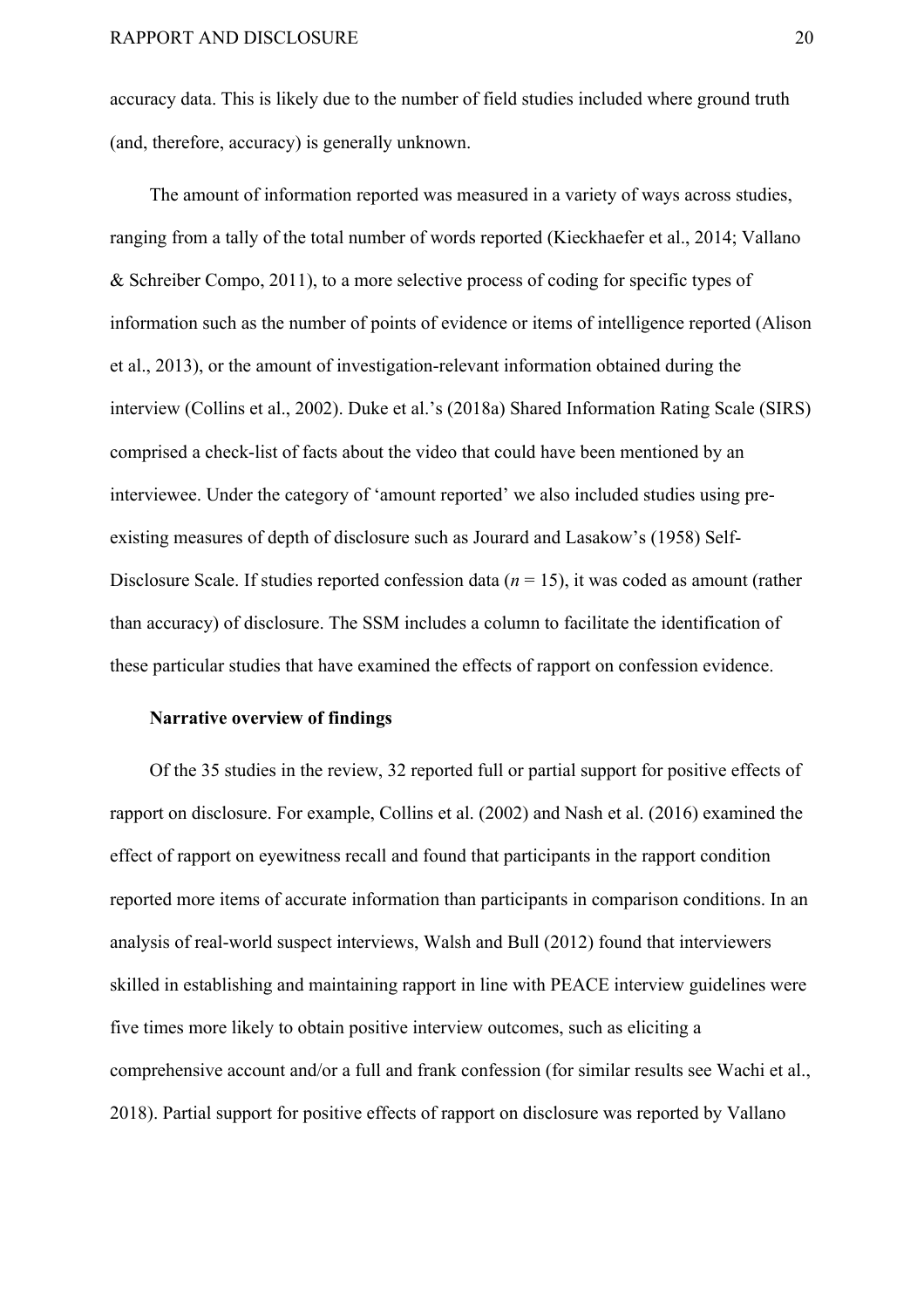and Schreiber Compo (2011) who found that rapport-building increased recall accuracy and decreased susceptibility to post-event misinformation, but only in response to open-ended questions, and not in response to cued-recall questions.

Three studies did not find a clear or expected relationship between the use of rapportbehaviors and disclosure. For example, Buene et al. (2010) examined whether the use of different information gathering behaviors by police officers affects the provision of information by suspects from high and low-context cultures and found that, contrary to expectations, high context suspects responded to 'active listening' by refusing to provide information (in comparison to low-context suspects). Duke et al. (2018) examined whether a 'cooperation-focused' interview approach facilitated the development of rapport more than a 'withholding-focused' interview approach that was expected to elicit anxiety. Surprisingly, participants reported high rapport with the interrogator in both conditions, more information was reported by participants in the withholding-focused interview and rapport did not mediate the relationship between the interview condition and the number of details reported. Finally, Kelly et al. (2015) used real-world data to examine reported and actual rates of different interrogation methods, of which one was rapport and relationship building, and their association with suspect confession or denials. This analysis suggested that while rapport was used often, it had no significant impact on interrogation outcomes.

While this narrative overview provides a snapshot of findings reported by studies included in the review, there are two important caveats to note. First, it was not always possible to determine whether these are direct or indirect effects. For example, researchers rarely examine rapport ratings as a mediator/moderator to the amount of information reported (although see Brimbal et al., 2019). Second, establishing the overall effect size for rapport requires a meta-analysis, which is beyond the scope of this review.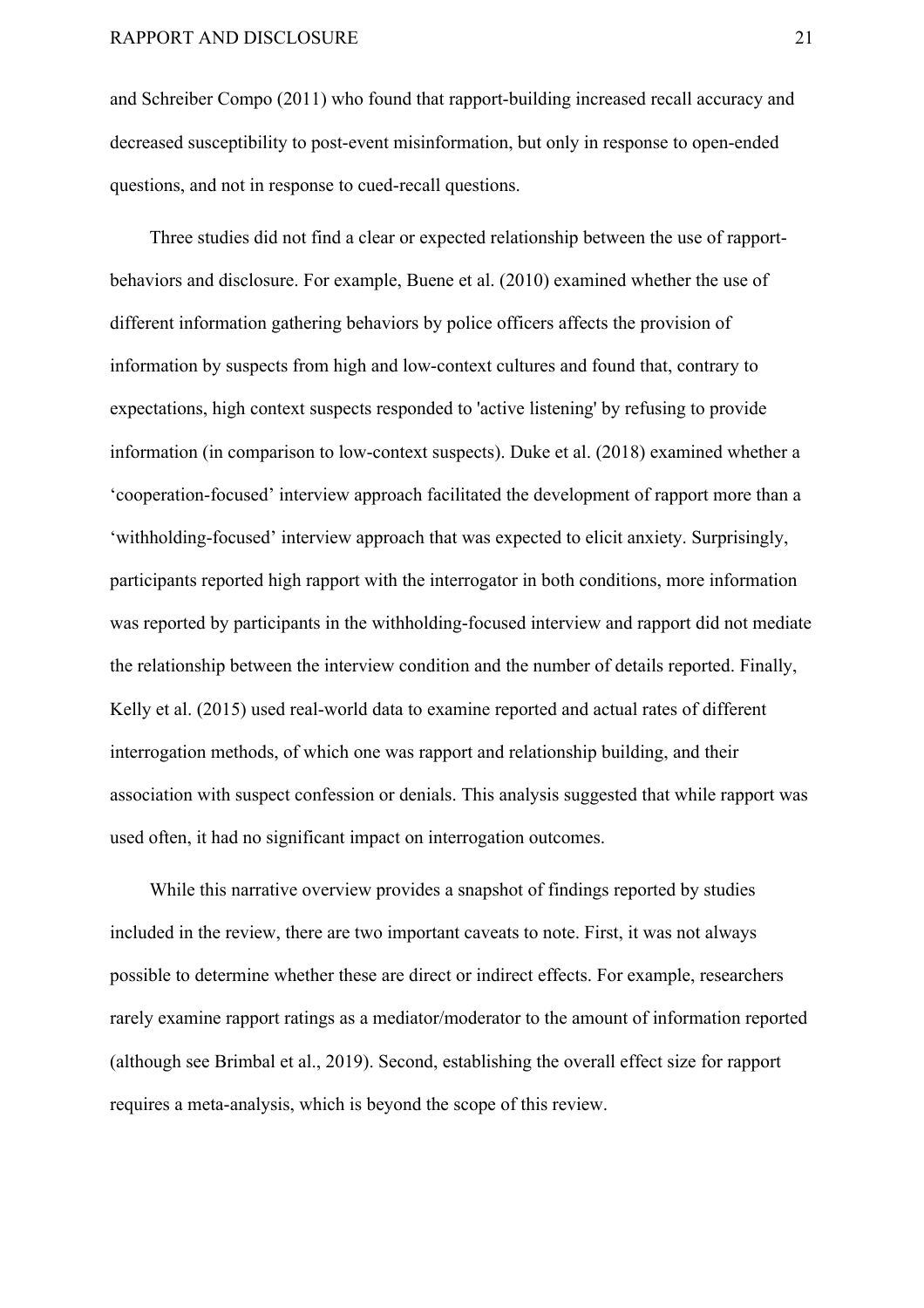#### **Synthesizing findings: integrating themes identified in the literature**

Identifying and comparing the verbal, non-verbal, and para-verbal rapport behaviors used most frequently by researchers to facilitate the task of eliciting information sheds considerable light on the literature to date. However, in addition to examining individual rapport behaviors, it is perhaps more prudent to consider the underlying intention, or function that each behavior serves. Each of the rapport behaviors identified have been used to achieve, or are associated with, a desired outcome. Different behaviors can have the same outcome, therefore, it is useful (especially for practitioners) to consider not only which behaviors can be used to build rapport but why they are effective. Based on the literature, we propose that each of the rapport-behaviors used across studies can be meaningfully grouped according to one of three core functions, each of which has been used to support the development of rapport: (i) personalizing the interview; (ii) presenting an approachable demeanor, and; (iii) paying attention (see Table 3). Note that Table 3 depicts only the rapport behaviors that have featured most frequently across the studies included in the review; undoubtedly, there are other behaviors that also serve these goals, and that some behaviors also serve a secondary function, for example, lowering an interviewee's anxiety or stress levels.

#### *Table 3 about here*

*Personalizing the interview* is a strategy used to build rapport that has featured across a number of studies. The prevalence is not surprising as personalizing the interview is recommended in the Cognitive Interview (Fisher & Geiselman, 1992). This strategy is believed to help the interviewer build a personal connection with the interviewee by expressing interest in them as an individual. We propose that of the rapport behaviors featured across studies, using someone's preferred name, showing an interest in them as a person, sharing information about oneself, and highlighting some similarity with the interviewee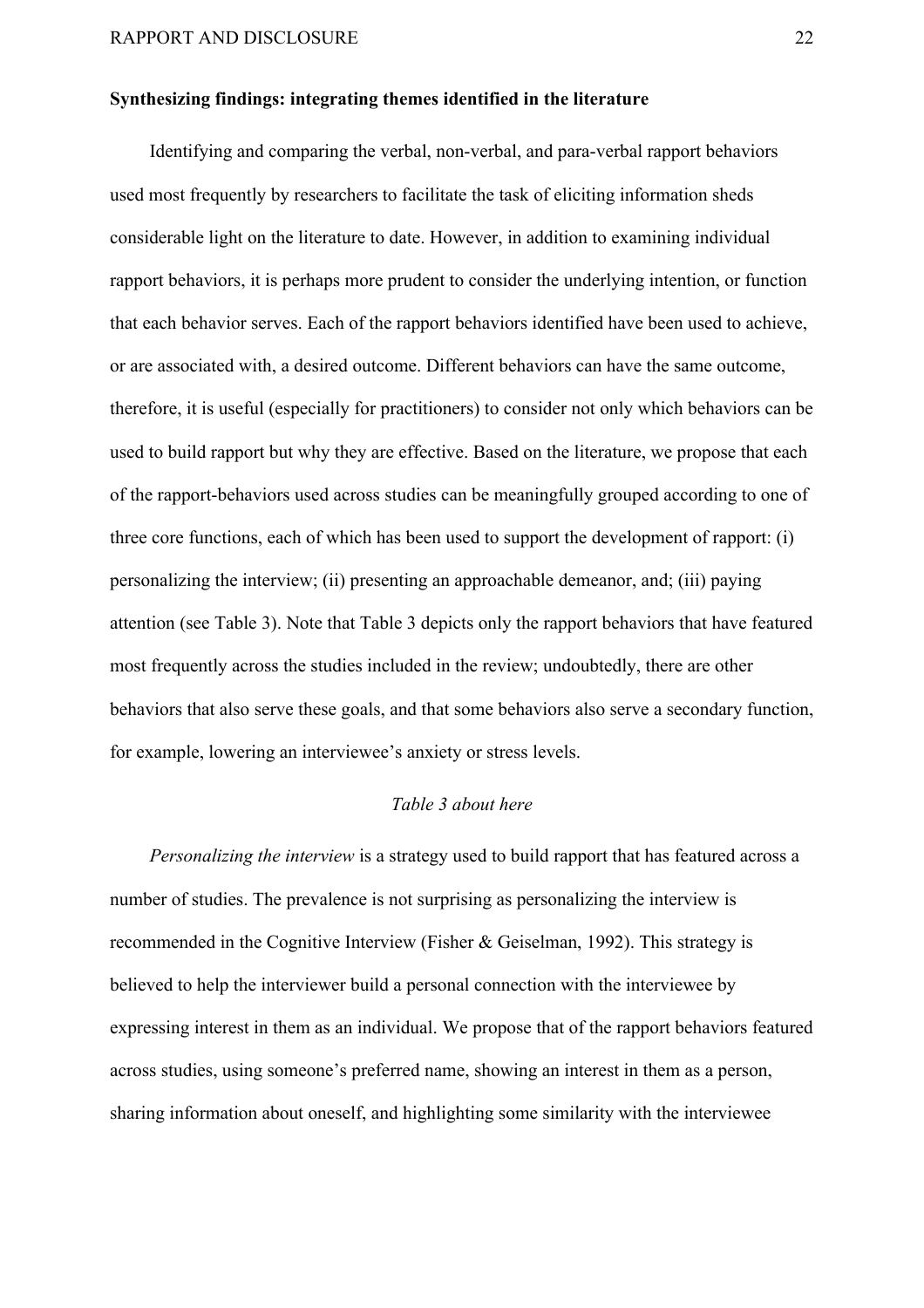where appropriate, are all techniques that have been used to promote personal engagement. Taking steps to get to know the interviewee as an individual has a number of benefits, including enhanced understanding of the interviewee's motivations, that can benefit perspective-taking and interview strategy (Abbe & Brandon, 2014; Alison et al., 2013; Galinsky et al., 2008). Further, it enables the interviewer to find, and highlight, similarities or common ground with the interviewee, which has been found to predict both cooperation and disclosure (Goodman-Delahunty & Howes, 2016). In a survey administered to US law enforcement officers, Vallano et al. (2015) found the most common rapport-building technique reported was to engage in small talk to find common ground. Sharing information about oneself (interviewer self-disclosure) is an additional technique that can be used to show similarities and to encourage reciprocal disclosure from the interviewee (Collins & Miller, 1994; Duke et al., 2018a; Vallano & Schreiber Compo, 2011). In a review of therapeutic practice, Henretty and Levitt (2010) found that 90% of therapists use self-disclosure as a tool to promote client disclosure, show similarities, and develop a therapeutic alliance. Researchers who have used the method of personalizing an interview to build rapport have often used more than one of the behaviors to demonstrate an interest in the interviewee. For example, in Kieckhaefer et al.'s study (2014) interviewers used a rapport script that encouraged them to use the interviewee's name, ask personal questions (e.g., "Tell me about your family"), and then to display interest in the information disclosed in response. Wachi et al. (2018) used similar techniques, and observed that this approach was more effective in eliciting (true) confessions than presenting suspects with actual evidence. A growing body of research is examining other methods and measures of personalization such as coordination of interviewer/interviewee responses (e.g., Beune et al., 2010) and language style matching (e.g., Taylor & Thomas, 2008).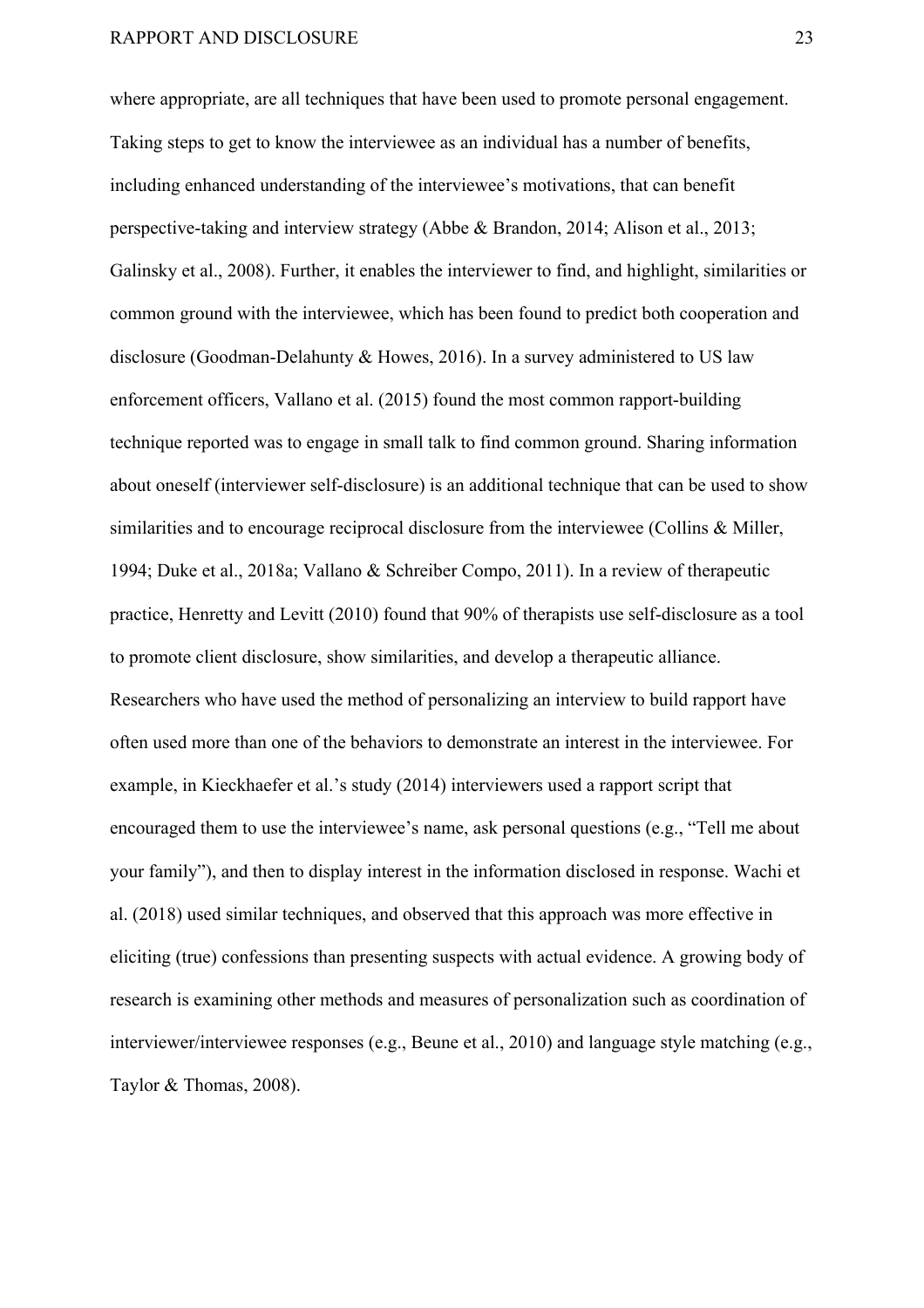Moving to the second grouping of behaviors operationalized to gain rapport, we noted that smiling, use of open body language, and using an appropriate (conversational or neutral as opposed to hostile) tone of voice, are all behaviors that have featured across studies as methods of *presenting an approachable demeanor*. Again, studies have often used more than one of these behaviors to facilitate rapport. For example, in Collins et al.'s (2002) study, interviewers in the rapport condition followed a script encouraging them to speak with a gentle tone, adopt a relaxed body posture, and be generally friendly. Presenting oneself as approachable serves to invite interaction by creating a genial and positive atmosphere. Extensive research shows how sensitive we are to verbal and non-verbal communication in interactions that can influence a range of responses such as how much we like the other person, how willing we are to engage with them, and reciprocal demeanor - whereby the way someone is perceived promotes a similar response (Uleman et al., 2008; Zebrowitz, 2017).

In the third grouping of rapport-gaining behaviors, we noted that *paying attention* during an interaction was often used to develop and maintain professional rapport. This grouping included active listening, use of empathy, eye-contact, and head-nodding as behaviors that serve to signal interest, understanding, and appreciation of the information being shared, which in turn encourages continued disclosure. Perhaps unsurprisingly, Tickle-Degnen and Rosenthal (1990) also highlighted the importance of 'mutual attentiveness' as a core component in their model of rapport for social interactions. However, in professional contexts whereby behaviors are used to build rapport, the mutuality of attentiveness is not necessary, albeit desired. Rather, we propose that it is important to demonstrate attentiveness regardless of whether the other person reciprocates. Eye-contact and head-nodding are two powerful non-verbal behaviors to demonstrate attention and understanding (e.g., Davidhizar, 1992). However, 'active' behaviors involve not merely absorbing information but remembering and responding to it appropriately over the course of an interaction. Therefore,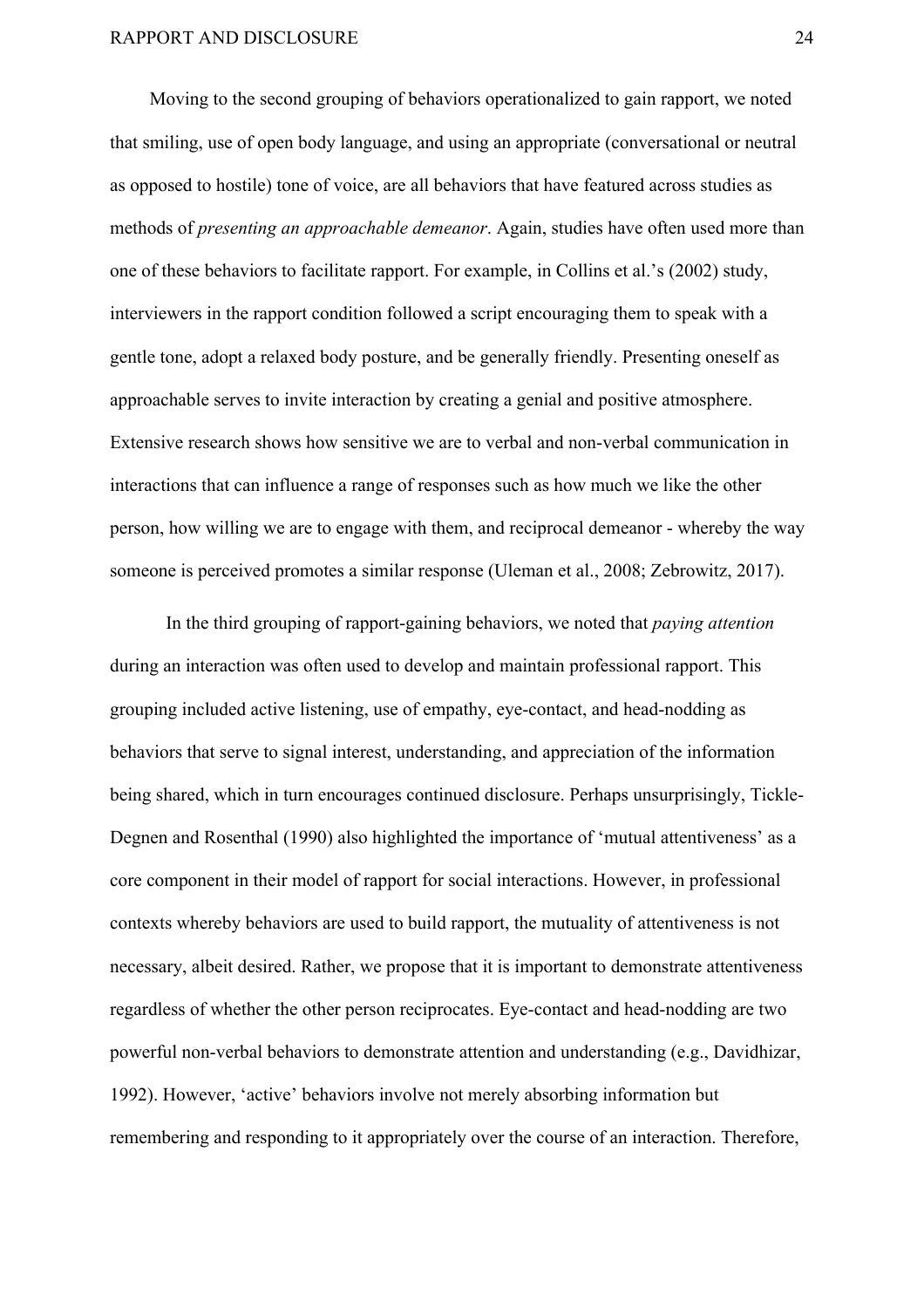active listening and use of empathy are more cognitively demanding as these require the receiver to demonstrate that they are processing the information received. Additionally, empathy requires perspective-taking skills to demonstrate that the receiver is able not just to understand what is being said, but how the person might be feeling. Regardless of how attention is demonstrated, if these behaviors signal attention and engagement, then an interviewee will likely be encouraged to continue the interaction; if not, interactions can break down and the amount of information disclosed by the interviewee is reduced (Abbe & Brandon, 2013; Holmberg & Madsen, 2014; Walsh & Bull, 2012).

In sum, we argue that the rapport-behaviors identified across studies in the SSM are manifestations of one of three categories of behavioral practices commonly used to establish a rapport in a professional context; personalizing an interview, presenting an approachable demeanor, and paying attention to what is being said. Twenty-six studies within the SSM used rapport behaviors to support at least two of these practices. Contemplating the underlying intention of a behavior may be helpful when training people how to build rapport for the purpose of information elicitation, as with this information in hand, interviewers can select which behaviors are likely to be most effective for achieving a particular goal or outcome. This choice of which behaviors to use might depend on the interview format; for example, open body language cannot be conveyed in a phone interview, but tone of voice can be used to present an approachable demeanor instead. The choice might also depend on an interviewer's particular style, or where cultural norms suggest that a particular behavior might not have the desired effect (e.g., use of direct eye-contact can signal engagement and interest in Western cultures, but may be considered rude or aggressive in some other cultures; Al-Krenawi & Graham, 2000).

#### **General Discussion**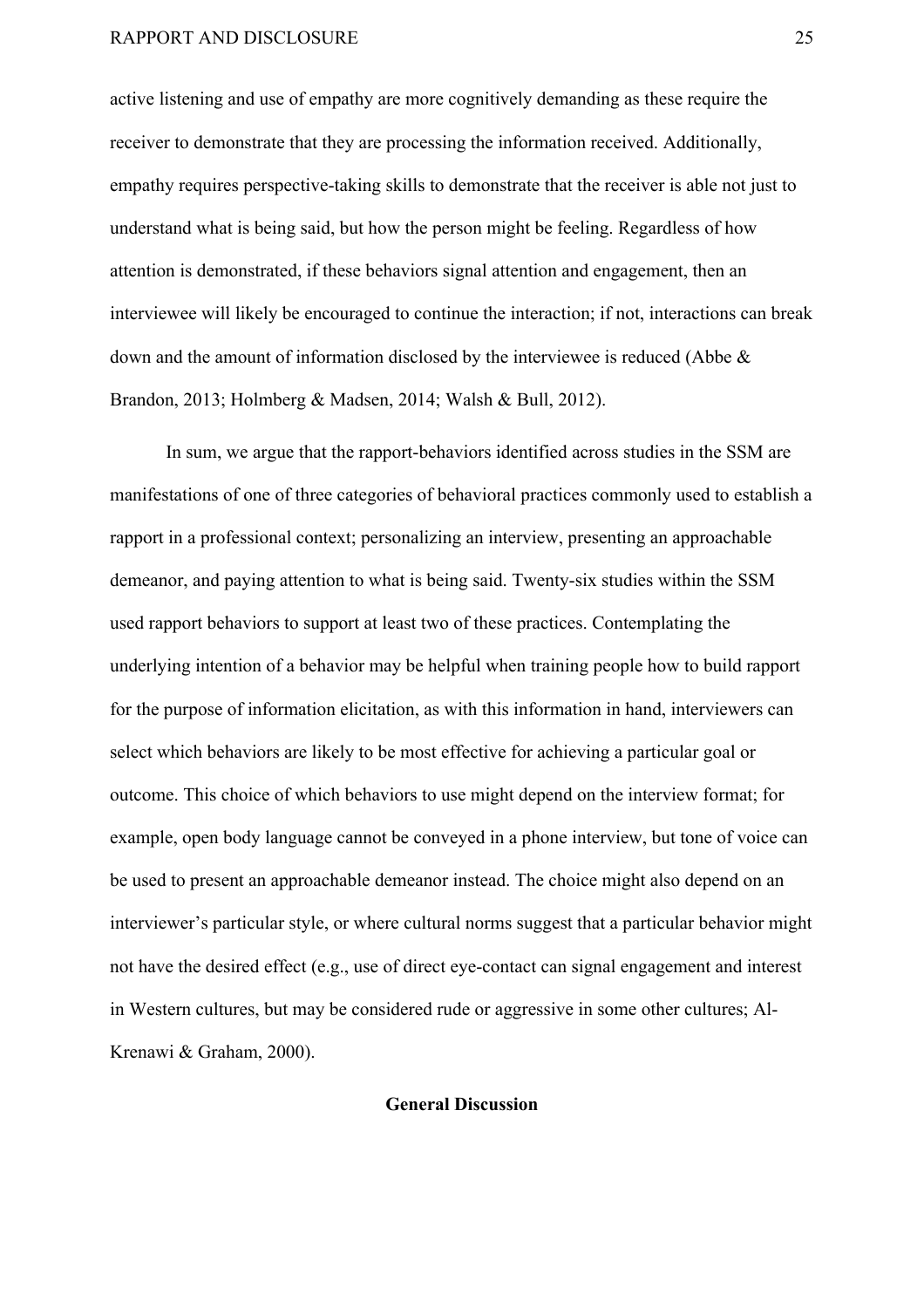Rapport helps create bonds and form relationships with others. As such, it is an adaptive social skill. However, select behaviors to build rapport are also trained and used in professional settings for the purposeful goal of building relationships in order to facilitate cooperation. While a larger body of research has examined the benefits of rapport in naturalistic social interactions, the studies contained in our SSM enable us to examine how researchers have utilised rapport behaviors specifically to facilitate the task of eliciting information in a professional context.

#### *Rapport building behaviors in professional contexts*

Our systematic approach to identifying discrete verbal and non-verbal behaviors used by researchers to manipulate and measure rapport enabled us to systematically describe, compare, and contrast the existing literature. However, this approach involves reducing rapport, a complex social phenomenon, to isolated atomistic or component parts and, consequently, raises a number of important discussion points. First, while we have identified behaviors that have been used in professional contexts to attempt to build rapport, we do not endorse the claim that these behaviors are necessary or sufficient for the development of genuine mutual rapport, which is likely more than the sum of these component parts. Professional rapport-building is simply an intentional use of rapport behaviors in an attempt to facilitate a positive interaction with another person that might or might not lead to establishing genuine rapport. We propose that distinguishing between professional rapportbuilding and naturally emerging rapport has important implications for both theoretical and applied advancements in knowledge and understanding of rapport. We encourage more observational research of experienced and skilled practitioners in ecologically valid settings to learn more about both.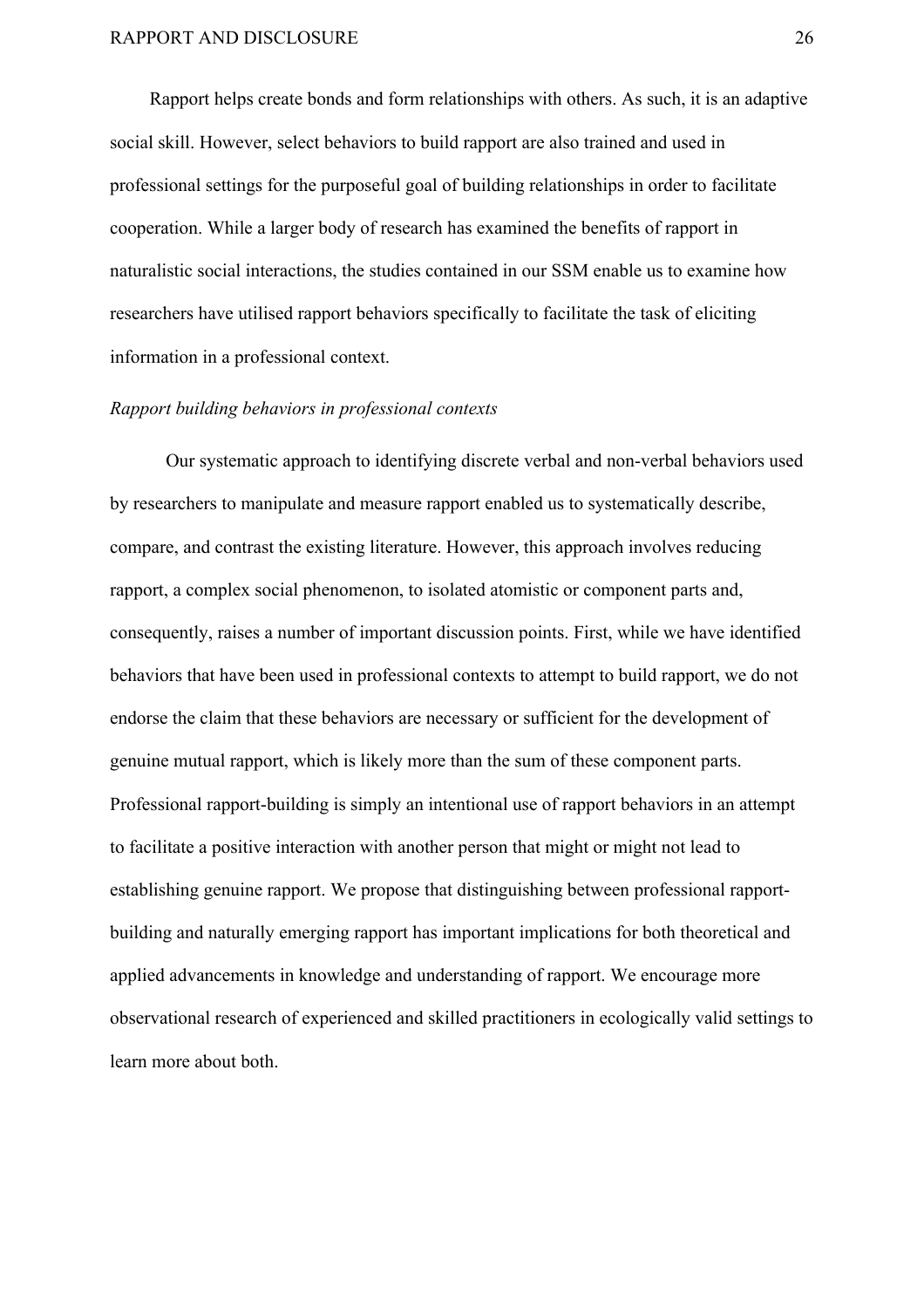Second, while the outcome of this systematic review supports the use of certain verbal and non-verbal behavioral correlates of rapport, practitioners should be aware that ineffective use carries risks. An obvious danger of cultivating rapport via deliberately using selected behaviors, rather than allowing rapport to develop and manifest naturally, is that the recipient detects the deliberate nature of the rapport-gaining behaviors, and the relationship becomes damaged (Abbe & Brandon, 2014). For example, displaying signs of attentiveness without really listening, or over-using rapport behaviors, may quickly appear disingenuous or insincere. While research has addressed which rapport behaviors might be effective in an information elicitation context, it has rarely addressed how best to operationalize these behaviors (though see Abbe & Brandon, 2014) or sustain rapport across extended or repeated interactions, despite practitioners voicing a need for such practical guidance (e.g., Russano et al., 2014). We urge researchers to examine the consequences of maladaptive use of rapport behaviors, as this is a clear gap in the literature. Similarly, insights into how best to recover from a loss of rapport has rarely been addressed in the literature. A recent exception is work by Oostinga at al. (2018) examining the effectiveness of different response strategies on an interviewer's ability to recover trust and rapport after a communication breakdown. Further research in this area is clearly critical to understand the dynamic nature of rapport in a professional setting.

#### *Limitations*

Systematically mapping the evidence base has facilitated a thorough analysis of research that has examined rapport in an information elicitation context. However, our review is not without limitations. First, a major concern when conducting a review of a body of literature is that relevant papers might have been missed or overlooked. We implemented a range of measures to avoid this. However, it is inevitable that a small number of potentially relevant studies use terms that do not match our search strategy and, as a result, were not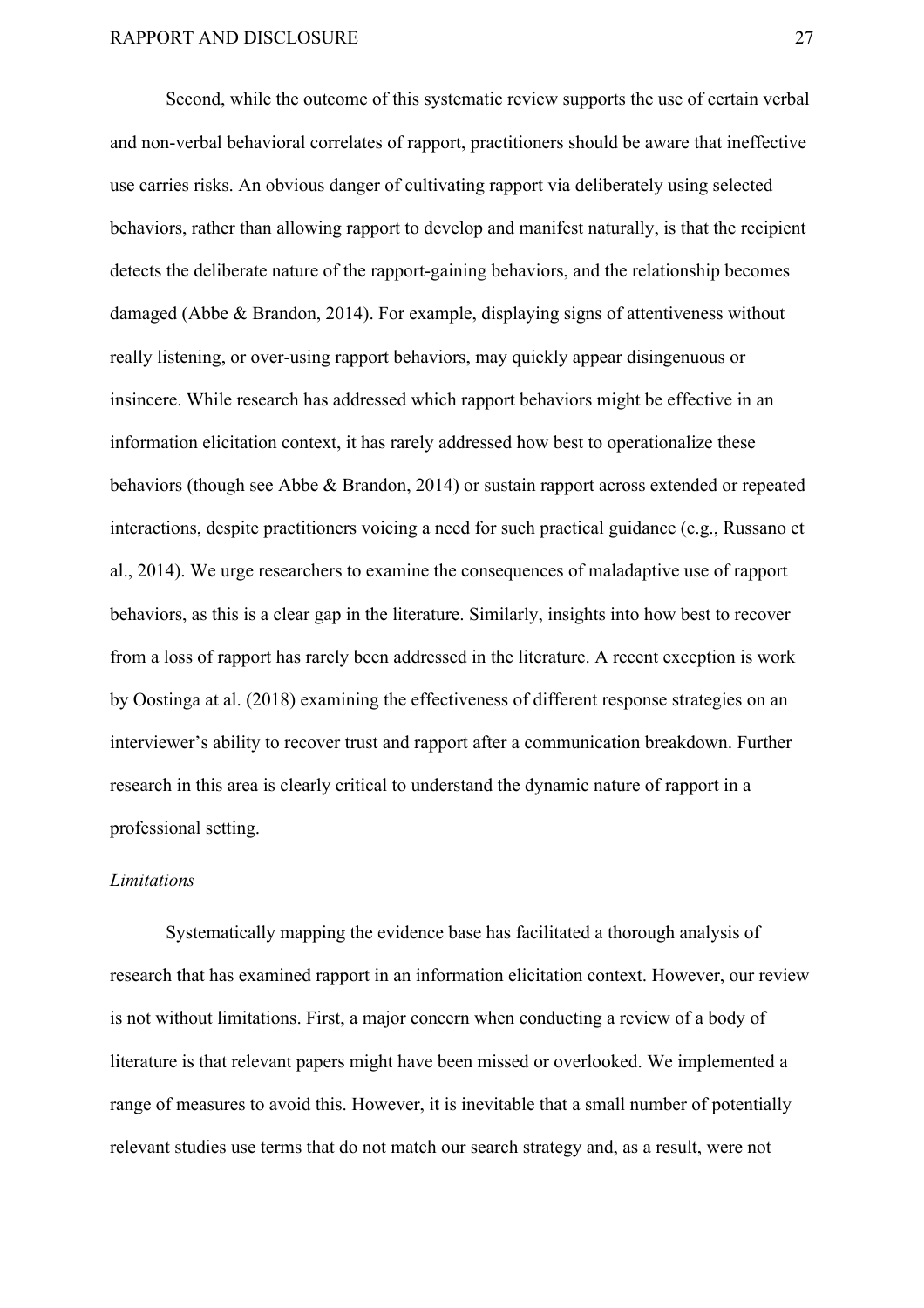included. Second, to ensure transparency and consistency across the review process we deliberately only coded the rapport behaviors named and defined as such by the authors. We did not assume or infer the presence of rapport behaviors where rapport was not explicitly stated by the authors as having been manipulated or observed. Further, where rapport training or rapport scripts were used, it is necessarily a matter of trust that interviewers implemented the behaviors outlined. This means that our Systematic Map may not reflect all of the rapport behaviors that actually featured within studies. We call on researchers to provide full and detailed information in Method sections to facilitate reliable conclusions being drawn in future systematic reviews. Third, we acknowledge that the method we used to enable us to compare and contrast across studies presents a rather reductionist view of rapport and limits the extent to which we can examine the dynamic nature of rapport as it develops over time, across topic, and between different people. While this facet of rapport is discussed in the wider literature (e.g., Tickle-Degnen & Rosenthal, 1990), very few empirical studies have addressed it directly. Three exceptions are Walsh and Bull's (2012) study that examined rapport maintenance throughout entire interviews with suspects, Oostinga at al.'s (2018) study that examined rapport recovery after a communication breakdown, and Collins and Carthy's (2018) study that examined rapport during the beginning, middle, and end of an interview, finding that rapport was positively correlated with the amount of disclosure in the middle and end of the interview. This topic is certainly a gap in our understanding that requires considered research attention.

#### *Implications for future research*

One outcome of this systematic review process is that it clearly illuminates a number of future directions for researchers to consider, in addition to the more methodological issues discussed above. First, the majority of the studies featured in the maps are 'Western-centric' drawing on theories developed with respect to interpersonal interactions and communication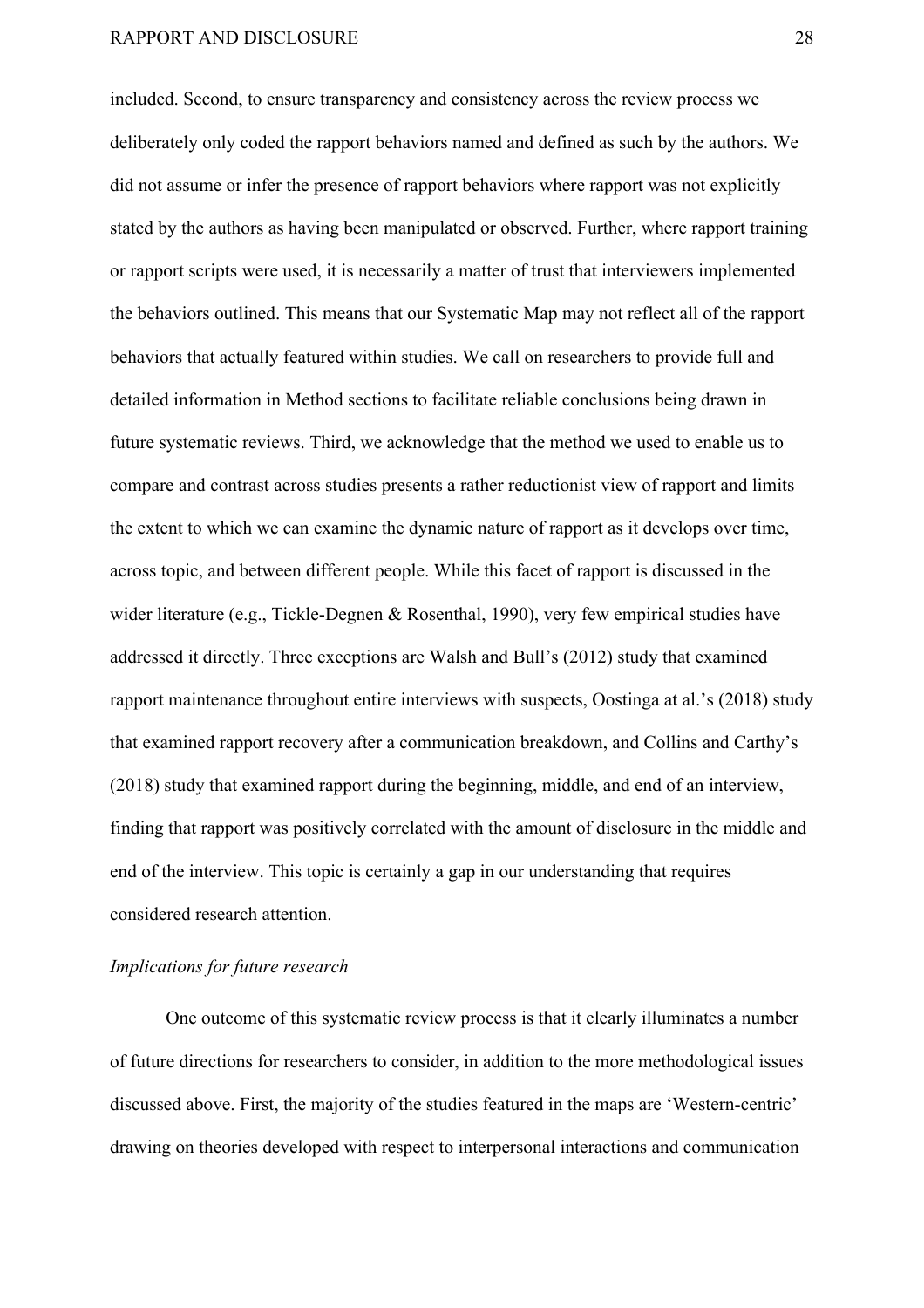in Western contexts or using data drawn from White, Educated, Industrialized, Rich, and Democratic (WEIRD) samples (Henrich et al., 2010); we therefore call for more research examining the extent to which the rapport behaviors discussed here generalise to building rapport in other cultures. It is likely that some rapport behaviors will not be universally effective due to cultural factors. For example, Schug et al. (2010) found that the efficacy of self-disclosure in building relationships differed for cultures featuring high relational mobility (such as the UK and US) versus low (e.g., Japan). Second, broadly speaking, most studies that have focused on building rapport with suspects have used an observational approach while studies focusing on witnesses are often experimental, where the presence/absence of rapport has been manipulated. We recommend that researchers consider a balanced use of both methods in witness and suspect interview contexts in order to provide a comprehensive understanding of the benefits of rapport. Third, seven studies referred to 'showing respect' when describing how rapport was manipulated or measured, but without any detail as to which behaviors might be used for this purpose. Given the intuitive importance of promoting a respectful relationship as a step towards building rapport, we call on researchers to be as precise and detailed as possible in their description of how respect can be operationalised and/or coded. Last, we recommend that researchers investigate the separate and combined effects of different rapport behaviors, to build a knowledge base of which behaviors can be used interchangeably dependent upon context (e.g., online vs. face-to-face), which are more effective in certain situations (e.g., building a relationship vs. being attentive), and which behaviors are most effective at different stages of an interaction (e.g., as per Tickle-Degnen & Rosenthal's model, 1990).

#### *Conclusion*

Using the SSM methodology it has been possible to identify the rapport behaviors selected for manipulation and/or measurement by researchers in an information elicitation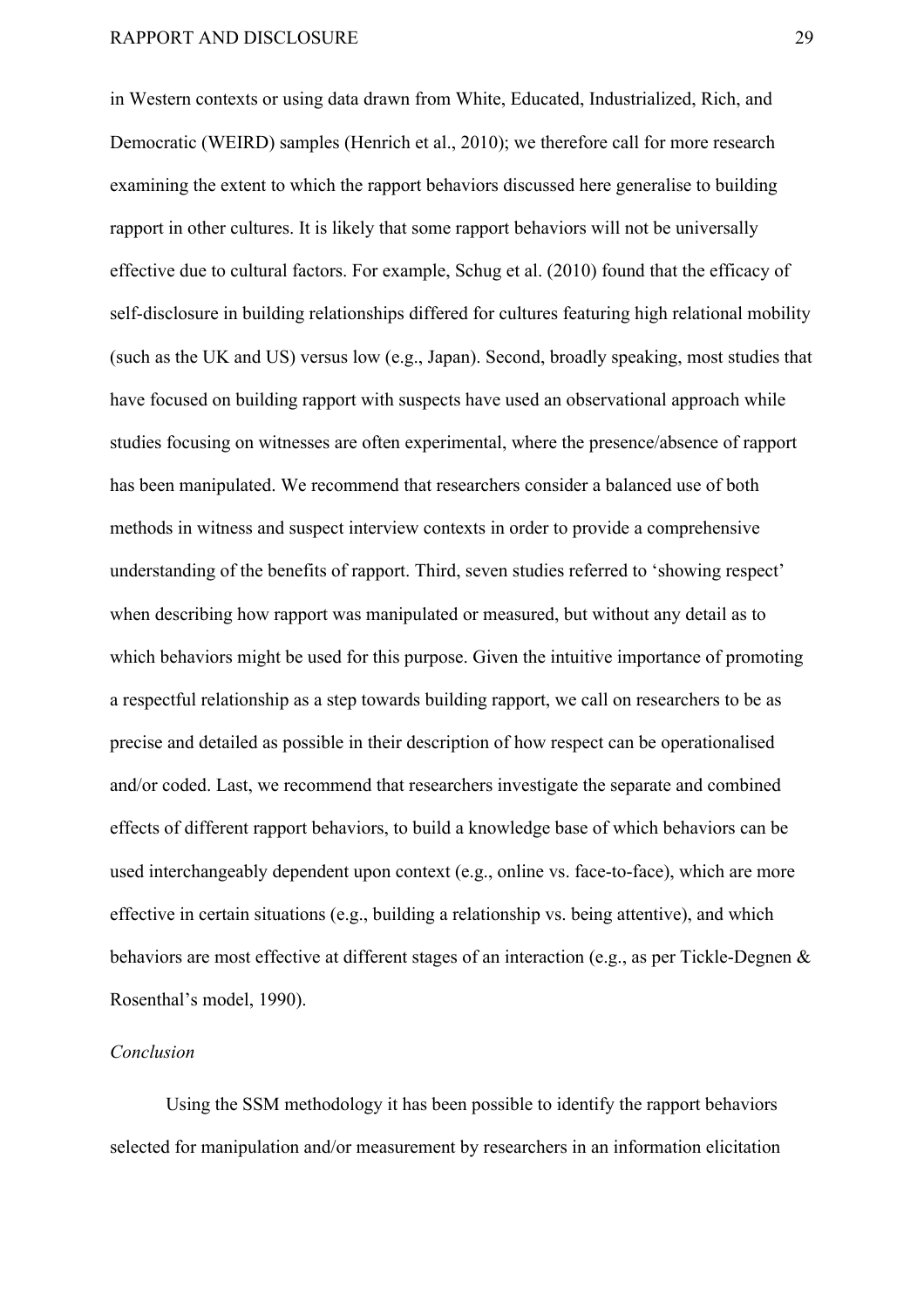context. Rapport is an inherently complex and dynamic social process, and it is worth considering that the phenomenon of rapport might be immune to meaningful or complete description at any individual unit of verbal, non-verbal, or paraverbal behavior. However, when considering the underlying intention of each of the behaviors identified when mapping the literature, it has been possible to group rapport behaviors in relation to the goal served, namely; (i) personalizing an interview, (ii) presenting an approachable demeanor, and (iii) paying attention. We urge future researchers to refine this work by examining not only how best to cultivate rapport for professional purposes, but also how to effectively train the development, maintenance, and recovery of rapport in professional contexts.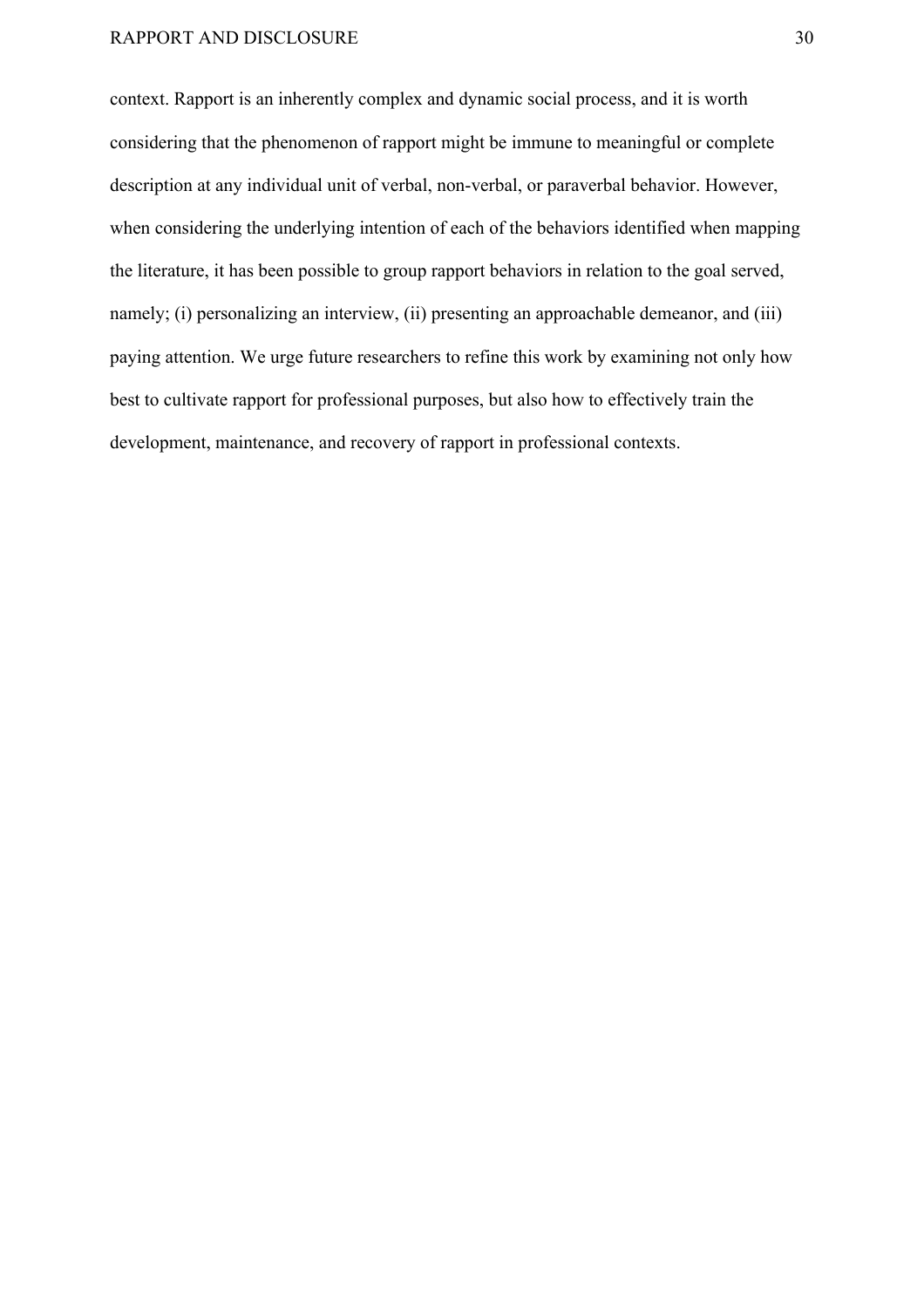#### **References**

Studies included in the systematic review are preceded by an asterisk.

- Abbe, A., & Brandon, S. E. (2013). The role of rapport in investigative interviewing: A review. *Journal of Investigative Psychology and Offender Profiling, 10*(3), 237–249. https://doi.org/10.1002/jip.1386
- Abbe A., & Brandon, S. E. (2014). Building and maintaining rapport in investigative interviews, *Police Practice and Research: An International Journal, 15*(3), 207–220. https://doi.org/10.1080/15614263.2013.827835
- \* Alison, L. J., Alison, E., Noone, G., Elntib, S., & Christiansen, P. (2013). Why tough tactics fail and rapport get results: Observing rapport-based interpersonal techniques (ORBIT) to generate useful information from terrorists. *Psychology, Public Police, and Law, 19*(4), 411–431. https://doi.org/10.1037/a0034564
- Alison, L., Alison, E., Noone, G., Elntib, S., Waring, S., & Christiansen, P. (2014). The efficacy of rapport-based techniques for minimizing counterinterrogation tactics amongst a field sample of terrorists. *Psychology, Public Policy, and Law, 20*(4), 421– 430. https://doi.org/10.1037/law0000021
- Al-Krenawi, A., & Graham, J. R. (2000). Culturally sensitive social work practice with Arab clients in mental health settings. *Health & Social Work, 25*, 9-22. https://doi.org/10.1093/hsw/25.1.9
- \* Aruguete, M. S., & Roberts, C. A. (2000). Gender, affiliation, and control in physicianpatient encounters, *Sex Roles, 42*(1-2), 107–118. https://doi.org/10.1023/a:1007036412480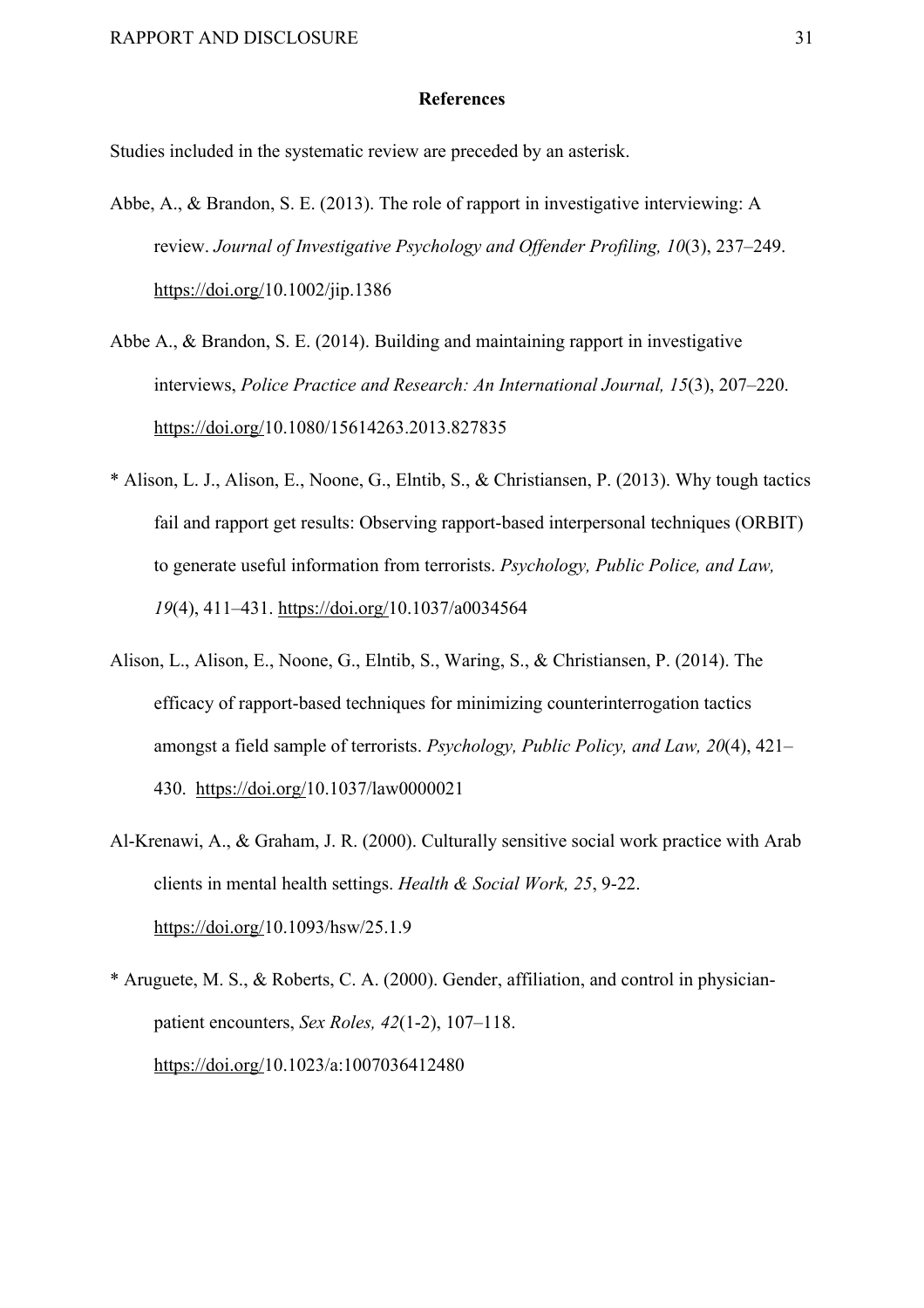- \* Beune, K., Giebels, E. & Sanders, K. (2009). Are you talking to me? Influencing behaviour and culture in police interviews. *Psychology, Crime & Law, 15,* 597- 617.doi:10.1080/10683160802442835
- \* Beune, K., Giebels, E., & Taylor, P. J. (2010). Patterns of interaction in police interviews: The role of cultural dependency. *Criminal Justice and Behavior, 37*(8), 904–925. https://doi.org/10.1177/0093854810369623
- Brandon, S. E., Wells, S. & Seale, C. (2018). Science-based interviewing: Information elicitation. Journal of Investigative Psychology and Offender Profiling, *15*(2), 133-148. https://doi.org/10.1002/jip.1496
- Brimbal, L., Dianiska, R. E., Swanner, J. K., & Meissner, C. A. (2019). Enhancing cooperation and disclosure by manipulating affiliation and developing rapport in investigative interviews. *Psychology, Public Policy, and Law*, *25*(2), 107-115. https://doi.org/10.1037/law0000193
- Carkhuff, R. K. (1969). *Helping and Human Relations.* New York, NY: Holt, Rinehart and Winston.

Central Planning & Training Unit (1992). A guide to interviewing. Harrogate: CPTU.

- \* Collins, K., & Carthy, N. (2018). No rapport, no comment: The relationship between rapport and communication during investigative interviews with suspects. *Journal of Investigative Psychology and Offender Profiling, 16*(1), 1–14. https://doi.org/10.1002/jip.1517
- \* Collins, R., Lincoln, R., & Frank, M. G. (2002). The effect of rapport in forensic interviewing. *Psychiatry, Psychology, and Law, 9*(1), 69–78. https://doi.org/10.1375/pplt.2002.9.1.69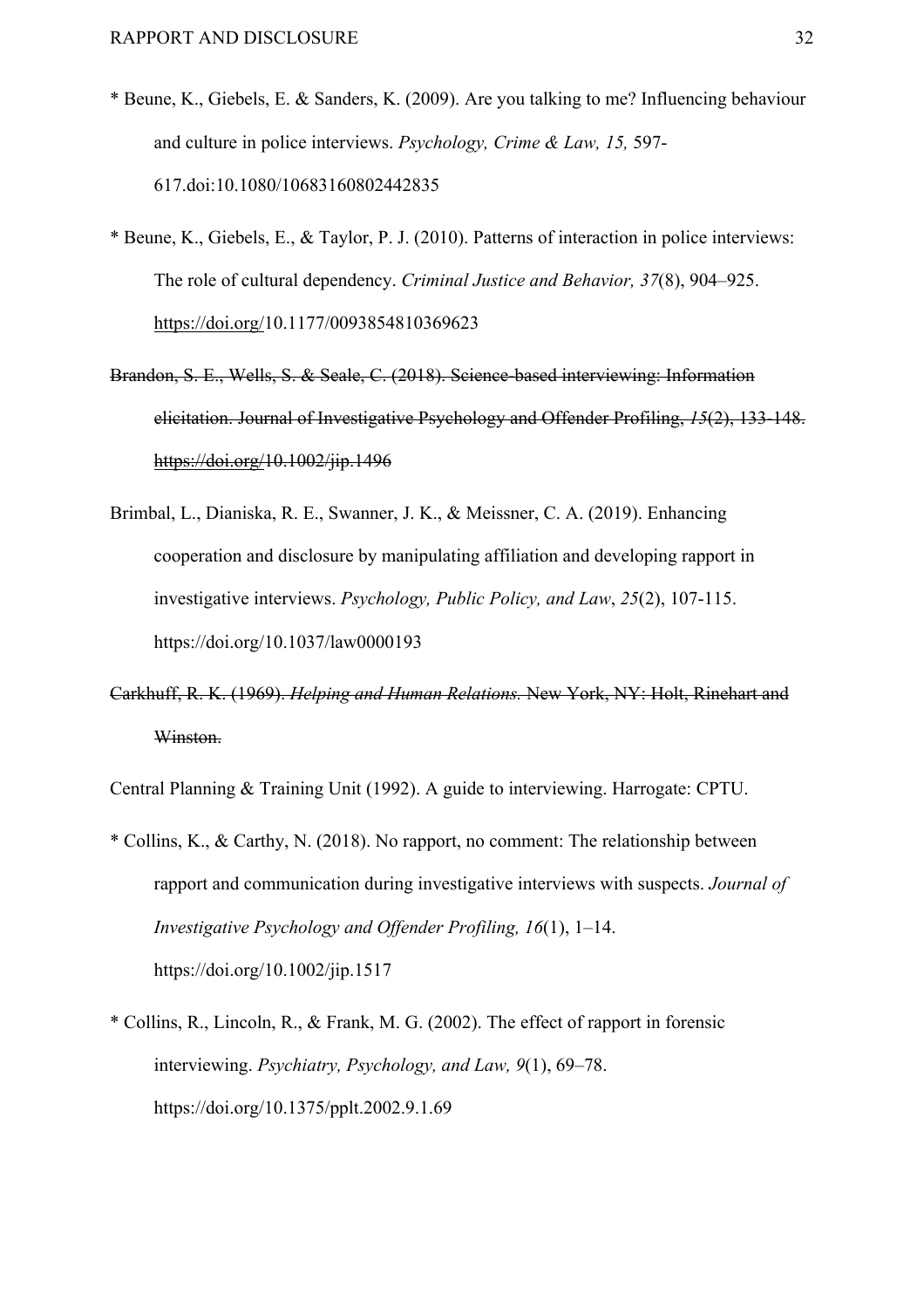- Collins, N. L., & Miller, L. C. (1994). Self-Disclosure and Liking: A Meta-Analytic Review. *Psychological Bulletin, 116*(3), 457–475. https://doi.org/10.1037/0033-2909.116.3.457
- Colquitt, J. A., LePine, J. A., Piccolo, R. F., Zapata, C. P., & Rich, B. L. (2012). Explaining the justice-performance relationship: Trust as exchange deepener or trust as uncertainty reducer? *Journal of Applied Psychology, 97*(1), 1–15. https://doi.org/10.1037/a0025208
- Davidhizar, R. (1992). Interpersonal communication: a review of eye contact. *Infection Control & Hospital Epidemiology*, *13*, 222-225.
- Davies, M. H. (1983). Measuring individual differences in empathy: Evidence for a multidimensional approach. *Journal of Personality and Social Psychology, 44*(1), 113– 126. https://doi.org/10.1037/0022-3514.44.1.113
- Department of the Army. (2006). *Army Field Manual FM2-22.3: Human collector operations.* Washington, DC: Author.
- DePaulo, B. M., & Bell, K. L. (1990). Rapport is not so soft anymore. *Psychological Inquiry*, *1*(4), 305–308. https://doi.org/10.1207/s15327965pli0104\_6
- \* Duke, M. C., Wood, J. M., Bollin, B., Scullin, M., & LaBianca, J. (2018a). Development of the rapport scales for investigative interviews and interrogations (RS3i), interviewee version. *Psychology, Public Policy, and Law, 24*(1), 64–79. https://doi.org/10.1037/law0000147
- \* Duke, M. C., Wood, J. M., Magee, J., & Escobar, H. (2018b). Effectiveness of Army Field Manual interrogation approaches for educing information and building rapport. *Law and Human Behavior, 42*(5), 442–457. https://doi.org/10.1037/lhb0000299
- Fisher, R. P., & Geiselman, R. E. (1992). *Memory-enhancing techniques for investigative interviewing: The cognitive interview.* Springfield, IL: Charles C. Thomas.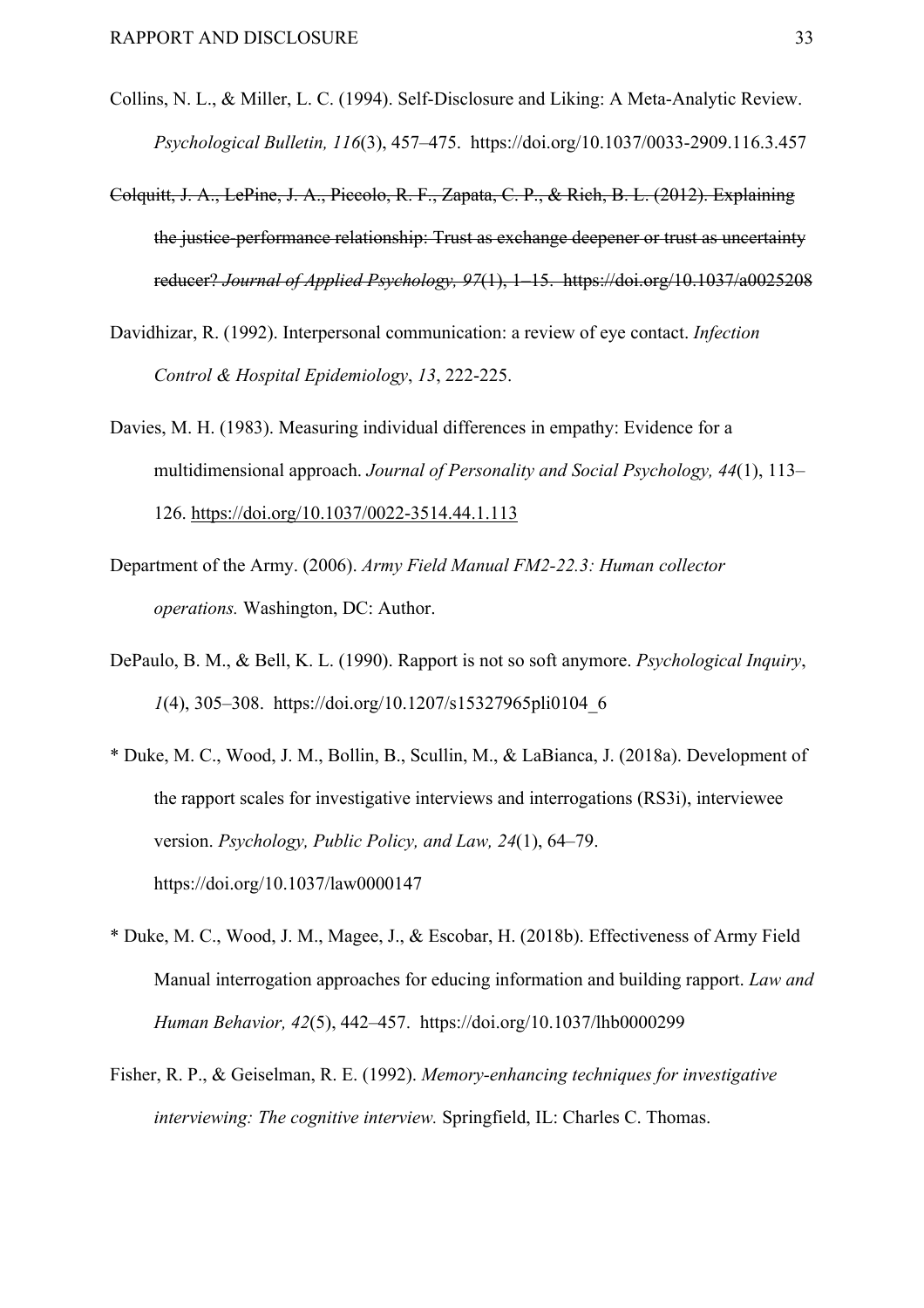- Galinsky, A. D., Maddux, W. W., Gilin, D., & White, J. B. (2008). Why it pays to get inside the head of your opponent: The differential effects of perspective taking and empathy in strategic interactions. *Psychological Science, 19*(4), 378–384. https://doi.org/10.1111/j.1467-9280.2008.02096.x
- Goodman-Delahunty, J., & Howes, L. M. (2016). Social persuasion to develop rapport in high-stakes interviews: qualitative analyses of Asian-Pacific practices. *Policing and Society, 26*(3), 270–290. https://doi.org/10.1080/10439463.2014.942848
- \* Goodman-Delahunty, J., & Martschuk, N. (2018). Securing reliable information in investigative interviews: Coercive and noncoercive strategies preceding turning points. *Police Practice and Research,* 1-20. doi:10.1080/15614263.2018.1531752
- \* Goodman-Delahunty, J., Martschuk, N., & Dhami, M. K. (2014). Interviewing high value detainees: Securing cooperation and disclosures. *Applied Cognitive Psychology, 28,* 883-897. doi:10.1002/acp.3087
- Henrich, J., Heine, S., & Norenzayan, A. (2010). The weirdest people in the world? *Behavioral and Brain Sciences, 33*, 61-83. doi:10.1017/S0140525X0999152X
- Henretty, J. R., & Levitt, H. M. (2010). The role of therapist self-disclosure in psychotherapy: A qualitative review. *Clinical Psychology Review, 30*(1), 63–77. https://doi.org/10.1016/j.cpr.2009.09.004
- \* Henson, R., Cannell, C. F., & Lawson, S. (1976). Effects of interviewer style on quality of reporting in a survey interview. *The Journal of Psychology, 93*, 221–227. doi:10.1080/00223980.1976.9915816
- \* Holmberg, U., & Christianson, S-Å. (2002). Murderers' and sexual offenders' experiences of police interviews and their inclination to admit or deny crimes. *Behavioral Sciences and the Law, 20,* 31–45. doi:10.1002/bsl.470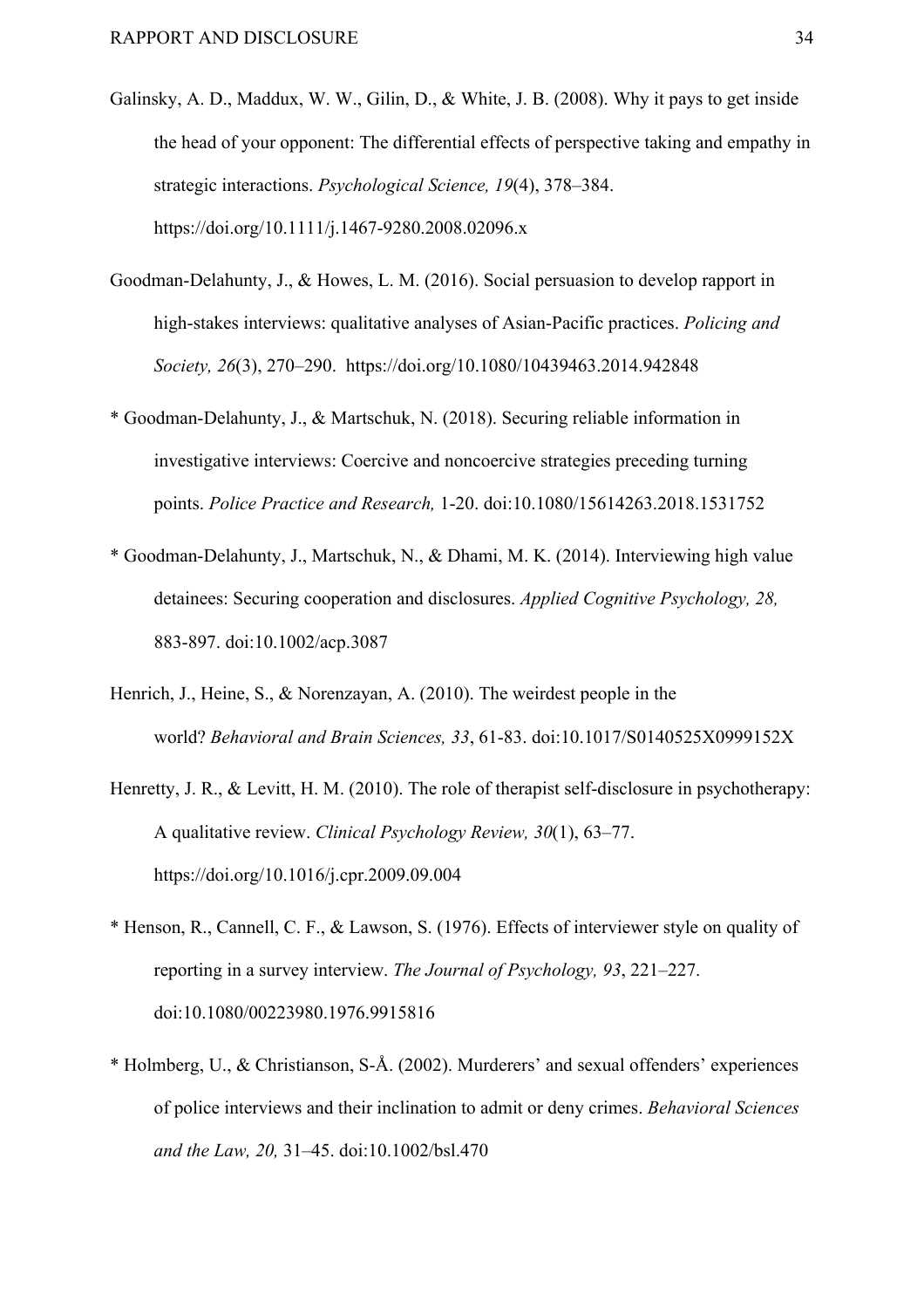- \* Holmberg, U., & Madsen, K. (2014). Rapport operationalized as a humanitarian interview in investigative interview settings. *Psychiatry, Psychology and Law, 21*(4), 591–610. https://doi.org/10.1080/13218719.2013.873975
- Home Office. (2011). *Achieving Best Evidence in Criminal Proceedings: Guidance on Interviewing Victims and Witnesses, and Using Special Measures.* London: Author.
- James, K. L., Randall, N. P., & Haddaway, N. R. (2016). A methodology for systematic mapping in environmental sciences. *Environmental Evidence, 5*(7), 1–13. https://doi.org/10.1186/s13750-016-0059-6
- \* Johnson, W. T., & Delamater, J. D. (1976). Response effects in sex surveys. *The Public Opinion Quarterly, 40,* 165–181. doi:10.1086/268285
- Jourard, S. M., & Lasakow, P. (1958). Some factors in self-disclosure. *Journal of Abnormal and Social Psychology, 56*(1), 91–98. https://doi.org/10.1037/h0043357
- \* Kang, S-H., & Gratch, J. (2012). Socially anxious people reveal more personal information with virtual counselors that talk about themselves using intimate human back stories. *Studies in Health and Technology Informatics, 181,* 202–206.
- \* Kang, S., H., & Gratch, J. (2010). Virtual humans elicit socially anxious interactions' verbal self-disclosure. *Computer Animations and Virtual Worlds, 21,* 473–482. doi:10.1002/cav.345
- \* Kebbell, M., Alison, L., Hurren, E. & Mazerolle, P. (2010). How do sex offenders think the police should interview to elicit confessions from sex offenders? *Psychology, Crime & Law, 16,* 567-584. doi:10.1080/10683160902971055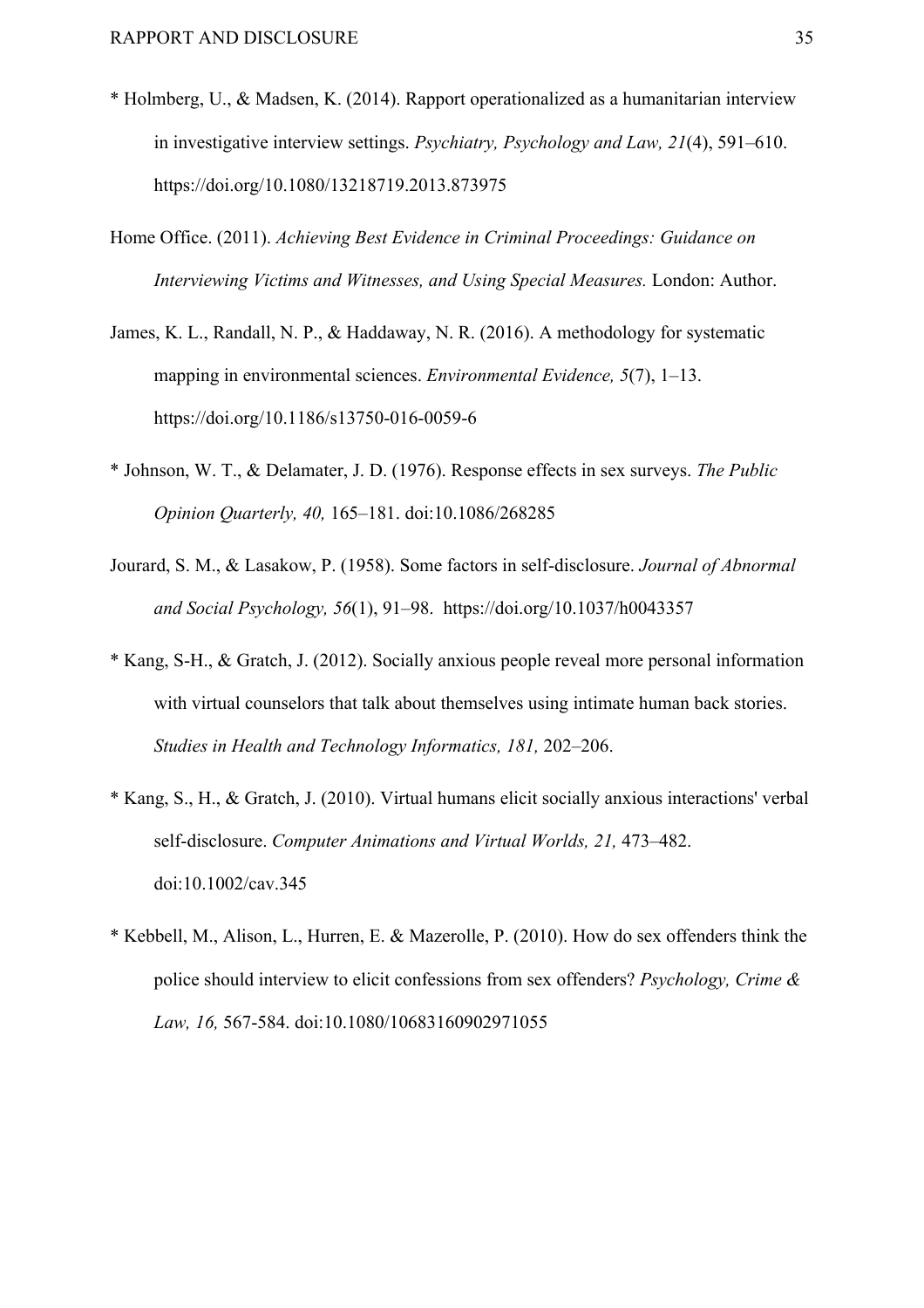- \* Kelly, C. E., Redlich, A. D., & Miller, J. C. (2015). Examining the meso-level domains of the interrogation taxonomy. *Psychology, Public Policy, and Law, 21,* 179–191. doi:10.1037/law0000034
- \* Kieckhaefer, J. M., Vallano, J. P., & Schreiber Compo, N. (2014). Examining the positive effects of rapport building: When and why does rapport building benefit adult eyewitness memory? *Memory, 22*(8), 1010–1023. https://doi.org/10.1080/09658211.2013.864313
- Lamb, M. E., Orbach, Y., Hershkowitz, I., Esplin, P. W., & Horowitz, D. (2007). A structured forensic interview protocol improves the quality and informativeness of investigative interviews with children: A review of research using the NICHD Investigative Interview Protocol. *Child Abuse & Neglect, 31*(11-12), 1201–1231. https://doi.org/10.1016/j.chiabu.2007.03.021
- \* Leahy-Harland, S., & Bull, R. (2017). Police strategies and suspect responses in real-life serious crime interviews. *Journal of Police and Criminal Psychology, 32,* 138–151. doi:10.4324/9781315169910-15
- Meissner, C. A., Kelly, C. E., & Woestehoff, S. A. (2015). Improving the Effectiveness of Suspect Interrogations. *Annual Review of Law and Social Science, 11,* 211–233. https://doi.org/10.1146/annurev-lawsocsci-120814-121657
- Memon, A., Meissner, C. A., Fraser, J. (2010). The Cognitive Interview: A meta-analytic review and study space analysis of the past 25 years. *Psychology, Public Policy, and Law, 16*(4), 340–372. https://doi.org/10.1037/a0020518
- MoJ (2011). *Achieving best evidence in criminal proceedings: Guidance on interviewing victims and witnesses, and using special measures*. London: Her Majesty's Stationary Office.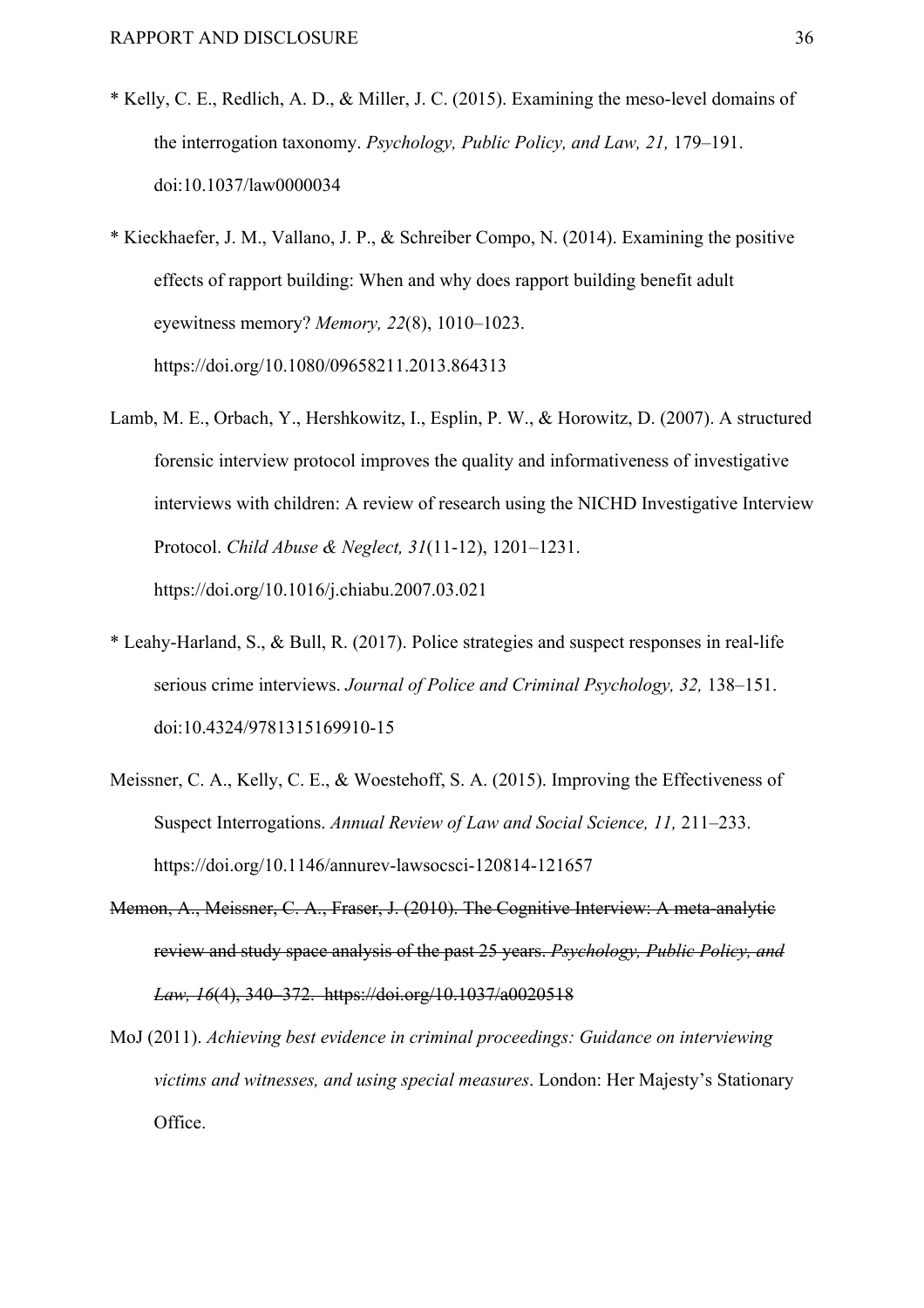- \* Moraes, S. L. (2013). *The positive relationship between police rapport tactics and investigative interviewing outcomes*. Unpublished thesis. Fielding Graduate University.
- \* Nash, R. A., Nash, A., Morris, A., & Smith, S. L. (2016). Does rapport-building boost the eyewitness eyeclosure effect in closed questioning? *Legal and Criminological Psychology, 21*(2), 305–318. https://doi.org/10.1111/lcrp.12073
- Newberry, J. J., & Stubbs, C. A. (1990). *Advanced interviewing techniques.* Glynco, Georgia: Bureau of Alcohol Tobacco and Firearms National Academy.
- \* Oostinga, M. S. D., Giebels, E., & Taylor, P. J. (2018). Communication error management in law enforcement interactions: a receiver's perspective. *Psychology, Crime & Law, 24*(2), 134–155. https://doi.org/10.1080/1068316X.2017.1390112
- \* Peiris, D. R., Gregor, P., & Alm, N. (2000). The effects of simulating human conversational style in a computer-based interview. *Interacting with Computers, 12,* 635–650. doi:10.1016/S0953-5438(00)00028-X
- \* Redlich, A. D., Kelly, C. E., & Miller, J. C. (2014). The who, what, and why of human intelligence gathering: Self‐reported measures of interrogation methods. *Applied Cognitive Psychology, 28,* 817-828. doi:10.1002/acp.3040
- Richardson, B. H., Taylor, P. J., Snook, B., Conchie, S. M., & Bennell, C. (2014). Language style matching and police interrogation outcomes. *Law and Human Behavior, 38*(4), 357–366. https://doi.org/10.1037/lhb0000077
- Roter, D. L., & Larson, S. (2002). The Roter interaction analysis system (RIAS): Utility and flexibility for analysis of medical interactions. *Patient Education and Counseling, 46*(4), 243–251. https://doi.org/10.1016/S0738-3991(02)00012-5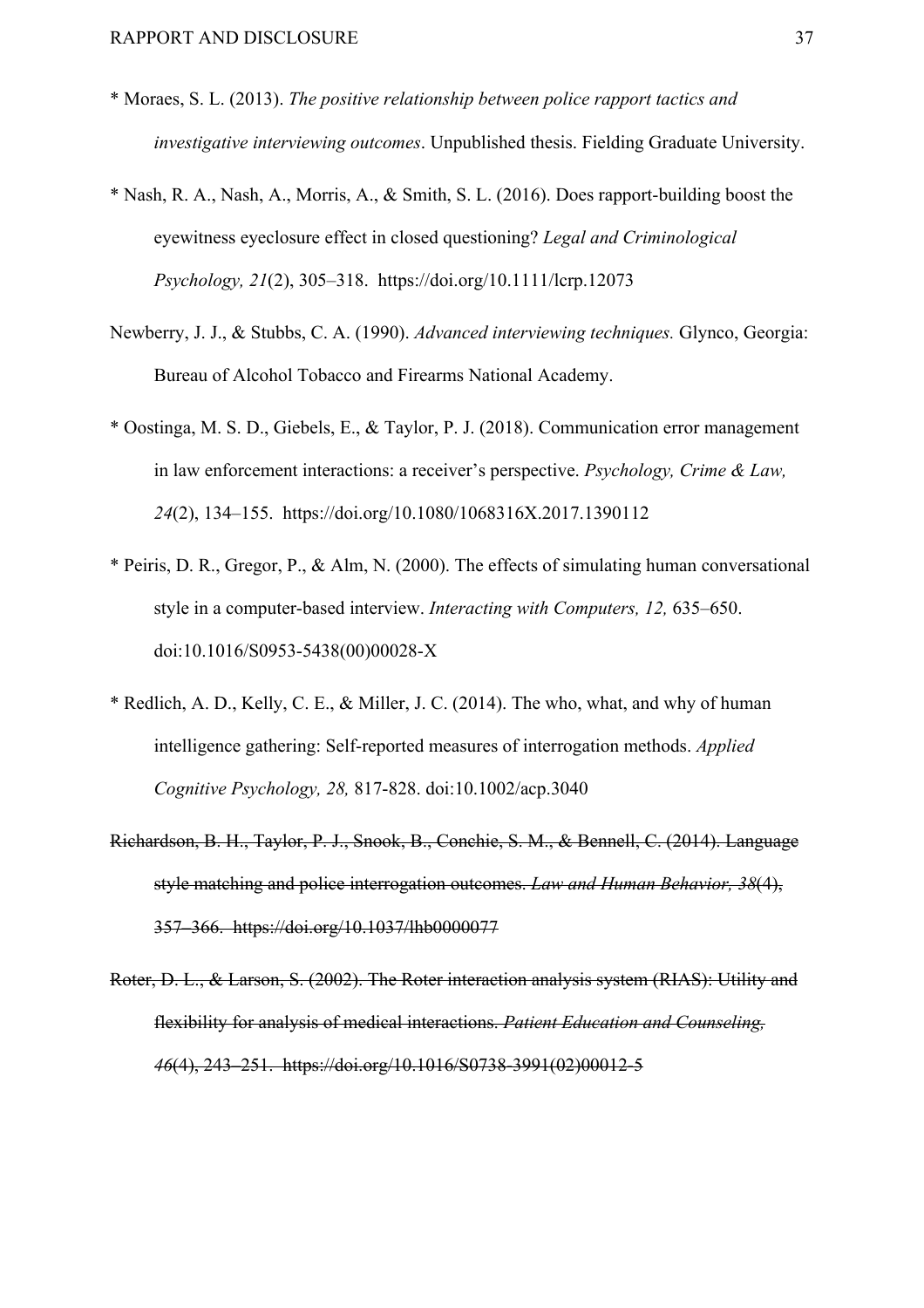Rotter, J. (1967). A New Scale for the Measurement of Interpersonal Trust. *Journal of Personality, 35*, 651–665. https://doi.org/10.1111/j.1467-6494.1967.tb01454.z

Ruddle, A., & Dilks, S. (2015). Opening up to disclosure. *The Psychologist, 28*(6), 458–461.

- Russano, M. B., Narchet, F. M., Kleinman, S. M., & Meissner, C. A. (2014). Structured interviews of experienced HUMINT interrogators. *Applied Cognitive Psychology, 28*(6), 847–859. https://doi.org/10.1002/acp.3069
- Saywitz, K., Larson, R., Hobbs, S., Wells, C., 2015. Developing rapport with children in forensic interviews: systematic review of experimental research. *Behavioural Sciences and the Law 33,* 372–389. https://doi.org/10.1002/bsl.2186
- Schug, J., Yuki, M., & Maddux, W. (2010). Relational Mobility Explains Between- and Within-Culture Differences in Self-Disclosure to Close Friends. *Psychological Science*, *21*, 1471–1478. https://doi.org/10.1177/0956797610382786
- \* Snook, B., Brooks, D., & Bull, R. (2015). A lesson on interrogations from detainees: predicting self-reported confessions and cooperation. *Criminal Justice and Behavior, 42,* 1243–1260. doi:10.1177/0093854815604179
- \* Sun. H. (2014). *Rapport and its impact of disclosure of sensitive information in standardized interviews.* Unpublished thesis.
- Taylor, P. J. & Thomas, S. (2008). Linguistic Style Matching and Negotiation Outcome. *Negotiation and Conflict Management Research, 1(3),* 263-281.
- Thom, D. H., Ribisl, K. M., Stewart, A. L., & Luke, D. A. (1999). Further validation and reliability testing of the Trust in Physician Scale. *The Stanford Trust Study Physicians. Medical Care, 37*(5), 510–517. https://doi.org/10.1097/00005650-199905000-00010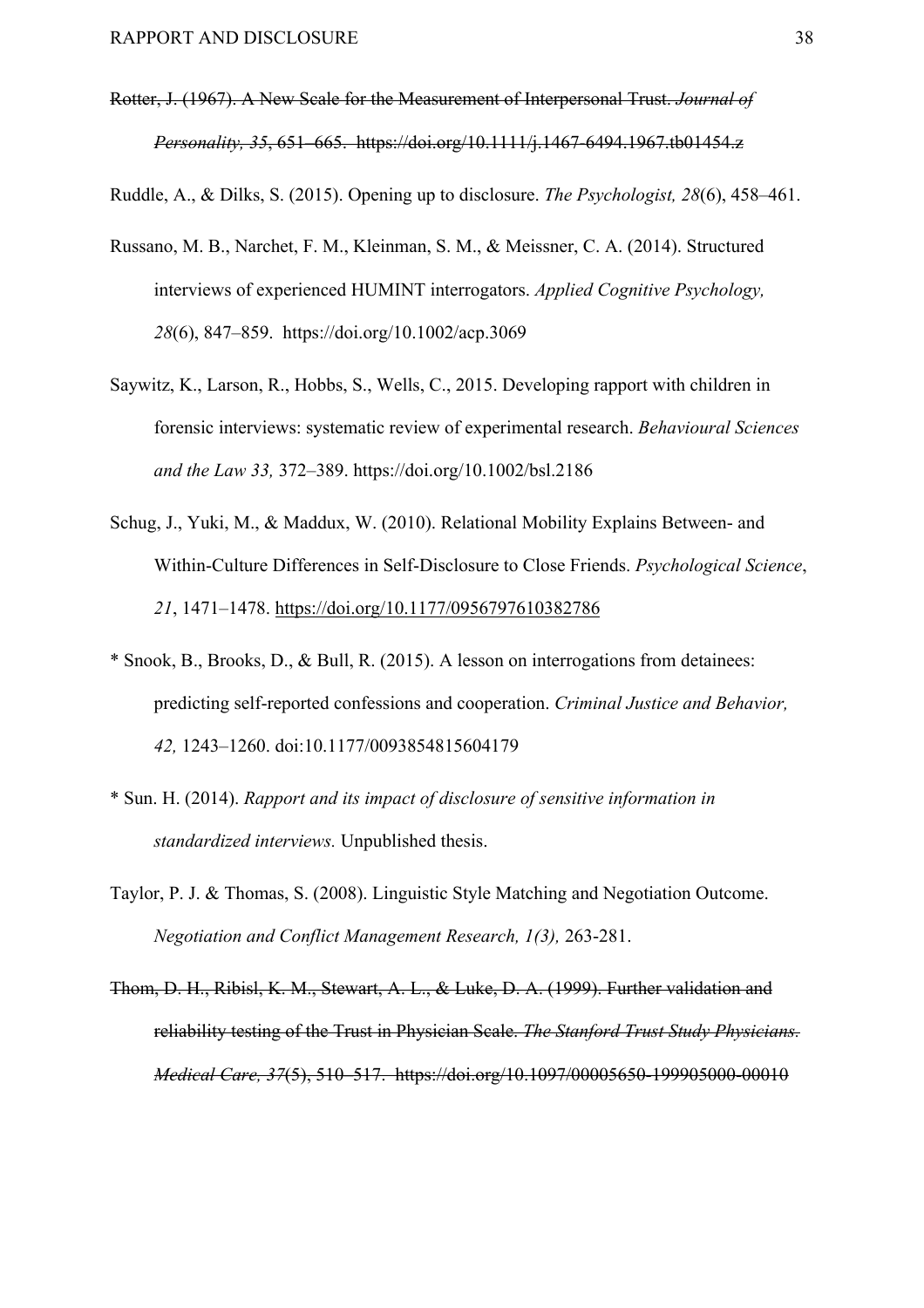- Tickle-Degnen, L., & Rosenthal, R. (1990). The nature of rapport and its nonverbal correlates. *Psychological Inquiry, 1*, 285–293. https://doi.org/10.1207/s15327965pli0104\_1
- Uleman, J. S., Saribay, S. A., & Gonzalez, C. M. (2008). Spontaneous inferences, implicit impressions, and implicit theories. *Annual Review of Psychology, 59,* 329–360. https://doi.org/10.1146/annurev.psych.59.103006.093707
- Vallano, J. P., & Compo, N. S. (2015). Rapport-building with cooperative witnesses and criminal suspects: A theoretical and empirical review. *Psychology, Public Policy, and Law, 21*(1), 85–89. https://doi.org/10.1037/law0000035
- \* Vallano, J. P., & Schreiber Compo, N. (2011). A comfortable witness is a good witness: Rapport building and susceptibility to misinformation in an investigative mock-crime interview. *Applied Cognitive Psychology, 25*(6), 960–970. https://doi.org/10.1002/acp.1789
- Vallano, J. P., Evans, J. R., Schreiber Compo, N., & Kieckhaefer, J. M. (2015). Rapport-Building During Witness and Suspect Interviews: A Survey of Law Enforcement. *Applied Cognitive Psychology, 29*(3), 369–380. https://doi.org/10.1002/acp.3115
- \* Wachi, T., Kuraishi, H., Watanabe, K., Otsuka, Y., Yokota, K., & Lamb, M. E. (2018). Effects of rapport building on confessions in an experimental paradigm. *Psychology, Public Policy, and Law, 24*(1), 36–47. https://doi.org/10.1037/law0000152
- \* Wachi, T., Watanabe, K., Yokota, K., Otsuka, Y., Kuraishi, H., & Lamb, M. (2014). Police interviewing styles and confessions in Japan. *Psychology, Crime & Law, 20*, 673–694. doi:10.1080/1068316X.2013.854791
- \* Wachi, T., Watanabe, K., Yokota, K., Otsuka, Y., & Lamb, M. E. (2016). Japanese interrogation techniques from prisoners' perspectives. *Criminal Justice and Behavior, 43,* 617 - 634. doi:10.1177/0093854815608667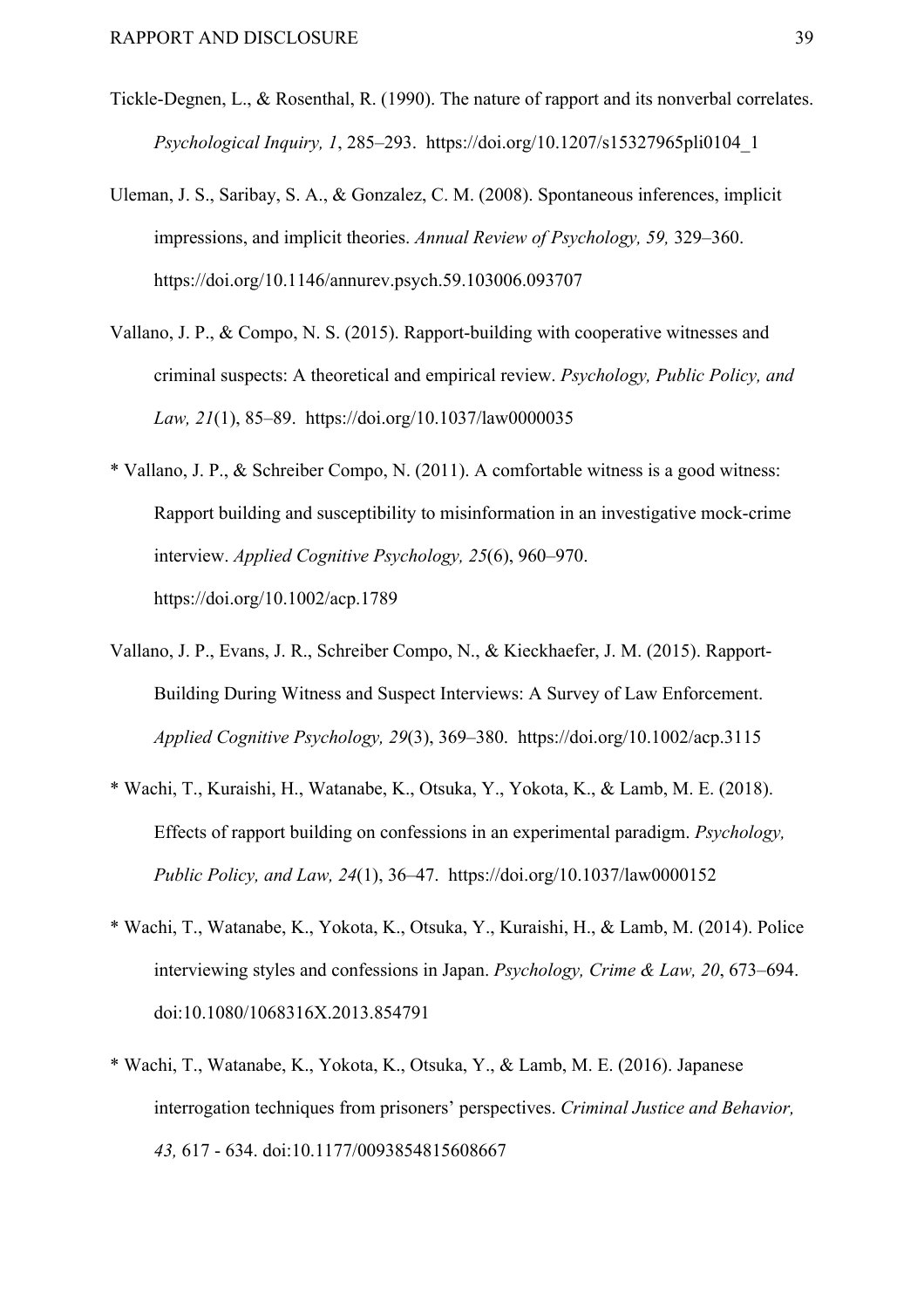- \* Walsh, D., & Bull, R. (2012). How do interviewers attempt to overcome suspects' denials? *Psychiatry, Psychology and Law, 19*(2), 151–168. https://doi.org/10.1080/13218719.2010.543756
- \* Walsh, D. & Bull, R. (2012). Examining rapport in investigative interviews with suspects: Does its building and maintenance work? *Journal of Police and Criminal Psychology, 27,* 73–84. doi:10.1007/s11896-011-9087-x
- Zebrowitz, L. A. (2017). First impressions from faces. *Current Directions in Psychological Science, 26*(3), 237–242. https://doi.org/10.1177/0963721416683996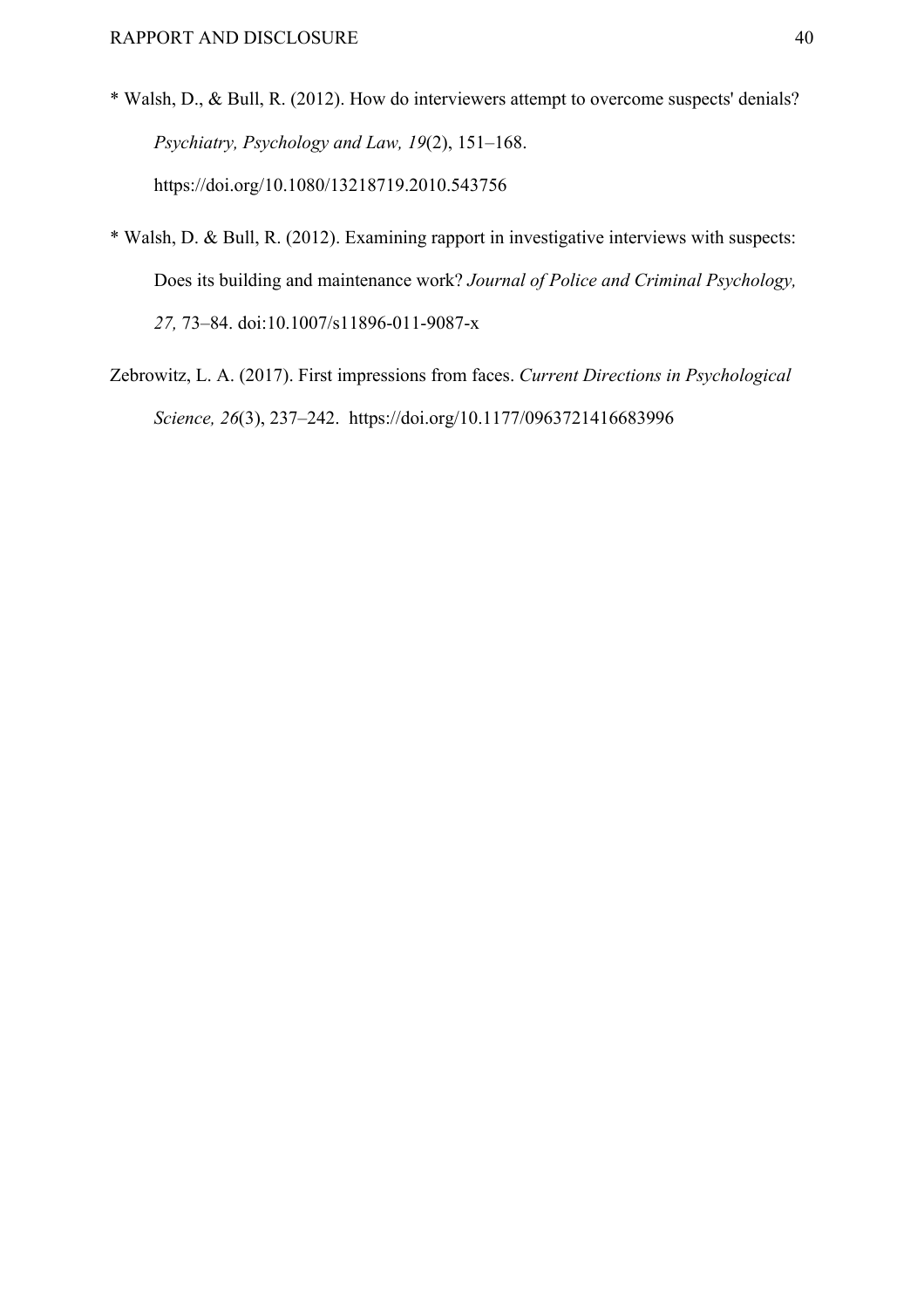# Table 1

*Column categories featured in the Systematic Map and related searchable options.*

| <b>Column categories</b>               | <b>Searchable options</b>                                                                                                                                   |  |  |  |
|----------------------------------------|-------------------------------------------------------------------------------------------------------------------------------------------------------------|--|--|--|
| <b>Study information and methods</b>   |                                                                                                                                                             |  |  |  |
| Full APA reference                     | Various                                                                                                                                                     |  |  |  |
| Year of publication                    | Various                                                                                                                                                     |  |  |  |
| Field                                  | Criminal justice; Human-computer interaction;<br>Medical/Health/ Psychology                                                                                 |  |  |  |
| Participants                           | Children; Adults                                                                                                                                            |  |  |  |
| Paradigm                               | In-person; Online                                                                                                                                           |  |  |  |
| Type of study                          | Experimental; Mixed methods; Observational; Survey                                                                                                          |  |  |  |
| Experimental manipulation              | Various                                                                                                                                                     |  |  |  |
| Interviewee Type                       | Eyewitnesses, Suspects, Patients/Clients, Survey<br>Respondents                                                                                             |  |  |  |
| Verbal rapport components featured     |                                                                                                                                                             |  |  |  |
| Use of interviewee's name              | YES (vs. blank)                                                                                                                                             |  |  |  |
| Self-disclosure                        | YES (vs. blank)                                                                                                                                             |  |  |  |
| Show personal interest                 | YES (vs. blank)                                                                                                                                             |  |  |  |
| Active listening                       | YES (vs. blank)                                                                                                                                             |  |  |  |
| Use of empathy                         | YES (vs. blank)                                                                                                                                             |  |  |  |
| Non-verbal rapport components featured |                                                                                                                                                             |  |  |  |
| Smiling                                | YES (vs. blank)                                                                                                                                             |  |  |  |
| Body posture                           | YES (vs. blank)                                                                                                                                             |  |  |  |
| Eye contact                            | YES (vs. blank)                                                                                                                                             |  |  |  |
| Head nodding                           | YES (vs. blank)                                                                                                                                             |  |  |  |
| Para-verbal (Tone)                     | YES (vs. blank)                                                                                                                                             |  |  |  |
| <b>Miscellaneous</b>                   | Various                                                                                                                                                     |  |  |  |
| <b>Measures of rapport</b>             |                                                                                                                                                             |  |  |  |
| Target of assessment                   | Interviewers rating self; Interviewees rating self;<br>Interviewees rating Interviewer; Interviewees rating<br>interaction; Researchers coding interaction. |  |  |  |
| Type of test                           | Self-report; Observation                                                                                                                                    |  |  |  |
| $Measures + example$ items             | Various                                                                                                                                                     |  |  |  |
| <b>Outcome variables</b>               |                                                                                                                                                             |  |  |  |
| Yield / Amount                         | YES (vs. blank)                                                                                                                                             |  |  |  |
| Yield / Accuracy                       | YES (vs. blank)                                                                                                                                             |  |  |  |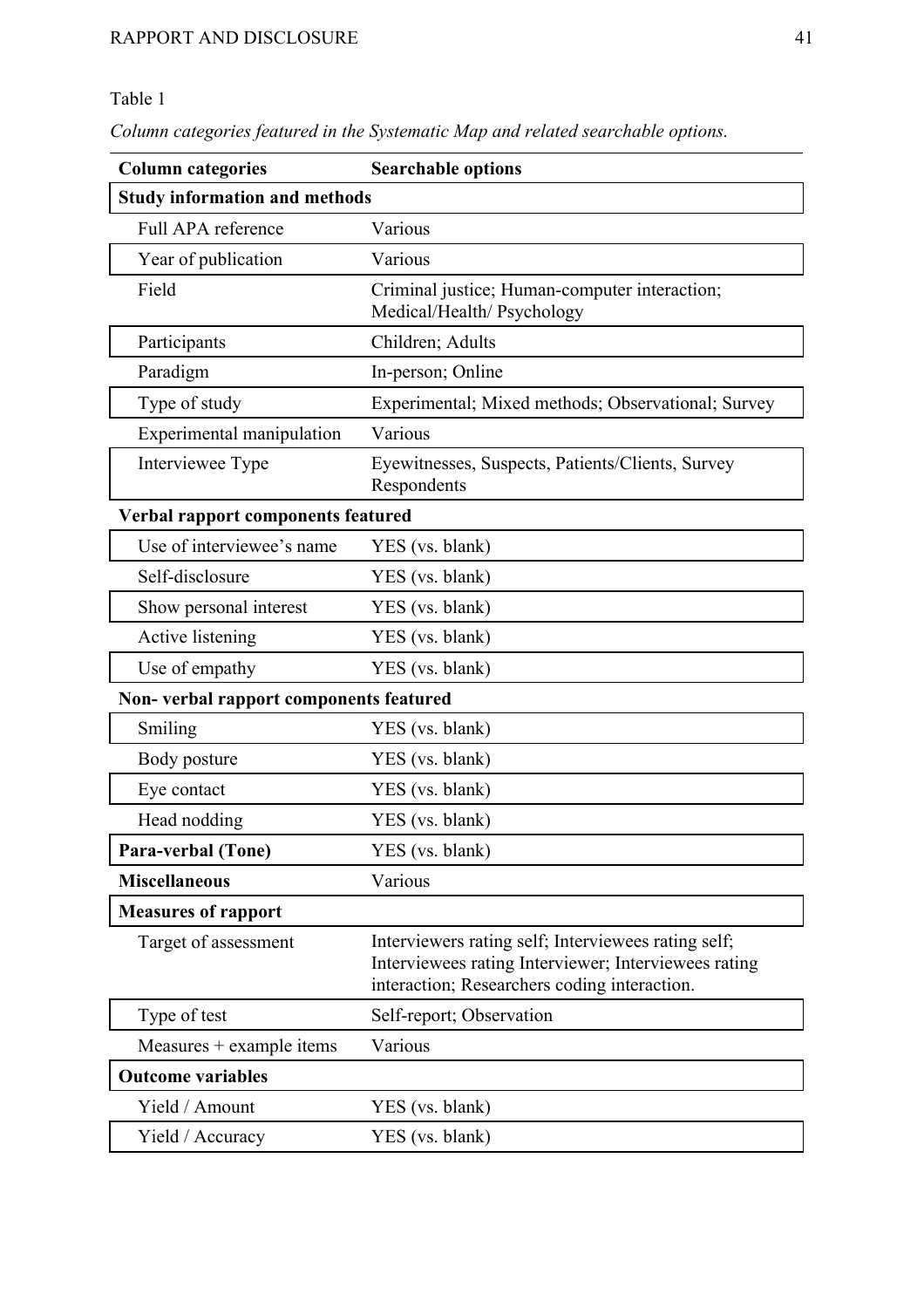Yield / Confessions YES (vs. blank)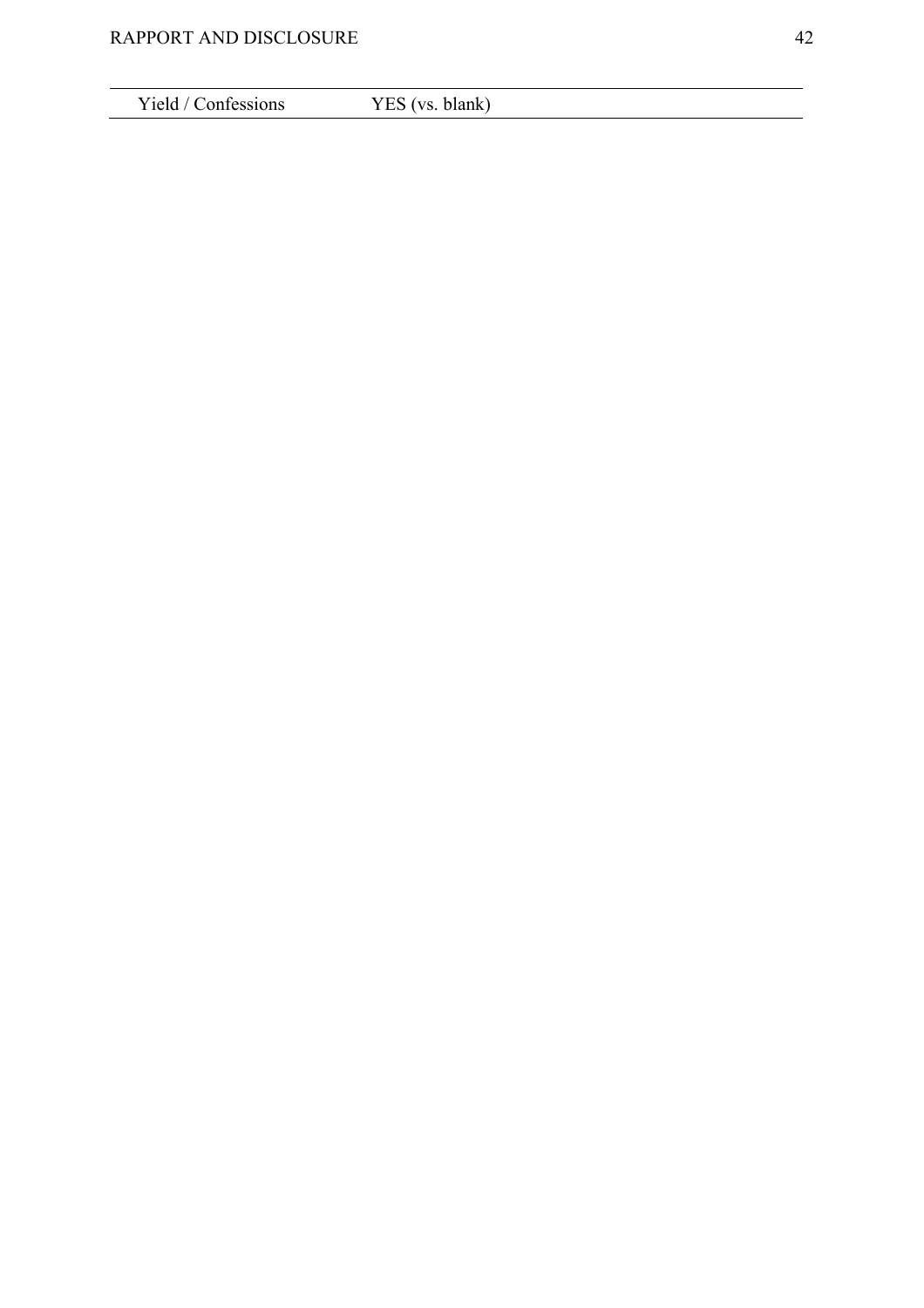# Table 2

*Percentages and frequencies of studies featuring rapport behaviors. Note, percentages add to more than 100% because studies frequently featured more than one rapport behavior.*

| <b>Rapport behaviors used</b>        | % of studies | (No. of studies) |
|--------------------------------------|--------------|------------------|
|                                      |              |                  |
| <b>Verbal</b>                        |              |                  |
| Active listening                     | 66%          | (23)             |
| Show personal interest / reciprocity | 51%          | (18)             |
| Use of self-disclosure               | 40%          | (14)             |
| Empathic responses                   | 37%          | (13)             |
| Use of interviewee's name            | 20%          | (7)              |
| Non-verbal                           |              |                  |
| Smiling                              | 14%          | (5)              |
| Open body language                   | 11%          | (4)              |
| Eye-contact                          | 11%          | (4)              |
| Head-nodding                         | 11%          | (4)              |
| Para-verbal                          |              |                  |
| Tone of voice                        | 23%          | (8)              |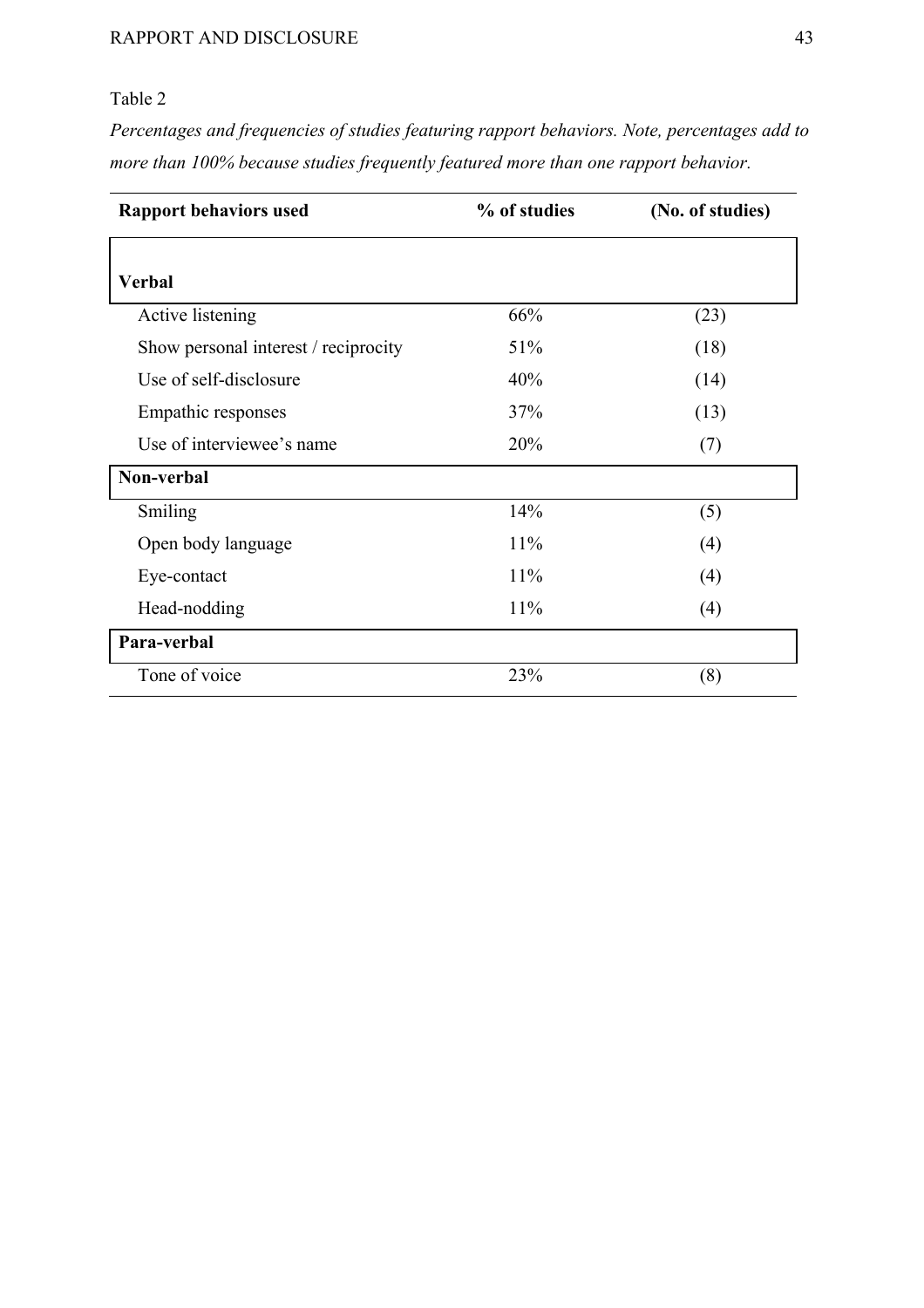# Table 3

*Percentages and frequencies of studies featuring behaviors that function to support three key methods to build rapport. Note, percentages add to more than 100% because studies frequently featured more than one rapport behavior.*

| <b>Function of rapport behavior used</b> | % of studies | (No. of studies) |  |  |
|------------------------------------------|--------------|------------------|--|--|
| Personalizing/relationship building      |              |                  |  |  |
| Show personal interest / reciprocity     | 51%          | (18)             |  |  |
| Use of self-disclosure                   | 40%          | (14)             |  |  |
| Use of interviewee's name                | 20%          | (7)              |  |  |
| Presenting an approachable demeanor      |              |                  |  |  |
| Tone of voice                            | 23%          | (8)              |  |  |
| Smiling                                  | 14%          | (5)              |  |  |
| Open body language                       | 11%          | (4)              |  |  |
| <b>Paying attention</b>                  |              |                  |  |  |
| Active listening                         | 66%          | (23)             |  |  |
| Empathic responses                       | 37%          | (13)             |  |  |
| Eye-contact                              | 11%          | (4)              |  |  |
| Head-nodding                             | 11%          | (4)              |  |  |